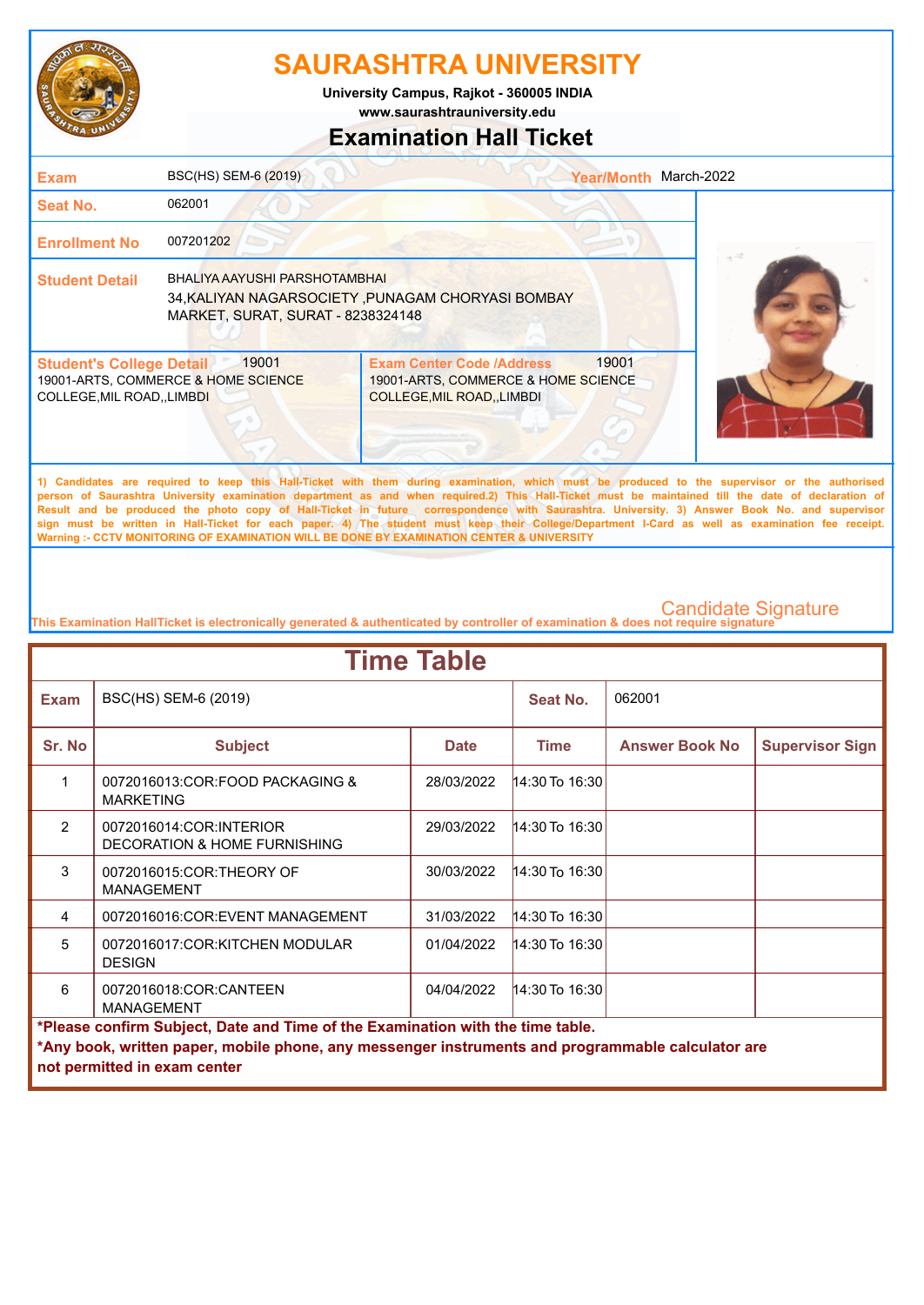

**www.saurashtrauniversity.edu University Campus, Rajkot - 360005 INDIA**

## **Examination Hall Ticket**

| <b>Exam</b>                                                    | BSC(HS) SEM-6 (2019)                                                                                                |                                                                                                                                                                                                                                                                                                    | Year/Month March-2022 |  |
|----------------------------------------------------------------|---------------------------------------------------------------------------------------------------------------------|----------------------------------------------------------------------------------------------------------------------------------------------------------------------------------------------------------------------------------------------------------------------------------------------------|-----------------------|--|
| Seat No.                                                       | 062002                                                                                                              |                                                                                                                                                                                                                                                                                                    |                       |  |
| <b>Enrollment No</b>                                           | 0072011953                                                                                                          |                                                                                                                                                                                                                                                                                                    |                       |  |
| <b>Student Detail</b>                                          | RATHOD ANITA MANSUKHBHAI<br>POWER HOUSE ROAD<br><b>SAVGUN SOCIETY</b><br>LIMBDI, LIMBDI, SURENDRANAGAR - 9723588126 |                                                                                                                                                                                                                                                                                                    |                       |  |
| <b>Student's College Detail</b><br>COLLEGE, MIL ROAD, , LIMBDI | 19001<br>19001-ARTS, COMMERCE & HOME SCIENCE                                                                        | <b>Exam Center Code /Address</b><br>19001-ARTS, COMMERCE & HOME SCIENCE<br>COLLEGE, MIL ROAD, LIMBDI                                                                                                                                                                                               | 19001                 |  |
|                                                                | the contract of the contract of the contract of the contract of the contract of the contract of the contract of     | 1) Candidates are required to keep this Hall-Ticket with them during examination, which must be produced to the supervisor or the authorised<br>person of Saurashtra University examination department as and when required.2) This Hall-Ticket must be maintained till the date of declaration of |                       |  |

**Result and be produced the photo copy of Hall-Ticket in future correspondence with Saurashtra. University. 3) Answer Book No. and supervisor sign must be written in Hall-Ticket for each paper. 4) The student must keep their College/Department I-Card as well as examination fee receipt. Warning :- CCTV MONITORING OF EXAMINATION WILL BE DONE BY EXAMINATION CENTER & UNIVERSITY**

| <b>Time Table</b>                                                                                                                                                                                                   |                                                                    |             |                       |                       |                        |  |
|---------------------------------------------------------------------------------------------------------------------------------------------------------------------------------------------------------------------|--------------------------------------------------------------------|-------------|-----------------------|-----------------------|------------------------|--|
| <b>Exam</b>                                                                                                                                                                                                         | BSC(HS) SEM-6 (2019)                                               |             | Seat No.              | 062002                |                        |  |
| Sr. No                                                                                                                                                                                                              | <b>Subject</b>                                                     | <b>Date</b> | <b>Time</b>           | <b>Answer Book No</b> | <b>Supervisor Sign</b> |  |
| 1                                                                                                                                                                                                                   | 0072016013:COR:FOOD PACKAGING &<br><b>MARKETING</b>                | 28/03/2022  | $14:30$ To $16:30$    |                       |                        |  |
| $\mathcal{P}$                                                                                                                                                                                                       | 0072016014:COR:INTERIOR<br><b>DECORATION &amp; HOME FURNISHING</b> | 29/03/2022  | $14:30$ To $16:30$    |                       |                        |  |
| 3                                                                                                                                                                                                                   | 0072016015:COR:THEORY OF<br><b>MANAGEMENT</b>                      | 30/03/2022  | 14:30 To 16:30        |                       |                        |  |
| 4                                                                                                                                                                                                                   | 0072016016:COR:EVENT MANAGEMENT                                    | 31/03/2022  | $ 14:30$ To $ 16:30 $ |                       |                        |  |
| 5                                                                                                                                                                                                                   | 0072016017:COR:KITCHEN MODULAR<br><b>DESIGN</b>                    | 01/04/2022  | 14:30 To 16:30        |                       |                        |  |
| 6                                                                                                                                                                                                                   | 0072016018:COR:CANTEEN<br><b>MANAGEMENT</b>                        | 04/04/2022  | 14:30 To 16:30        |                       |                        |  |
| *Please confirm Subject, Date and Time of the Examination with the time table.<br>*Any book, written paper, mobile phone, any messenger instruments and programmable calculator are<br>not permitted in exam center |                                                                    |             |                       |                       |                        |  |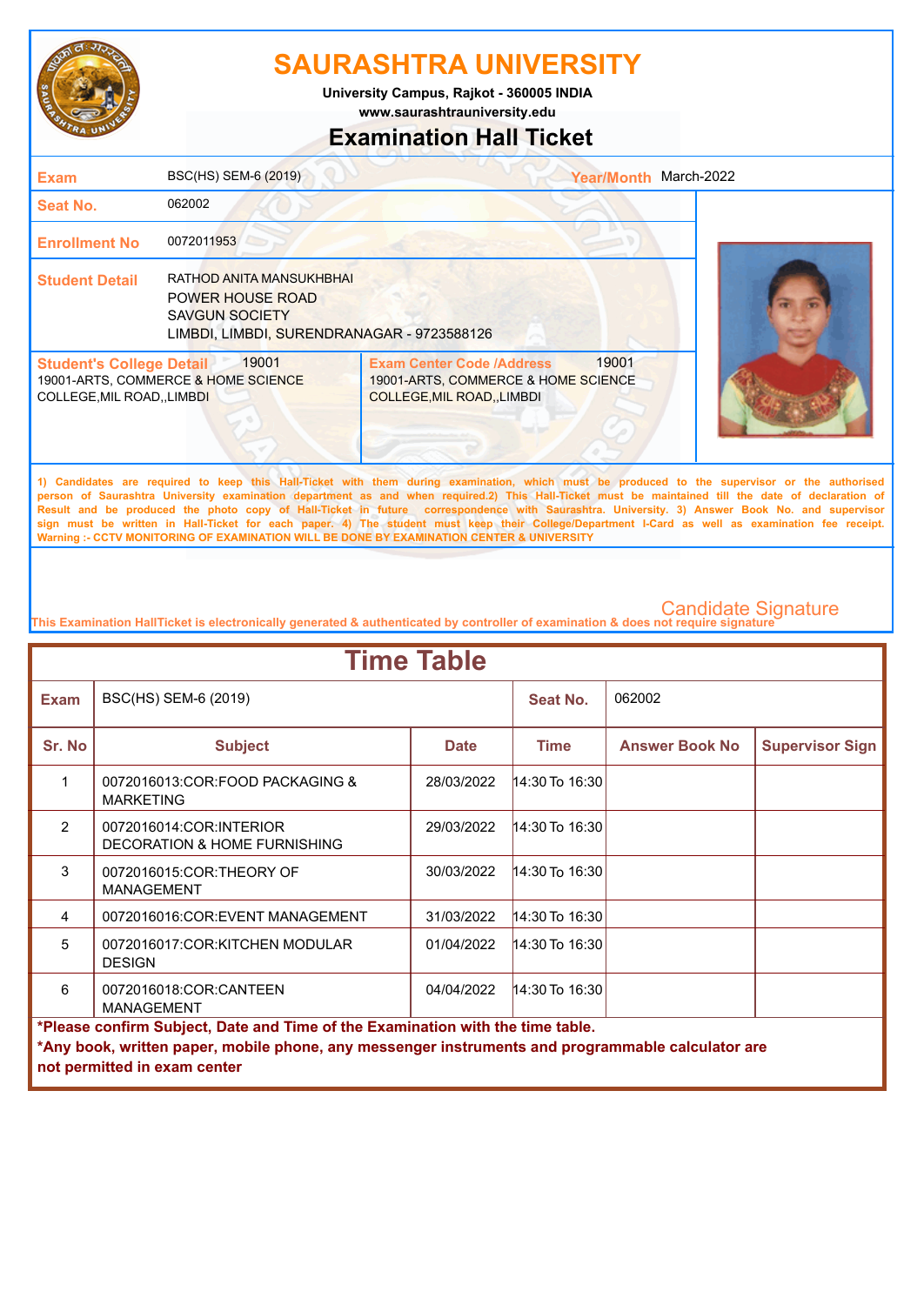

**www.saurashtrauniversity.edu University Campus, Rajkot - 360005 INDIA**

## **Examination Hall Ticket**

| Exam                                                                | BSC(HS) SEM-6 (2019)                                                                                                              |                                                                                                        | <b>Year/Month</b> | March-2022                                                                                                                                                                                                                                                                                             |
|---------------------------------------------------------------------|-----------------------------------------------------------------------------------------------------------------------------------|--------------------------------------------------------------------------------------------------------|-------------------|--------------------------------------------------------------------------------------------------------------------------------------------------------------------------------------------------------------------------------------------------------------------------------------------------------|
| <b>Seat No.</b>                                                     | 062003                                                                                                                            |                                                                                                        |                   |                                                                                                                                                                                                                                                                                                        |
| <b>Enrollment No</b>                                                | 007201205                                                                                                                         |                                                                                                        |                   |                                                                                                                                                                                                                                                                                                        |
| <b>Student Detail</b>                                               | <b>MAMTORA ARPITA NARENDRABHAI</b><br>a8, anand park society, railway station road limbadi, LIMBDI,<br>SURENDRANAGAR - 9714601819 |                                                                                                        |                   |                                                                                                                                                                                                                                                                                                        |
| <b>Student's College Detail</b><br><b>COLLEGE, MIL ROAD, LIMBDI</b> | 19001<br>19001-ARTS, COMMERCE & HOME SCIENCE                                                                                      | <b>Exam Center Code /Address</b><br>19001-ARTS, COMMERCE & HOME SCIENCE<br>COLLEGE, MIL ROAD, , LIMBDI | 19001             |                                                                                                                                                                                                                                                                                                        |
|                                                                     |                                                                                                                                   |                                                                                                        |                   | 1) Candidates are required to keep this Hall-Ticket with them during examination, which must be produced to the supervisor or the authorised<br>nances of Connecting Hotmandian accordinging department on and urbers required O). This Hall Tighet maint he maintained 411 the data of deployation of |

**person of Saurashtra University examination department as and when required.2) This Hall-Ticket must be maintained till the date of declaration of Result and be produced the photo copy of Hall-Ticket in future correspondence with Saurashtra. University. 3) Answer Book No. and supervisor sign must be written in Hall-Ticket for each paper. 4) The student must keep their College/Department I-Card as well as examination fee receipt. Warning :- CCTV MONITORING OF EXAMINATION WILL BE DONE BY EXAMINATION CENTER & UNIVERSITY**

| <b>Time Table</b>                                                                                                                                                                                                   |                                                                    |             |                    |                       |                        |  |
|---------------------------------------------------------------------------------------------------------------------------------------------------------------------------------------------------------------------|--------------------------------------------------------------------|-------------|--------------------|-----------------------|------------------------|--|
| <b>Exam</b>                                                                                                                                                                                                         | BSC(HS) SEM-6 (2019)                                               |             | Seat No.           | 062003                |                        |  |
| Sr. No                                                                                                                                                                                                              | <b>Subject</b>                                                     | <b>Date</b> | <b>Time</b>        | <b>Answer Book No</b> | <b>Supervisor Sign</b> |  |
| 1                                                                                                                                                                                                                   | 0072016013:COR:FOOD PACKAGING &<br><b>MARKETING</b>                | 28/03/2022  | 14:30 To 16:30     |                       |                        |  |
| $\mathcal{P}$                                                                                                                                                                                                       | 0072016014:COR:INTERIOR<br><b>DECORATION &amp; HOME FURNISHING</b> | 29/03/2022  | 14:30 To 16:30     |                       |                        |  |
| 3                                                                                                                                                                                                                   | 0072016015:COR:THEORY OF<br><b>MANAGEMENT</b>                      | 30/03/2022  | $14:30$ To $16:30$ |                       |                        |  |
| 4                                                                                                                                                                                                                   | 0072016016:COR:EVENT MANAGEMENT                                    | 31/03/2022  | 14:30 To 16:30     |                       |                        |  |
| 5                                                                                                                                                                                                                   | 0072016017:COR:KITCHEN MODULAR<br><b>DESIGN</b>                    | 01/04/2022  | $14:30$ To 16:30   |                       |                        |  |
| 6                                                                                                                                                                                                                   | 0072016018:COR:CANTEEN<br><b>MANAGEMENT</b>                        | 04/04/2022  | 14:30 To 16:30     |                       |                        |  |
| *Please confirm Subject, Date and Time of the Examination with the time table.<br>*Any book, written paper, mobile phone, any messenger instruments and programmable calculator are<br>not permitted in exam center |                                                                    |             |                    |                       |                        |  |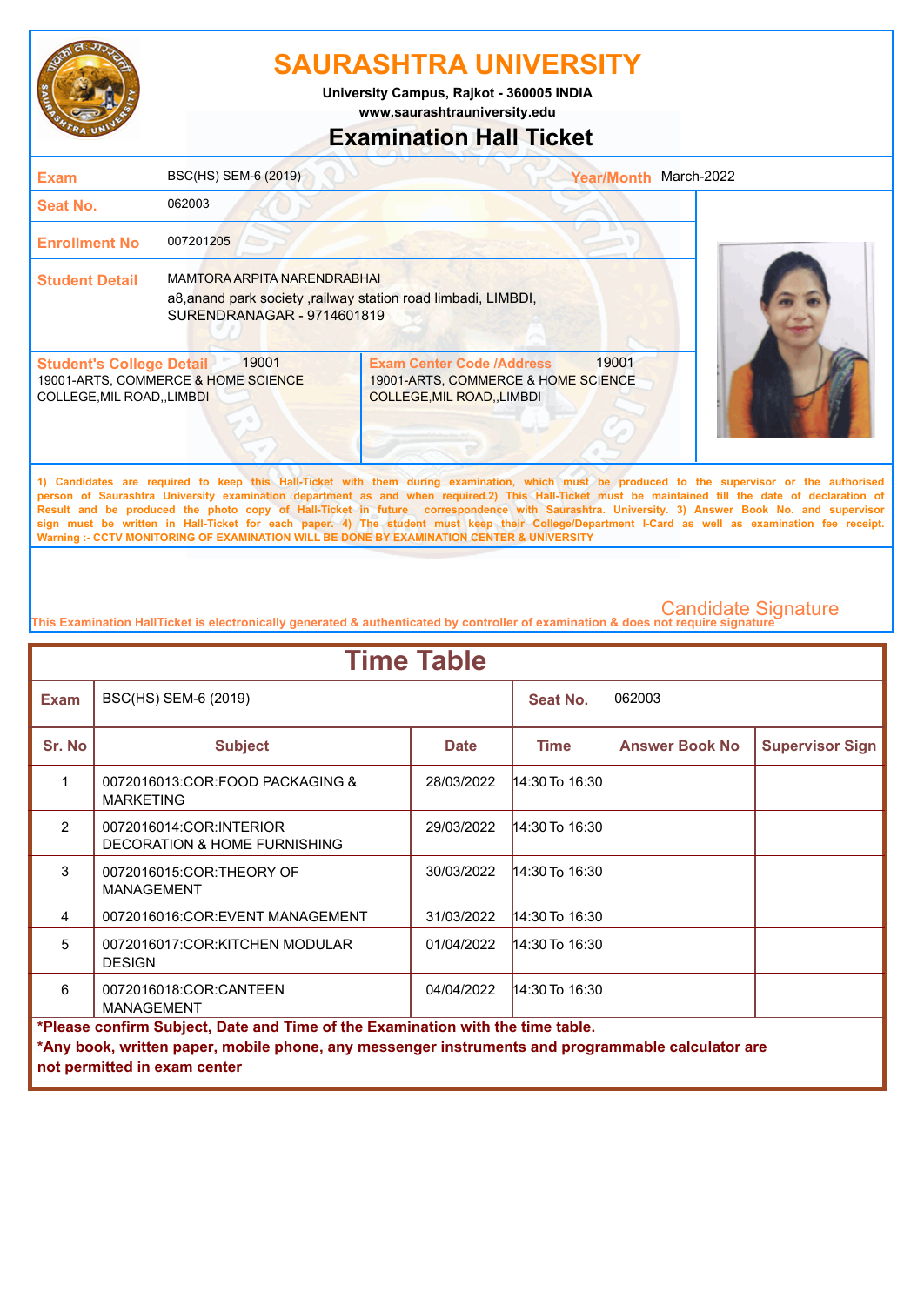

**University Campus, Rajkot - 360005 INDIA**

**www.saurashtrauniversity.edu**

## **Examination Hall Ticket**

| <b>Exam</b>                                                  | BSC(HS) SEM-6 (2019)                                                            |                                                                                                      | Year/Month March-2022 |                                                                                                                                                                                                                                                                                                   |
|--------------------------------------------------------------|---------------------------------------------------------------------------------|------------------------------------------------------------------------------------------------------|-----------------------|---------------------------------------------------------------------------------------------------------------------------------------------------------------------------------------------------------------------------------------------------------------------------------------------------|
| Seat No.                                                     | 062004                                                                          |                                                                                                      |                       |                                                                                                                                                                                                                                                                                                   |
| <b>Enrollment No</b>                                         | 0072011944                                                                      |                                                                                                      |                       |                                                                                                                                                                                                                                                                                                   |
| <b>Student Detail</b>                                        | PARMAR CHANDRAMAULI PARSHOTTAMBHAI<br>RASKA, LIMBDI, SURENDRANAGAR - 9924350912 |                                                                                                      |                       |                                                                                                                                                                                                                                                                                                   |
| <b>Student's College Detail</b><br>COLLEGE, MIL ROAD, LIMBDI | 19001<br>19001-ARTS, COMMERCE & HOME SCIENCE                                    | <b>Exam Center Code /Address</b><br>19001-ARTS, COMMERCE & HOME SCIENCE<br>COLLEGE, MIL ROAD, LIMBDI | 19001                 |                                                                                                                                                                                                                                                                                                   |
|                                                              |                                                                                 |                                                                                                      |                       | 1) Candidates are required to keep this Hall-Ticket with them during examination, which must be produced to the supervisor or the authorised<br>nerson of Saurashtra University examination denartment as and when required a This Hall-Ticket must be maintained till the date of declaration of |

**person of Saurashtra University examination department as and when required.2) This Hall-Ticket must be maintained till the date of declaration of Result and be produced the photo copy of Hall-Ticket in future correspondence with Saurashtra. University. 3) Answer Book No. and supervisor sign must be written in Hall-Ticket for each paper. 4) The student must keep their College/Department I-Card as well as examination fee receipt. Warning :- CCTV MONITORING OF EXAMINATION WILL BE DONE BY EXAMINATION CENTER & UNIVERSITY**

| <b>Time Table</b>                                                                                                                                                                                                   |                                                                             |             |                      |                       |                        |  |
|---------------------------------------------------------------------------------------------------------------------------------------------------------------------------------------------------------------------|-----------------------------------------------------------------------------|-------------|----------------------|-----------------------|------------------------|--|
| <b>Exam</b>                                                                                                                                                                                                         | BSC(HS) SEM-6 (2019)                                                        |             | Seat No.             | 062004                |                        |  |
| Sr. No                                                                                                                                                                                                              | <b>Subject</b>                                                              | <b>Date</b> | <b>Time</b>          | <b>Answer Book No</b> | <b>Supervisor Sign</b> |  |
| 1                                                                                                                                                                                                                   | 0072016013: COR: FOOD PACKAGING &<br><b>MARKETING</b>                       | 28/03/2022  | $14:30$ To $16:30$   |                       |                        |  |
| $\overline{2}$                                                                                                                                                                                                      | 0072016014:COR:INTERIOR<br><b>DECORATION &amp; HOME FURNISHING</b>          | 29/03/2022  | $ 14:30$ To $16:30 $ |                       |                        |  |
| 3                                                                                                                                                                                                                   | 0072016015:COR:THEORY OF<br><b>MANAGEMENT</b>                               | 30/03/2022  | $14:30$ To 16:30     |                       |                        |  |
| 4                                                                                                                                                                                                                   | 0072016016:COR:EVENT MANAGEMENT                                             | 31/03/2022  | $14:30$ To $16:30$   |                       |                        |  |
| $\overline{5}$                                                                                                                                                                                                      | 0072016017:COR:KITCHEN MODULAR<br><b>DESIGN</b>                             | 01/04/2022  | $14:30$ To $16:30$   |                       |                        |  |
| 6                                                                                                                                                                                                                   | 14:30 To 16:30<br>0072016018:COR:CANTEEN<br>04/04/2022<br><b>MANAGEMENT</b> |             |                      |                       |                        |  |
| *Please confirm Subject, Date and Time of the Examination with the time table.<br>*Any book, written paper, mobile phone, any messenger instruments and programmable calculator are<br>not permitted in exam center |                                                                             |             |                      |                       |                        |  |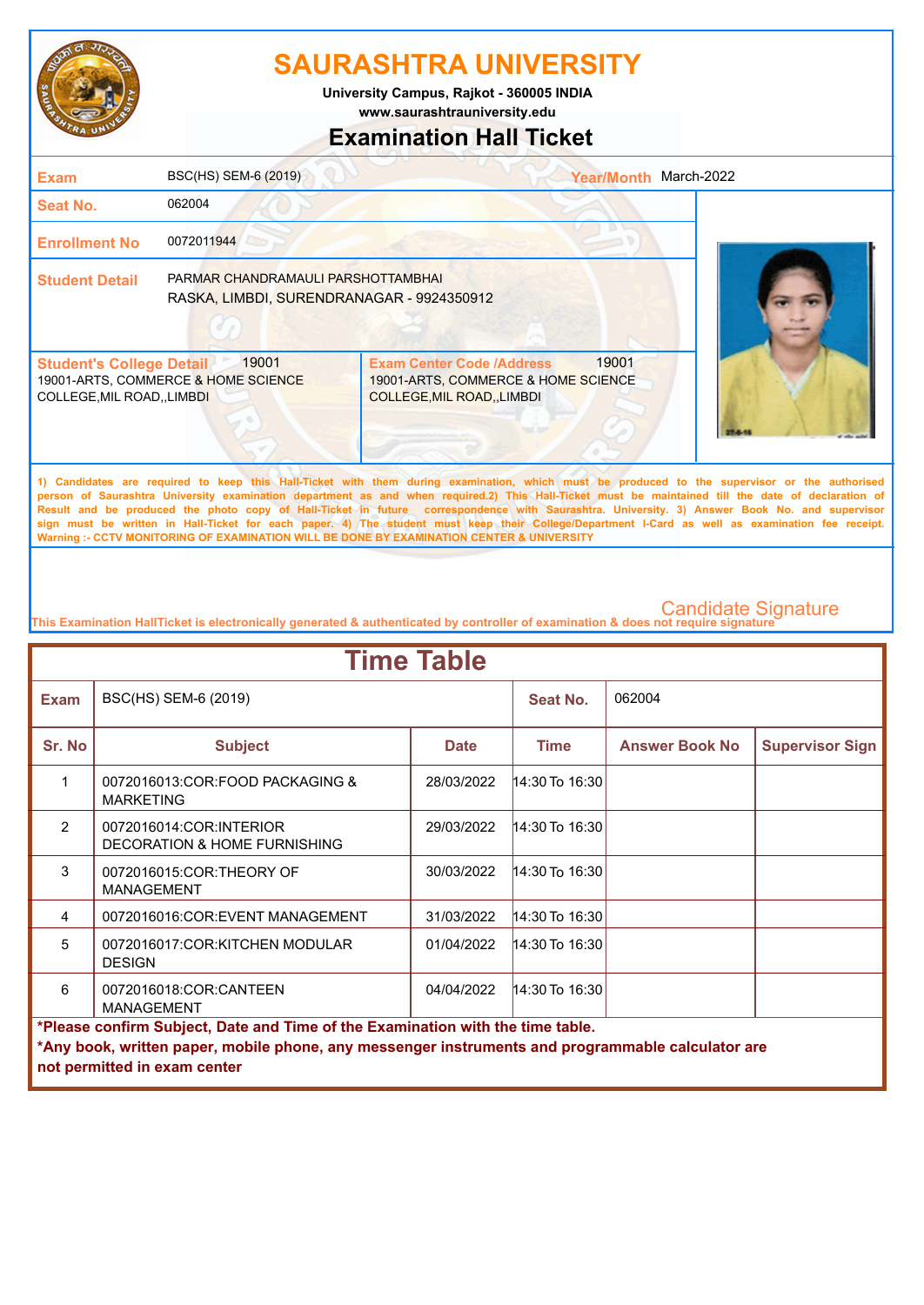

**www.saurashtrauniversity.edu University Campus, Rajkot - 360005 INDIA**

# **Examination Hall Ticket**

### 19001-ARTS, COMMERCE & HOME SCIENCE COLLEGE,MIL ROAD,,LIMBDI 19001-ARTS, COMMERCE & HOME SCIENCE COLLEGE,MIL ROAD,,LIMBDI **Student's College Detail | 19001 Student Detail** MORADIYA DIVYABEN SUKHDEVBHAI **Enrollment No** 007201208 **Seat No.** 062005 **Exam** BSC(HS) SEM-6 (2019) **1) Candidates are required to keep this Hall-Ticket with them during examination, which must be produced to the supervisor or the authorised person of Saurashtra University examination department as and when required.2) This Hall-Ticket must be maintained till the date of declaration of**  Exam Center Code /Address 19001 Year/Month March-2022 19,first street,at. RAMRAJPAR, LIMBDI, SURENDRANAGAR - 9824026986

**Result and be produced the photo copy of Hall-Ticket in future correspondence with Saurashtra. University. 3) Answer Book No. and supervisor sign must be written in Hall-Ticket for each paper. 4) The student must keep their College/Department I-Card as well as examination fee receipt. Warning :- CCTV MONITORING OF EXAMINATION WILL BE DONE BY EXAMINATION CENTER & UNIVERSITY**

| <b>Time Table</b>                                                                                                                                                                                                   |                                                                    |             |                    |                       |                        |  |
|---------------------------------------------------------------------------------------------------------------------------------------------------------------------------------------------------------------------|--------------------------------------------------------------------|-------------|--------------------|-----------------------|------------------------|--|
| <b>Exam</b>                                                                                                                                                                                                         | BSC(HS) SEM-6 (2019)                                               |             | Seat No.           | 062005                |                        |  |
| Sr. No                                                                                                                                                                                                              | <b>Subject</b>                                                     | <b>Date</b> | <b>Time</b>        | <b>Answer Book No</b> | <b>Supervisor Sign</b> |  |
| 1                                                                                                                                                                                                                   | 0072016013:COR:FOOD PACKAGING &<br><b>MARKETING</b>                | 28/03/2022  | 14:30 To 16:30     |                       |                        |  |
| $\mathcal{P}$                                                                                                                                                                                                       | 0072016014:COR:INTERIOR<br><b>DECORATION &amp; HOME FURNISHING</b> | 29/03/2022  | 14:30 To 16:30     |                       |                        |  |
| 3                                                                                                                                                                                                                   | 0072016015:COR:THEORY OF<br><b>MANAGEMENT</b>                      | 30/03/2022  | $14:30$ To $16:30$ |                       |                        |  |
| 4                                                                                                                                                                                                                   | 0072016016:COR:EVENT MANAGEMENT                                    | 31/03/2022  | 14:30 To 16:30     |                       |                        |  |
| 5                                                                                                                                                                                                                   | 0072016017:COR:KITCHEN MODULAR<br><b>DESIGN</b>                    | 01/04/2022  | $14:30$ To 16:30   |                       |                        |  |
| 6                                                                                                                                                                                                                   | 0072016018:COR:CANTEEN<br><b>MANAGEMENT</b>                        | 04/04/2022  | 14:30 To 16:30     |                       |                        |  |
| *Please confirm Subject, Date and Time of the Examination with the time table.<br>*Any book, written paper, mobile phone, any messenger instruments and programmable calculator are<br>not permitted in exam center |                                                                    |             |                    |                       |                        |  |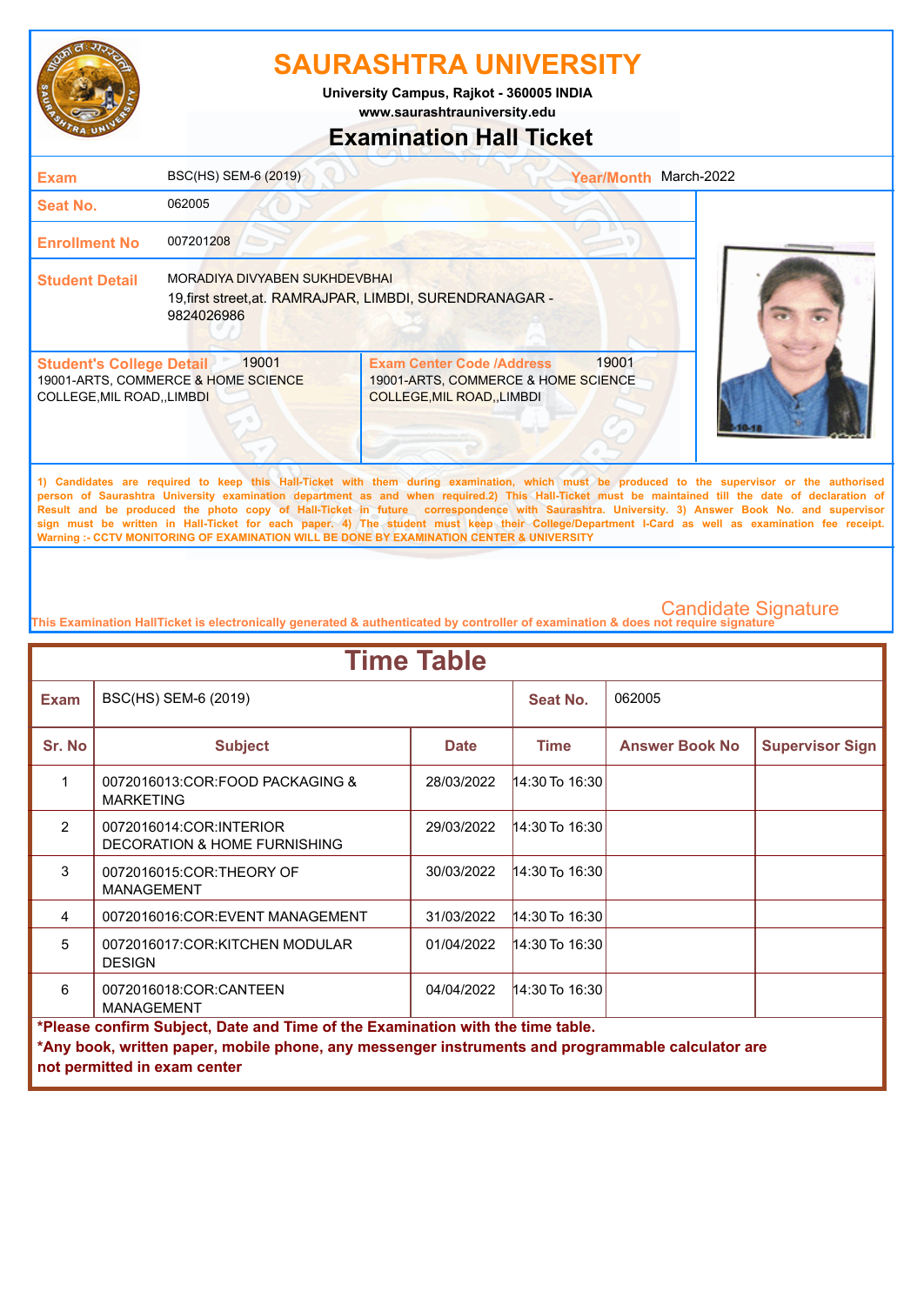

**University Campus, Rajkot - 360005 INDIA**

**www.saurashtrauniversity.edu**

## **Examination Hall Ticket**

| <b>Exam</b>                                                    | BSC(HS) SEM-6 (2019)                                                     |                                                                                                             | <b>Year/Month</b> | March-2022                                                                                                                                   |
|----------------------------------------------------------------|--------------------------------------------------------------------------|-------------------------------------------------------------------------------------------------------------|-------------------|----------------------------------------------------------------------------------------------------------------------------------------------|
| Seat No.                                                       | 062006                                                                   |                                                                                                             |                   |                                                                                                                                              |
| <b>Enrollment No</b>                                           | 0072011934                                                               |                                                                                                             |                   |                                                                                                                                              |
| <b>Student Detail</b>                                          | JADEJA HARSHABA CHANDRASINH<br>SAUKA, LIMBDI, SURENDRANAGAR - 8238054046 |                                                                                                             |                   |                                                                                                                                              |
| <b>Student's College Detail</b><br>COLLEGE, MIL ROAD, , LIMBDI | 19001<br>19001-ARTS, COMMERCE & HOME SCIENCE                             | <b>Exam Center Code /Address</b><br>19001-ARTS, COMMERCE & HOME SCIENCE<br><b>COLLEGE, MIL ROAD, LIMBDI</b> | 19001             |                                                                                                                                              |
|                                                                |                                                                          |                                                                                                             |                   | 1) Candidates are required to keep this Hall-Ticket with them during examination, which must be produced to the supervisor or the authorised |

**person of Saurashtra University examination department as and when required.2) This Hall-Ticket must be maintained till the date of declaration of Result and be produced the photo copy of Hall-Ticket in future correspondence with Saurashtra. University. 3) Answer Book No. and supervisor sign must be written in Hall-Ticket for each paper. 4) The student must keep their College/Department I-Card as well as examination fee receipt. Warning :- CCTV MONITORING OF EXAMINATION WILL BE DONE BY EXAMINATION CENTER & UNIVERSITY**

| <b>Time Table</b>                                                                                                                                                                                                   |                                                                             |             |                      |                       |                        |  |
|---------------------------------------------------------------------------------------------------------------------------------------------------------------------------------------------------------------------|-----------------------------------------------------------------------------|-------------|----------------------|-----------------------|------------------------|--|
| <b>Exam</b>                                                                                                                                                                                                         | BSC(HS) SEM-6 (2019)                                                        |             | Seat No.             | 062006                |                        |  |
| Sr. No                                                                                                                                                                                                              | <b>Subject</b>                                                              | <b>Date</b> | <b>Time</b>          | <b>Answer Book No</b> | <b>Supervisor Sign</b> |  |
| 1                                                                                                                                                                                                                   | 0072016013: COR: FOOD PACKAGING &<br><b>MARKETING</b>                       | 28/03/2022  | $14:30$ To $16:30$   |                       |                        |  |
| $\overline{2}$                                                                                                                                                                                                      | 0072016014:COR:INTERIOR<br><b>DECORATION &amp; HOME FURNISHING</b>          | 29/03/2022  | $ 14:30$ To $16:30 $ |                       |                        |  |
| 3                                                                                                                                                                                                                   | 0072016015:COR:THEORY OF<br><b>MANAGEMENT</b>                               | 30/03/2022  | $14:30$ To 16:30     |                       |                        |  |
| 4                                                                                                                                                                                                                   | 0072016016:COR:EVENT MANAGEMENT                                             | 31/03/2022  | $14:30$ To $16:30$   |                       |                        |  |
| $\overline{5}$                                                                                                                                                                                                      | 0072016017:COR:KITCHEN MODULAR<br><b>DESIGN</b>                             | 01/04/2022  | $14:30$ To $16:30$   |                       |                        |  |
| 6                                                                                                                                                                                                                   | 14:30 To 16:30<br>0072016018:COR:CANTEEN<br>04/04/2022<br><b>MANAGEMENT</b> |             |                      |                       |                        |  |
| *Please confirm Subject, Date and Time of the Examination with the time table.<br>*Any book, written paper, mobile phone, any messenger instruments and programmable calculator are<br>not permitted in exam center |                                                                             |             |                      |                       |                        |  |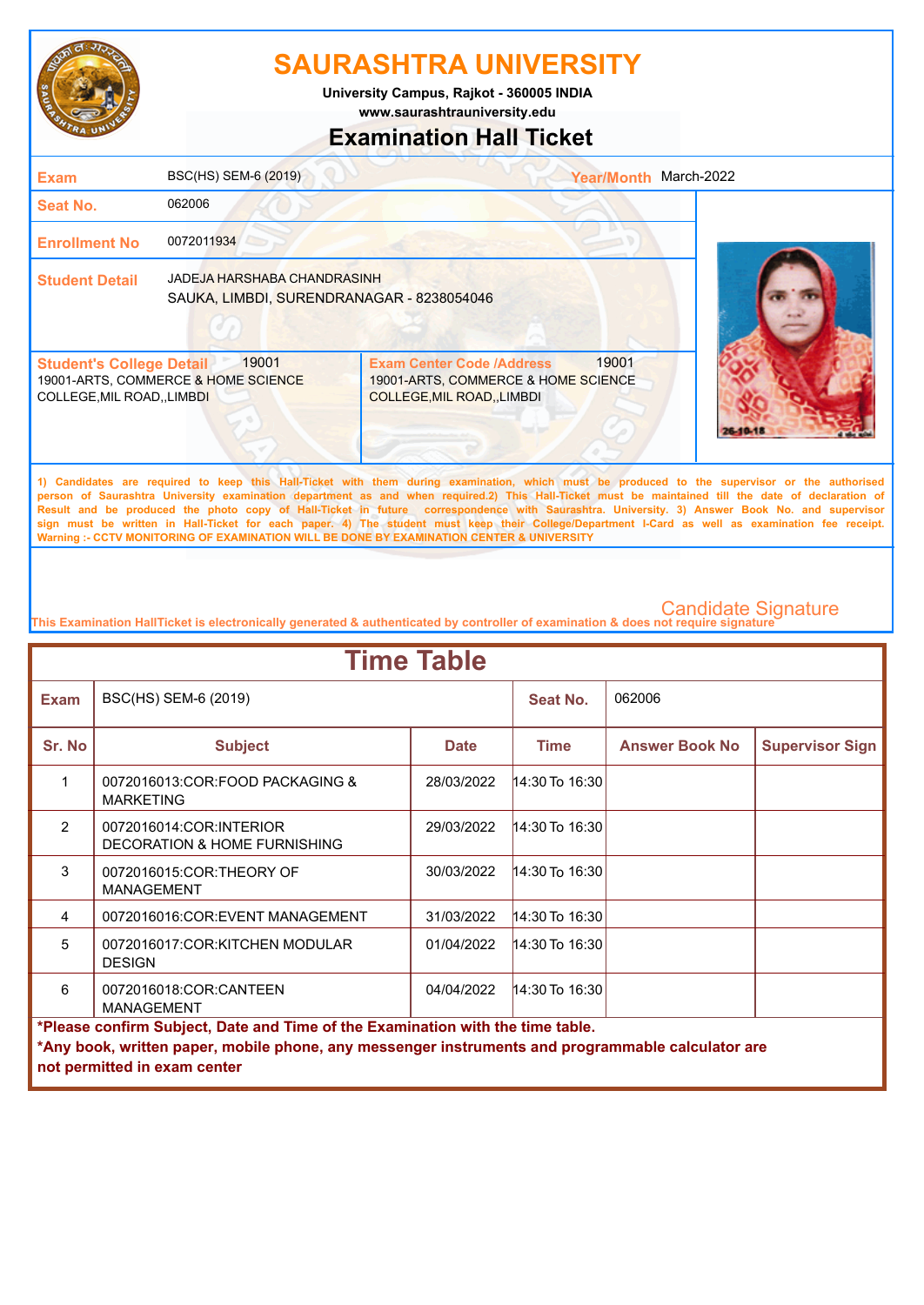

**www.saurashtrauniversity.edu University Campus, Rajkot - 360005 INDIA**

## **Examination Hall Ticket**

| <b>Exam</b>                                                    | BSC(HS) SEM-6 (2019)                                                                                                          |                                                                                                               | <b>Year/Month</b> | March-2022                                                                                                                                                                                                                                                                                      |
|----------------------------------------------------------------|-------------------------------------------------------------------------------------------------------------------------------|---------------------------------------------------------------------------------------------------------------|-------------------|-------------------------------------------------------------------------------------------------------------------------------------------------------------------------------------------------------------------------------------------------------------------------------------------------|
| <b>Seat No.</b>                                                | 062007                                                                                                                        |                                                                                                               |                   |                                                                                                                                                                                                                                                                                                 |
| <b>Enrollment No</b>                                           | 007201204                                                                                                                     |                                                                                                               |                   |                                                                                                                                                                                                                                                                                                 |
| <b>Student Detail</b>                                          | DABHI HIRALBEN KAMLESHBHAI<br>5, ayodhiyanagar-2, near munibapu ashram, Surendranagar,<br>WADHWAN, SURENDRANAGAR - 9664503577 |                                                                                                               |                   |                                                                                                                                                                                                                                                                                                 |
| <b>Student's College Detail</b><br>COLLEGE, MIL ROAD, , LIMBDI | 19001<br>19001-ARTS, COMMERCE & HOME SCIENCE                                                                                  | <b>Exam Center Code /Address</b><br>19001-ARTS, COMMERCE & HOME SCIENCE<br><b>COLLEGE, MIL ROAD, , LIMBDI</b> | 19001             |                                                                                                                                                                                                                                                                                                 |
|                                                                |                                                                                                                               |                                                                                                               |                   | 1) Candidates are required to keep this Hall-Ticket with them during examination, which must be produced to the supervisor or the authorised<br>above of According Habitants, constitution distinguished and calculated AV This Hall Title and a modelling att an also date of distinguished of |

**person of Saurashtra University examination department as and when required.2) This Hall-Ticket must be maintained till the date of declaration of Result and be produced the photo copy of Hall-Ticket in future correspondence with Saurashtra. University. 3) Answer Book No. and supervisor sign must be written in Hall-Ticket for each paper. 4) The student must keep their College/Department I-Card as well as examination fee receipt. Warning :- CCTV MONITORING OF EXAMINATION WILL BE DONE BY EXAMINATION CENTER & UNIVERSITY**

| <b>Time Table</b>                                                              |                                                                                                   |             |                  |                       |                        |  |
|--------------------------------------------------------------------------------|---------------------------------------------------------------------------------------------------|-------------|------------------|-----------------------|------------------------|--|
| <b>Exam</b>                                                                    | BSC(HS) SEM-6 (2019)                                                                              |             | Seat No.         | 062007                |                        |  |
| Sr. No                                                                         | <b>Subject</b>                                                                                    | <b>Date</b> | <b>Time</b>      | <b>Answer Book No</b> | <b>Supervisor Sign</b> |  |
| 1                                                                              | 0072016013:COR:FOOD PACKAGING &<br><b>MARKETING</b>                                               | 28/03/2022  | 14:30 To 16:30   |                       |                        |  |
| $\mathfrak{p}$                                                                 | 0072016014:COR:INTERIOR<br>DECORATION & HOME FURNISHING                                           | 29/03/2022  | 14:30 To 16:30   |                       |                        |  |
| 3                                                                              | 0072016015:COR:THEORY OF<br><b>MANAGEMENT</b>                                                     | 30/03/2022  | $14:30$ To 16:30 |                       |                        |  |
| 4                                                                              | 0072016016:COR:EVENT MANAGEMENT                                                                   | 31/03/2022  | 14:30 To 16:30   |                       |                        |  |
| 5                                                                              | 0072016017:COR:KITCHEN MODULAR<br><b>DESIGN</b>                                                   | 01/04/2022  | 14:30 To 16:30   |                       |                        |  |
| 6                                                                              | 0072016018:COR:CANTEEN<br><b>MANAGEMENT</b>                                                       | 04/04/2022  | 14:30 To 16:30   |                       |                        |  |
| *Please confirm Subject, Date and Time of the Examination with the time table. |                                                                                                   |             |                  |                       |                        |  |
|                                                                                | *Any book, written paper, mobile phone, any messenger instruments and programmable calculator are |             |                  |                       |                        |  |
|                                                                                | not permitted in exam center                                                                      |             |                  |                       |                        |  |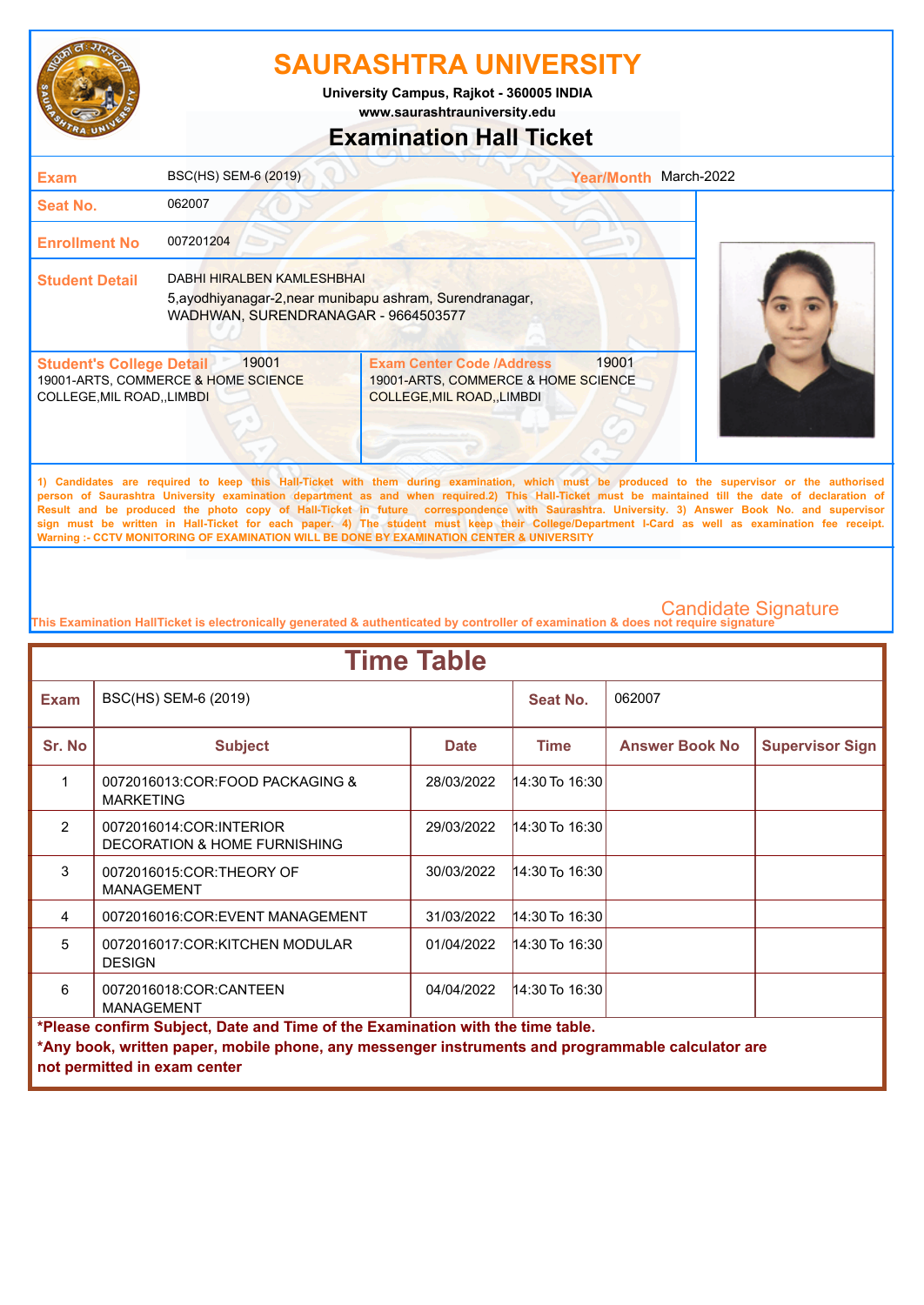

**University Campus, Rajkot - 360005 INDIA**

**www.saurashtrauniversity.edu**

## **Examination Hall Ticket**

| <b>Exam</b>                                                    | BSC(HS) SEM-6 (2019)                                                           |                                                                                                               | <b>Year/Month</b> | March-2022                                                                                                                                   |
|----------------------------------------------------------------|--------------------------------------------------------------------------------|---------------------------------------------------------------------------------------------------------------|-------------------|----------------------------------------------------------------------------------------------------------------------------------------------|
| Seat No.                                                       | 062008                                                                         |                                                                                                               |                   |                                                                                                                                              |
| <b>Enrollment No</b>                                           | 0072011941                                                                     |                                                                                                               |                   |                                                                                                                                              |
| <b>Student Detail</b>                                          | <b>MAKWANA JYOTIBEN NAGARBHAI</b><br>RASKA, LIMBDI, SURENDRANAGAR - 9824291408 |                                                                                                               |                   |                                                                                                                                              |
| <b>Student's College Detail</b><br>COLLEGE, MIL ROAD, , LIMBDI | 19001<br>19001-ARTS, COMMERCE & HOME SCIENCE                                   | <b>Exam Center Code /Address</b><br>19001-ARTS, COMMERCE & HOME SCIENCE<br><b>COLLEGE, MIL ROAD, , LIMBDI</b> | 19001             |                                                                                                                                              |
|                                                                |                                                                                |                                                                                                               |                   | 1) Candidates are required to keep this Hall-Ticket with them during examination, which must be produced to the supervisor or the authorised |

**person of Saurashtra University examination department as and when required.2) This Hall-Ticket must be maintained till the date of declaration of Result and be produced the photo copy of Hall-Ticket in future correspondence with Saurashtra. University. 3) Answer Book No. and supervisor sign must be written in Hall-Ticket for each paper. 4) The student must keep their College/Department I-Card as well as examination fee receipt. Warning :- CCTV MONITORING OF EXAMINATION WILL BE DONE BY EXAMINATION CENTER & UNIVERSITY**

| <b>Time Table</b>                                                                                                                                                                                                   |                                                                    |             |                    |                       |                        |  |
|---------------------------------------------------------------------------------------------------------------------------------------------------------------------------------------------------------------------|--------------------------------------------------------------------|-------------|--------------------|-----------------------|------------------------|--|
| <b>Exam</b>                                                                                                                                                                                                         | BSC(HS) SEM-6 (2019)                                               |             | Seat No.           | 062008                |                        |  |
| Sr. No                                                                                                                                                                                                              | <b>Subject</b>                                                     | <b>Date</b> | <b>Time</b>        | <b>Answer Book No</b> | <b>Supervisor Sign</b> |  |
| 1                                                                                                                                                                                                                   | 0072016013:COR:FOOD PACKAGING &<br><b>MARKETING</b>                | 28/03/2022  | 14:30 To 16:30     |                       |                        |  |
| $\mathcal{P}$                                                                                                                                                                                                       | 0072016014:COR:INTERIOR<br><b>DECORATION &amp; HOME FURNISHING</b> | 29/03/2022  | $14:30$ To $16:30$ |                       |                        |  |
| 3                                                                                                                                                                                                                   | 0072016015:COR:THEORY OF<br><b>MANAGEMENT</b>                      | 30/03/2022  | 14:30 To 16:30     |                       |                        |  |
| 4                                                                                                                                                                                                                   | 0072016016:COR:EVENT MANAGEMENT                                    | 31/03/2022  | 14:30 To 16:30     |                       |                        |  |
| 5                                                                                                                                                                                                                   | 0072016017:COR:KITCHEN MODULAR<br><b>DESIGN</b>                    | 01/04/2022  | $14:30$ To 16:30   |                       |                        |  |
| 6                                                                                                                                                                                                                   | 0072016018:COR:CANTEEN<br><b>MANAGEMENT</b>                        | 04/04/2022  | 14:30 To 16:30     |                       |                        |  |
| *Please confirm Subject, Date and Time of the Examination with the time table.<br>*Any book, written paper, mobile phone, any messenger instruments and programmable calculator are<br>not permitted in exam center |                                                                    |             |                    |                       |                        |  |
|                                                                                                                                                                                                                     |                                                                    |             |                    |                       |                        |  |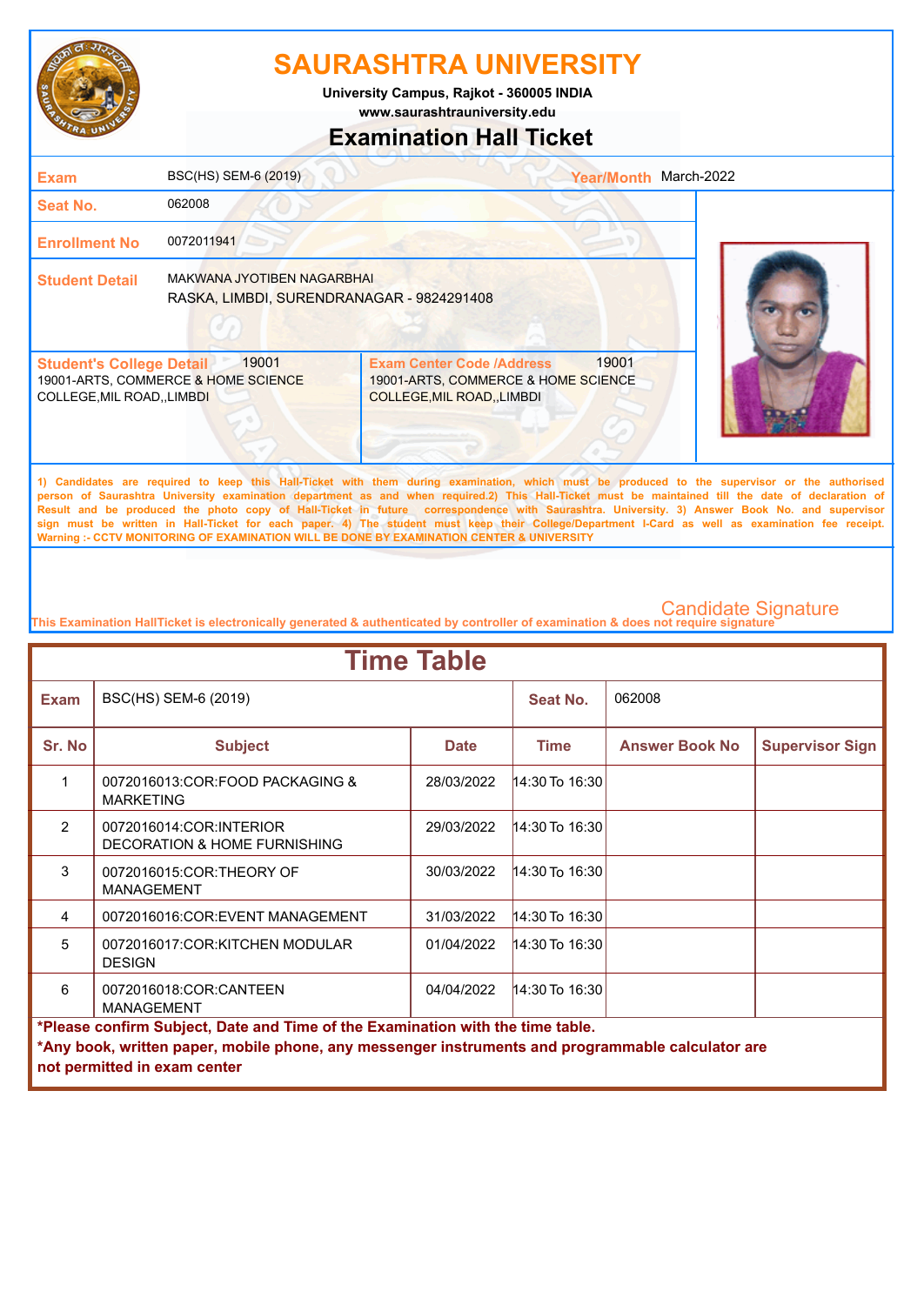

**University Campus, Rajkot - 360005 INDIA**

**www.saurashtrauniversity.edu**

### **Examination Hall Ticket**

| <b>Exam</b>                                                    | BSC(HS) SEM-6 (2019)                                                     |                                                                                                        | <b>Year/Month</b> | March-2022                                                                                                                                  |
|----------------------------------------------------------------|--------------------------------------------------------------------------|--------------------------------------------------------------------------------------------------------|-------------------|---------------------------------------------------------------------------------------------------------------------------------------------|
| <b>Seat No.</b>                                                | 062009                                                                   |                                                                                                        |                   |                                                                                                                                             |
| <b>Enrollment No</b>                                           | 0072011940                                                               |                                                                                                        |                   |                                                                                                                                             |
| <b>Student Detail</b>                                          | KUNJERA KOMALBEN RAMESHBHAI<br>RASKA, LIMBDI, SURENDRANAGAR - 9714174459 |                                                                                                        |                   |                                                                                                                                             |
| <b>Student's College Detail</b><br>COLLEGE, MIL ROAD, , LIMBDI | 19001<br>19001-ARTS, COMMERCE & HOME SCIENCE                             | <b>Exam Center Code /Address</b><br>19001-ARTS, COMMERCE & HOME SCIENCE<br>COLLEGE, MIL ROAD, , LIMBDI | 19001             |                                                                                                                                             |
|                                                                |                                                                          |                                                                                                        |                   | A Accellation on constraint to home able that the controlleration of constraints with the second and the compactness on the controlleration |

**1) Candidates are required to keep this Hall-Ticket with them during examination, which must be produced to the supervisor or the authorised person of Saurashtra University examination department as and when required.2) This Hall-Ticket must be maintained till the date of declaration of Result and be produced the photo copy of Hall-Ticket in future correspondence with Saurashtra. University. 3) Answer Book No. and supervisor sign must be written in Hall-Ticket for each paper. 4) The student must keep their College/Department I-Card as well as examination fee receipt. Warning :- CCTV MONITORING OF EXAMINATION WILL BE DONE BY EXAMINATION CENTER & UNIVERSITY**

| <b>Time Table</b>                                                              |                                                                                                                                   |             |                    |                       |                        |  |
|--------------------------------------------------------------------------------|-----------------------------------------------------------------------------------------------------------------------------------|-------------|--------------------|-----------------------|------------------------|--|
| <b>Exam</b>                                                                    | BSC(HS) SEM-6 (2019)                                                                                                              |             | Seat No.           | 062009                |                        |  |
| Sr. No                                                                         | <b>Subject</b>                                                                                                                    | <b>Date</b> | <b>Time</b>        | <b>Answer Book No</b> | <b>Supervisor Sign</b> |  |
| 1                                                                              | 0072016013:COR:FOOD PACKAGING &<br><b>MARKETING</b>                                                                               | 28/03/2022  | $14:30$ To 16:30   |                       |                        |  |
| $\mathcal{P}$                                                                  | 0072016014:COR:INTERIOR<br>DECORATION & HOME FURNISHING                                                                           | 29/03/2022  | $14:30$ To $16:30$ |                       |                        |  |
| 3                                                                              | 0072016015:COR:THEORY OF<br><b>MANAGEMENT</b>                                                                                     | 30/03/2022  | 14:30 To 16:30     |                       |                        |  |
| 4                                                                              | 0072016016:COR:EVENT MANAGEMENT                                                                                                   | 31/03/2022  | 14:30 To 16:30     |                       |                        |  |
| 5                                                                              | 0072016017:COR:KITCHEN MODULAR<br><b>DESIGN</b>                                                                                   | 01/04/2022  | 14:30 To 16:30     |                       |                        |  |
| 6                                                                              | 0072016018:COR:CANTEEN<br><b>MANAGEMENT</b>                                                                                       | 04/04/2022  | 14:30 To 16:30     |                       |                        |  |
| *Please confirm Subject, Date and Time of the Examination with the time table. |                                                                                                                                   |             |                    |                       |                        |  |
|                                                                                | *Any book, written paper, mobile phone, any messenger instruments and programmable calculator are<br>not permitted in exam center |             |                    |                       |                        |  |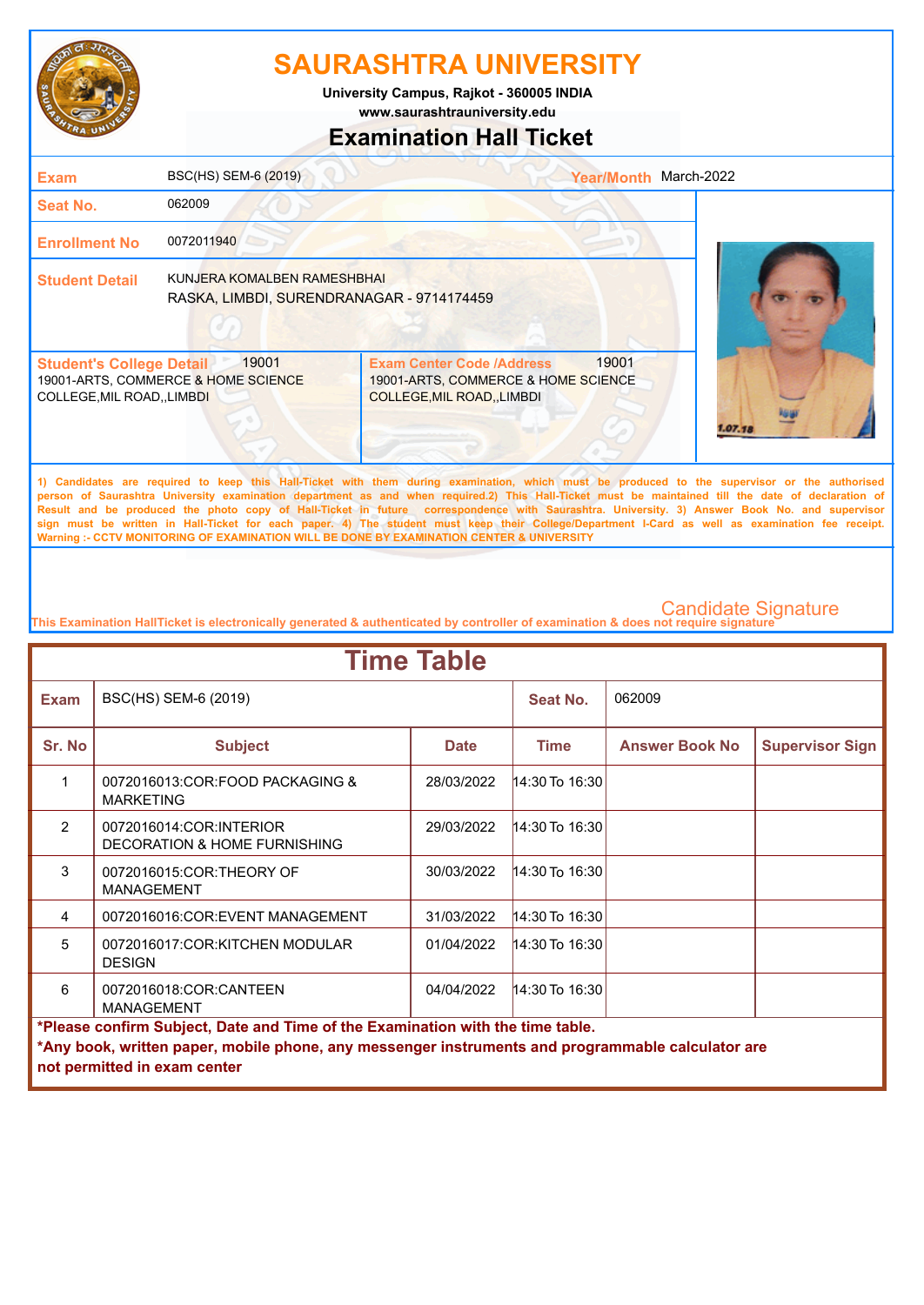

**University Campus, Rajkot - 360005 INDIA**

**www.saurashtrauniversity.edu**

### **Examination Hall Ticket**

| <b>Exam</b>                                                         | BSC(HS) SEM-6 (2019)                                                        |                                                                                                               | <b>Year/Month</b> | March-2022      |
|---------------------------------------------------------------------|-----------------------------------------------------------------------------|---------------------------------------------------------------------------------------------------------------|-------------------|-----------------|
| <b>Seat No.</b>                                                     | 062010                                                                      |                                                                                                               |                   |                 |
| <b>Enrollment No</b>                                                | 0072011950                                                                  |                                                                                                               |                   |                 |
| <b>Student Detail</b>                                               | SOLANKI KRISHNABEN SURESHBHAI<br>RANGPUR, DHANDHUKA, AHMEDABAD - 9574916337 |                                                                                                               |                   |                 |
| <b>Student's College Detail</b><br><b>COLLEGE, MIL ROAD, LIMBDI</b> | 19001<br>19001-ARTS, COMMERCE & HOME SCIENCE                                | <b>Exam Center Code /Address</b><br>19001-ARTS, COMMERCE & HOME SCIENCE<br><b>COLLEGE, MIL ROAD, , LIMBDI</b> | 19001             | $31 - 7 - 2019$ |

**1) Candidates are required to keep this Hall-Ticket with them during examination, which must be produced to the supervisor or the authorised person of Saurashtra University examination department as and when required.2) This Hall-Ticket must be maintained till the date of declaration of Result and be produced the photo copy of Hall-Ticket in future correspondence with Saurashtra. University. 3) Answer Book No. and supervisor sign must be written in Hall-Ticket for each paper. 4) The student must keep their College/Department I-Card as well as examination fee receipt. Warning :- CCTV MONITORING OF EXAMINATION WILL BE DONE BY EXAMINATION CENTER & UNIVERSITY**

| <b>Time Table</b>                                                              |                                                                                                   |             |                |                       |                        |  |  |
|--------------------------------------------------------------------------------|---------------------------------------------------------------------------------------------------|-------------|----------------|-----------------------|------------------------|--|--|
| <b>Exam</b>                                                                    | BSC(HS) SEM-6 (2019)                                                                              |             | Seat No.       | 062010                |                        |  |  |
| Sr. No                                                                         | <b>Subject</b>                                                                                    | <b>Date</b> | <b>Time</b>    | <b>Answer Book No</b> | <b>Supervisor Sign</b> |  |  |
| 1                                                                              | 0072016013:COR:FOOD PACKAGING &<br><b>MARKETING</b>                                               | 28/03/2022  | 14:30 To 16:30 |                       |                        |  |  |
| $\mathcal{P}$                                                                  | 0072016014:COR:INTERIOR<br>DECORATION & HOME FURNISHING                                           | 29/03/2022  | 14:30 To 16:30 |                       |                        |  |  |
| 3                                                                              | 0072016015:COR:THEORY OF<br><b>MANAGEMENT</b>                                                     | 30/03/2022  | 14:30 To 16:30 |                       |                        |  |  |
| 4                                                                              | 0072016016:COR:EVENT MANAGEMENT                                                                   | 31/03/2022  | 14:30 To 16:30 |                       |                        |  |  |
| 5                                                                              | 0072016017:COR:KITCHEN MODULAR<br><b>DESIGN</b>                                                   | 01/04/2022  | 14:30 To 16:30 |                       |                        |  |  |
| 6                                                                              | 0072016018:COR:CANTEEN<br><b>MANAGEMENT</b>                                                       | 04/04/2022  | 14:30 To 16:30 |                       |                        |  |  |
| *Please confirm Subject, Date and Time of the Examination with the time table. |                                                                                                   |             |                |                       |                        |  |  |
|                                                                                | *Any book, written paper, mobile phone, any messenger instruments and programmable calculator are |             |                |                       |                        |  |  |
|                                                                                | not permitted in exam center                                                                      |             |                |                       |                        |  |  |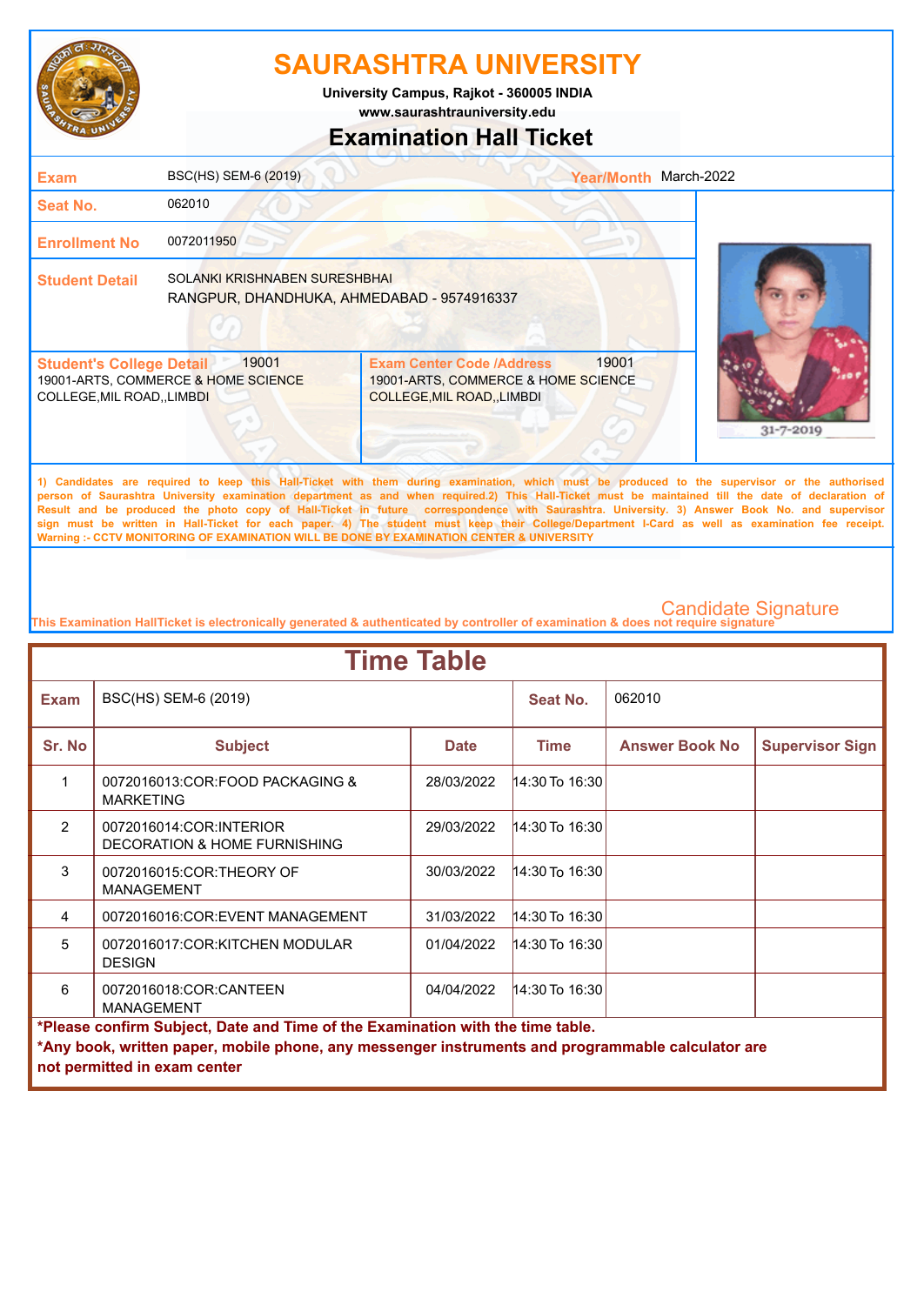

**University Campus, Rajkot - 360005 INDIA**

### **www.saurashtrauniversity.edu**

### **Examination Hall Ticket**

| <b>Exam</b>                                                   | BSC(HS) SEM-6 (2019)                         |                                                                                                             | March-2022<br><b>Year/Month</b> |  |
|---------------------------------------------------------------|----------------------------------------------|-------------------------------------------------------------------------------------------------------------|---------------------------------|--|
| <b>Seat No.</b>                                               | 062011                                       |                                                                                                             |                                 |  |
| <b>Enrollment No</b>                                          | 007201201                                    |                                                                                                             |                                 |  |
| <b>Student Detail</b>                                         | AYUSHI KUMARI PARMAR                         | azad chowk, andada, BHARUCH, ANKLESHWAR - 7621092005                                                        |                                 |  |
| <b>Student's College Detail</b><br>COLLEGE, MIL ROAD,, LIMBDI | 19001<br>19001-ARTS, COMMERCE & HOME SCIENCE | <b>Exam Center Code /Address</b><br>19001-ARTS, COMMERCE & HOME SCIENCE<br><b>COLLEGE, MIL ROAD, LIMBDI</b> | 19001                           |  |

**1) Candidates are required to keep this Hall-Ticket with them during examination, which must be produced to the supervisor or the authorised person of Saurashtra University examination department as and when required.2) This Hall-Ticket must be maintained till the date of declaration of Result and be produced the photo copy of Hall-Ticket in future correspondence with Saurashtra. University. 3) Answer Book No. and supervisor sign must be written in Hall-Ticket for each paper. 4) The student must keep their College/Department I-Card as well as examination fee receipt. Warning :- CCTV MONITORING OF EXAMINATION WILL BE DONE BY EXAMINATION CENTER & UNIVERSITY**

| <b>Time Table</b>                                                              |                                                                                                   |             |                |                       |                        |  |
|--------------------------------------------------------------------------------|---------------------------------------------------------------------------------------------------|-------------|----------------|-----------------------|------------------------|--|
| <b>Exam</b>                                                                    | BSC(HS) SEM-6 (2019)                                                                              |             | Seat No.       | 062011                |                        |  |
| Sr. No                                                                         | <b>Subject</b>                                                                                    | <b>Date</b> | <b>Time</b>    | <b>Answer Book No</b> | <b>Supervisor Sign</b> |  |
| 1                                                                              | 0072016013:COR:FOOD PACKAGING &<br><b>MARKETING</b>                                               | 28/03/2022  | 14:30 To 16:30 |                       |                        |  |
| $\mathcal{P}$                                                                  | 0072016014:COR:INTERIOR<br>DECORATION & HOME FURNISHING                                           | 29/03/2022  | 14:30 To 16:30 |                       |                        |  |
| 3                                                                              | 0072016015:COR:THEORY OF<br><b>MANAGEMENT</b>                                                     | 30/03/2022  | 14:30 To 16:30 |                       |                        |  |
| 4                                                                              | 0072016016:COR:EVENT MANAGEMENT                                                                   | 31/03/2022  | 14:30 To 16:30 |                       |                        |  |
| 5                                                                              | 0072016017:COR:KITCHEN MODULAR<br><b>DESIGN</b>                                                   | 01/04/2022  | 14:30 To 16:30 |                       |                        |  |
| 6                                                                              | 0072016018:COR:CANTEEN<br><b>MANAGEMENT</b>                                                       | 04/04/2022  | 14:30 To 16:30 |                       |                        |  |
| *Please confirm Subject, Date and Time of the Examination with the time table. |                                                                                                   |             |                |                       |                        |  |
|                                                                                | *Any book, written paper, mobile phone, any messenger instruments and programmable calculator are |             |                |                       |                        |  |
|                                                                                | not permitted in exam center                                                                      |             |                |                       |                        |  |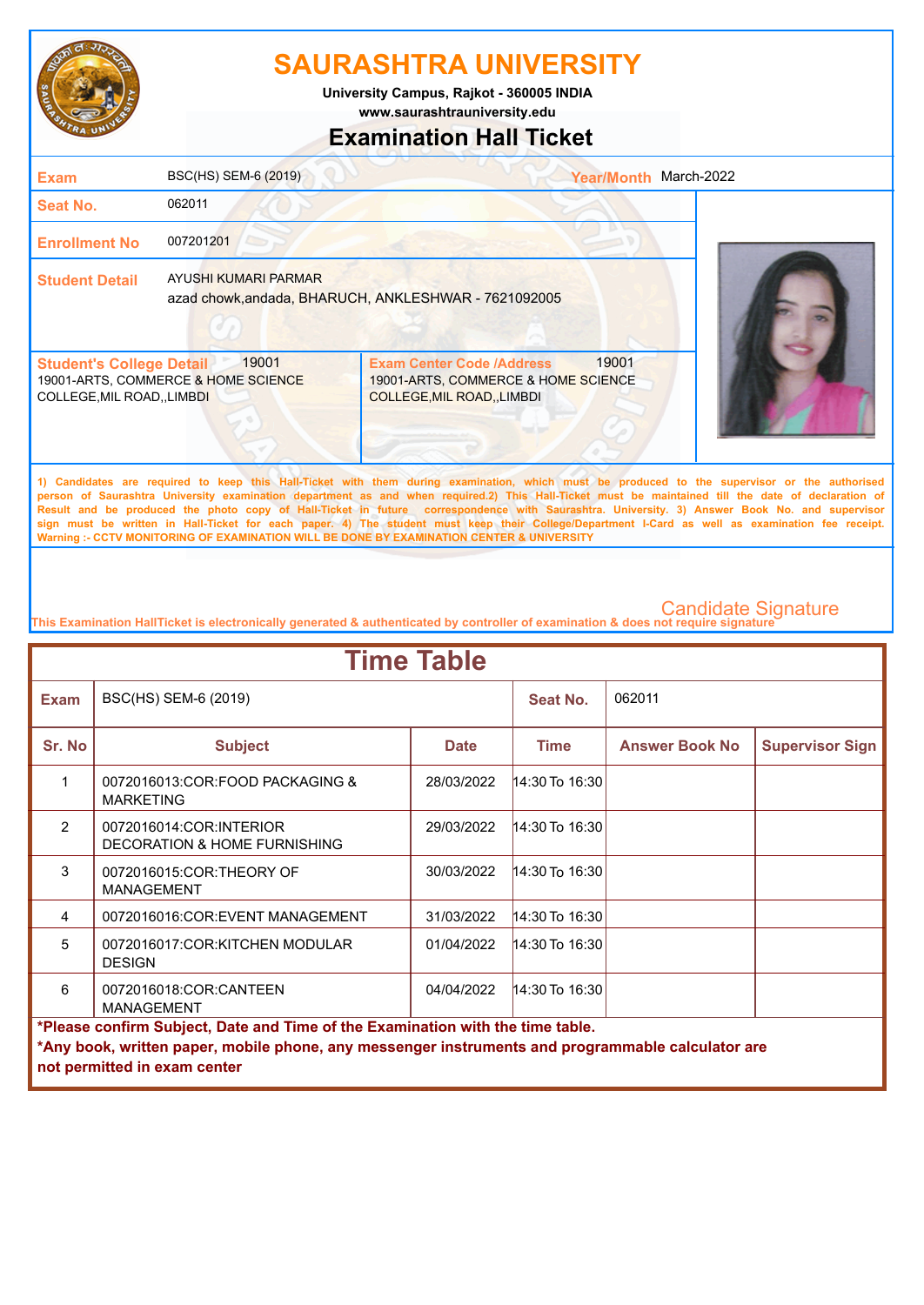

**University Campus, Rajkot - 360005 INDIA**

**www.saurashtrauniversity.edu**

## **Examination Hall Ticket**

| <b>Exam</b>                                                    | BSC(HS) SEM-6 (2019)                                                         |                                                                                                             | <b>Year/Month</b> | March-2022                                                                                                                                   |
|----------------------------------------------------------------|------------------------------------------------------------------------------|-------------------------------------------------------------------------------------------------------------|-------------------|----------------------------------------------------------------------------------------------------------------------------------------------|
| <b>Seat No.</b>                                                | 062012                                                                       |                                                                                                             |                   |                                                                                                                                              |
| <b>Enrollment No</b>                                           | 0072011932                                                                   |                                                                                                             |                   |                                                                                                                                              |
| <b>Student Detail</b>                                          | DULERA MANISHABEN KALYANBHAI<br>KATARIYA, LIMBDI, SURENDRANAGAR - 9604099262 |                                                                                                             |                   |                                                                                                                                              |
| <b>Student's College Detail</b><br>COLLEGE, MIL ROAD, , LIMBDI | 19001<br>19001-ARTS, COMMERCE & HOME SCIENCE                                 | <b>Exam Center Code /Address</b><br>19001-ARTS, COMMERCE & HOME SCIENCE<br><b>COLLEGE, MIL ROAD, LIMBDI</b> | 19001             |                                                                                                                                              |
|                                                                |                                                                              |                                                                                                             |                   | 1) Candidates are required to keep this Hall-Ticket with them during examination, which must be produced to the supervisor or the authorised |

**person of Saurashtra University examination department as and when required.2) This Hall-Ticket must be maintained till the date of declaration of Result and be produced the photo copy of Hall-Ticket in future correspondence with Saurashtra. University. 3) Answer Book No. and supervisor sign must be written in Hall-Ticket for each paper. 4) The student must keep their College/Department I-Card as well as examination fee receipt. Warning :- CCTV MONITORING OF EXAMINATION WILL BE DONE BY EXAMINATION CENTER & UNIVERSITY**

| <b>Time Table</b>                                                              |                                                                                                   |             |                    |                       |                        |  |  |
|--------------------------------------------------------------------------------|---------------------------------------------------------------------------------------------------|-------------|--------------------|-----------------------|------------------------|--|--|
| <b>Exam</b>                                                                    | BSC(HS) SEM-6 (2019)                                                                              |             | Seat No.           | 062012                |                        |  |  |
| Sr. No                                                                         | <b>Subject</b>                                                                                    | <b>Date</b> | <b>Time</b>        | <b>Answer Book No</b> | <b>Supervisor Sign</b> |  |  |
| 1                                                                              | 0072016013:COR:FOOD PACKAGING &<br><b>MARKETING</b>                                               | 28/03/2022  | $14:30$ To $16:30$ |                       |                        |  |  |
| $\mathcal{P}$                                                                  | 0072016014:COR:INTERIOR<br>DECORATION & HOME FURNISHING                                           | 29/03/2022  | $14:30$ To 16:30   |                       |                        |  |  |
| 3                                                                              | 0072016015:COR:THEORY OF<br><b>MANAGEMENT</b>                                                     | 30/03/2022  | 14:30 To 16:30     |                       |                        |  |  |
| 4                                                                              | 0072016016:COR:EVENT MANAGEMENT                                                                   | 31/03/2022  | 14:30 To 16:30     |                       |                        |  |  |
| 5                                                                              | 0072016017:COR:KITCHEN MODULAR<br><b>DESIGN</b>                                                   | 01/04/2022  | 14:30 To 16:30     |                       |                        |  |  |
| 6                                                                              | 0072016018:COR:CANTEEN<br><b>MANAGEMENT</b>                                                       | 04/04/2022  | 14:30 To 16:30     |                       |                        |  |  |
| *Please confirm Subject, Date and Time of the Examination with the time table. |                                                                                                   |             |                    |                       |                        |  |  |
|                                                                                | *Any book, written paper, mobile phone, any messenger instruments and programmable calculator are |             |                    |                       |                        |  |  |
|                                                                                | not permitted in exam center                                                                      |             |                    |                       |                        |  |  |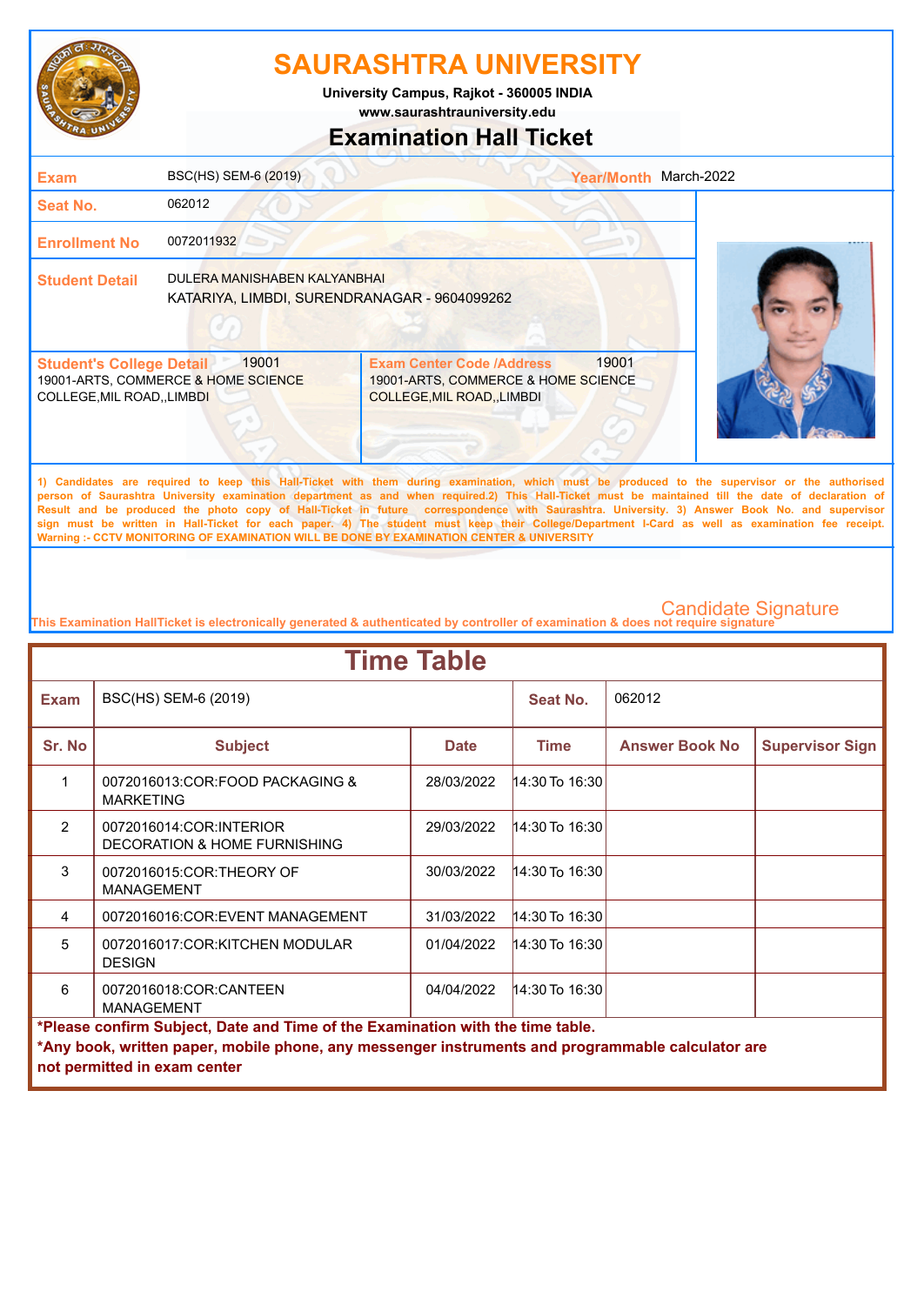

**University Campus, Rajkot - 360005 INDIA**

**www.saurashtrauniversity.edu**

## **Examination Hall Ticket**

| <b>Exam</b>                                                    | BSC(HS) SEM-6 (2019)                                                                                                       |                                                                                                                                                                                                                                                                                                                                                                                                                                                                                                                                                                                                        | Year/Month March-2022 |  |
|----------------------------------------------------------------|----------------------------------------------------------------------------------------------------------------------------|--------------------------------------------------------------------------------------------------------------------------------------------------------------------------------------------------------------------------------------------------------------------------------------------------------------------------------------------------------------------------------------------------------------------------------------------------------------------------------------------------------------------------------------------------------------------------------------------------------|-----------------------|--|
| Seat No.                                                       | 062013                                                                                                                     |                                                                                                                                                                                                                                                                                                                                                                                                                                                                                                                                                                                                        |                       |  |
| <b>Enrollment No</b>                                           | 0072011938                                                                                                                 |                                                                                                                                                                                                                                                                                                                                                                                                                                                                                                                                                                                                        |                       |  |
| <b>Student Detail</b>                                          | KANOTARA MANISHABEN AMBARAMBHAI<br>36 QUARTER<br><b>BEHIND KRUSHNA NAGAR</b><br>LIMBDI, LIMBDI, SURENDRANAGAR - 9726505840 |                                                                                                                                                                                                                                                                                                                                                                                                                                                                                                                                                                                                        |                       |  |
| <b>Student's College Detail</b><br>COLLEGE, MIL ROAD, , LIMBDI | 19001<br>19001-ARTS, COMMERCE & HOME SCIENCE                                                                               | <b>Exam Center Code /Address</b><br>19001-ARTS, COMMERCE & HOME SCIENCE<br>COLLEGE, MIL ROAD, LIMBDI                                                                                                                                                                                                                                                                                                                                                                                                                                                                                                   | 19001                 |  |
|                                                                |                                                                                                                            | 1) Candidates are required to keep this Hall-Ticket with them during examination, which must be produced to the supervisor or the authorised<br>person of Saurashtra University examination department as and when required.2) This Hall-Ticket must be maintained till the date of declaration of<br>Result and be produced the photo copy of Hall-Ticket in future correspondence with Saurashtra. University. 3) Answer Book No. and supervisor<br>sign must be written in Hall-Ticket for each paper. 4) The student must keep their College/Department I-Card as well as examination fee receipt. |                       |  |

**This Examination HallTicket is electronically generated & authenticated by controller of examination & does not require signature** 

**Warning :- CCTV MONITORING OF EXAMINATION WILL BE DONE BY EXAMINATION CENTER & UNIVERSITY**

| <b>Time Table</b>                                                                                                                                                                                                   |                                                                    |             |                    |                       |                        |  |
|---------------------------------------------------------------------------------------------------------------------------------------------------------------------------------------------------------------------|--------------------------------------------------------------------|-------------|--------------------|-----------------------|------------------------|--|
| <b>Exam</b>                                                                                                                                                                                                         | BSC(HS) SEM-6 (2019)                                               |             | Seat No.           | 062013                |                        |  |
| Sr. No                                                                                                                                                                                                              | <b>Subject</b>                                                     | <b>Date</b> | <b>Time</b>        | <b>Answer Book No</b> | <b>Supervisor Sign</b> |  |
| 1                                                                                                                                                                                                                   | 0072016013:COR:FOOD PACKAGING &<br><b>MARKETING</b>                | 28/03/2022  | 14:30 To 16:30     |                       |                        |  |
| $\mathcal{P}$                                                                                                                                                                                                       | 0072016014:COR:INTERIOR<br><b>DECORATION &amp; HOME FURNISHING</b> | 29/03/2022  | $14:30$ To $16:30$ |                       |                        |  |
| 3                                                                                                                                                                                                                   | 0072016015:COR:THEORY OF<br><b>MANAGEMENT</b>                      | 30/03/2022  | 14:30 To 16:30     |                       |                        |  |
| 4                                                                                                                                                                                                                   | 0072016016:COR:EVENT MANAGEMENT                                    | 31/03/2022  | 14:30 To $16:30$   |                       |                        |  |
| 5                                                                                                                                                                                                                   | 0072016017:COR:KITCHEN MODULAR<br><b>DESIGN</b>                    | 01/04/2022  | 14:30 To 16:30     |                       |                        |  |
| 6                                                                                                                                                                                                                   | 0072016018:COR:CANTEEN<br><b>MANAGEMENT</b>                        | 04/04/2022  | $14:30$ To $16:30$ |                       |                        |  |
| *Please confirm Subject, Date and Time of the Examination with the time table.<br>*Any book, written paper, mobile phone, any messenger instruments and programmable calculator are<br>not permitted in exam center |                                                                    |             |                    |                       |                        |  |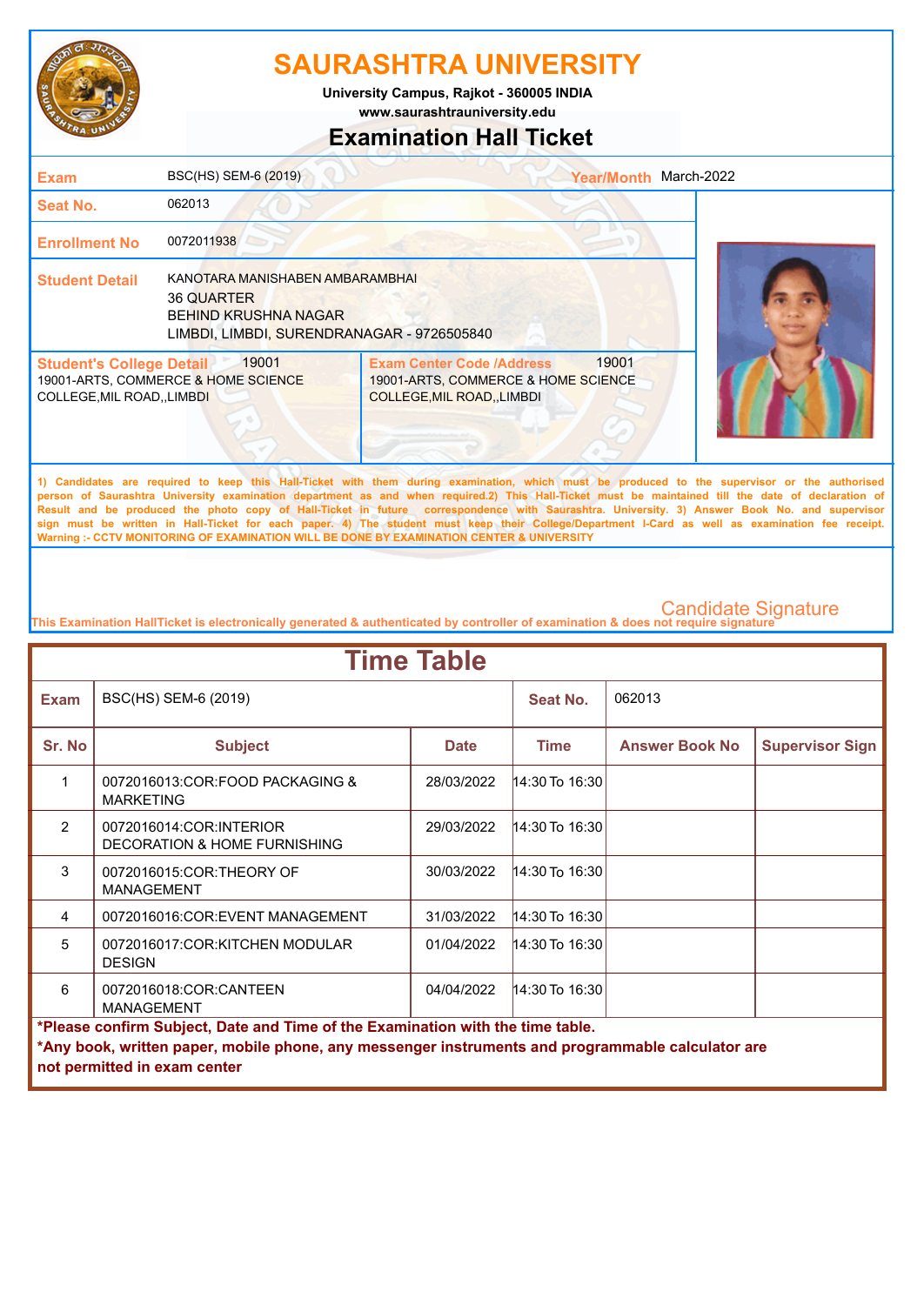

**www.saurashtrauniversity.edu University Campus, Rajkot - 360005 INDIA**

## **Examination Hall Ticket**

| <b>Exam</b>                                                    | BSC(HS) SEM-6 (2019)                                                        |                                                                                                        | <b>Year/Month</b> | March-2022                                                                                                                                   |
|----------------------------------------------------------------|-----------------------------------------------------------------------------|--------------------------------------------------------------------------------------------------------|-------------------|----------------------------------------------------------------------------------------------------------------------------------------------|
| <b>Seat No.</b>                                                | 062014                                                                      |                                                                                                        |                   |                                                                                                                                              |
| <b>Enrollment No</b>                                           | 0072011936                                                                  |                                                                                                        |                   |                                                                                                                                              |
| <b>Student Detail</b>                                          | KANANI MAYURIBEN DINESHBHAI<br>BALDANA, WADHWAN, SURENDRANAGAR - 9979296385 |                                                                                                        |                   |                                                                                                                                              |
| <b>Student's College Detail</b><br>COLLEGE, MIL ROAD, , LIMBDI | 19001<br>19001-ARTS, COMMERCE & HOME SCIENCE                                | <b>Exam Center Code /Address</b><br>19001-ARTS, COMMERCE & HOME SCIENCE<br>COLLEGE, MIL ROAD, , LIMBDI | 19001             |                                                                                                                                              |
|                                                                |                                                                             |                                                                                                        |                   | 1) Candidates are required to keep this Hall-Ticket with them during examination, which must be produced to the supervisor or the authorised |

**person of Saurashtra University examination department as and when required.2) This Hall-Ticket must be maintained till the date of declaration of Result and be produced the photo copy of Hall-Ticket in future correspondence with Saurashtra. University. 3) Answer Book No. and supervisor sign must be written in Hall-Ticket for each paper. 4) The student must keep their College/Department I-Card as well as examination fee receipt. Warning :- CCTV MONITORING OF EXAMINATION WILL BE DONE BY EXAMINATION CENTER & UNIVERSITY**

| <b>Time Table</b>                                                                                                                                                                                                   |                                                                    |             |                    |                       |                        |  |
|---------------------------------------------------------------------------------------------------------------------------------------------------------------------------------------------------------------------|--------------------------------------------------------------------|-------------|--------------------|-----------------------|------------------------|--|
| <b>Exam</b>                                                                                                                                                                                                         | BSC(HS) SEM-6 (2019)                                               |             | Seat No.           | 062014                |                        |  |
| Sr. No                                                                                                                                                                                                              | <b>Subject</b>                                                     | <b>Date</b> | <b>Time</b>        | <b>Answer Book No</b> | <b>Supervisor Sign</b> |  |
| 1                                                                                                                                                                                                                   | 0072016013:COR:FOOD PACKAGING &<br><b>MARKETING</b>                | 28/03/2022  | 14:30 To 16:30     |                       |                        |  |
| $\mathcal{P}$                                                                                                                                                                                                       | 0072016014:COR:INTERIOR<br><b>DECORATION &amp; HOME FURNISHING</b> | 29/03/2022  | $14:30$ To $16:30$ |                       |                        |  |
| 3                                                                                                                                                                                                                   | 0072016015:COR:THEORY OF<br><b>MANAGEMENT</b>                      | 30/03/2022  | 14:30 To 16:30     |                       |                        |  |
| 4                                                                                                                                                                                                                   | 0072016016:COR:EVENT MANAGEMENT                                    | 31/03/2022  | 14:30 To 16:30     |                       |                        |  |
| 5                                                                                                                                                                                                                   | 0072016017:COR:KITCHEN MODULAR<br><b>DESIGN</b>                    | 01/04/2022  | $14:30$ To 16:30   |                       |                        |  |
| 6                                                                                                                                                                                                                   | 0072016018:COR:CANTEEN<br><b>MANAGEMENT</b>                        | 04/04/2022  | 14:30 To 16:30     |                       |                        |  |
| *Please confirm Subject, Date and Time of the Examination with the time table.<br>*Any book, written paper, mobile phone, any messenger instruments and programmable calculator are<br>not permitted in exam center |                                                                    |             |                    |                       |                        |  |
|                                                                                                                                                                                                                     |                                                                    |             |                    |                       |                        |  |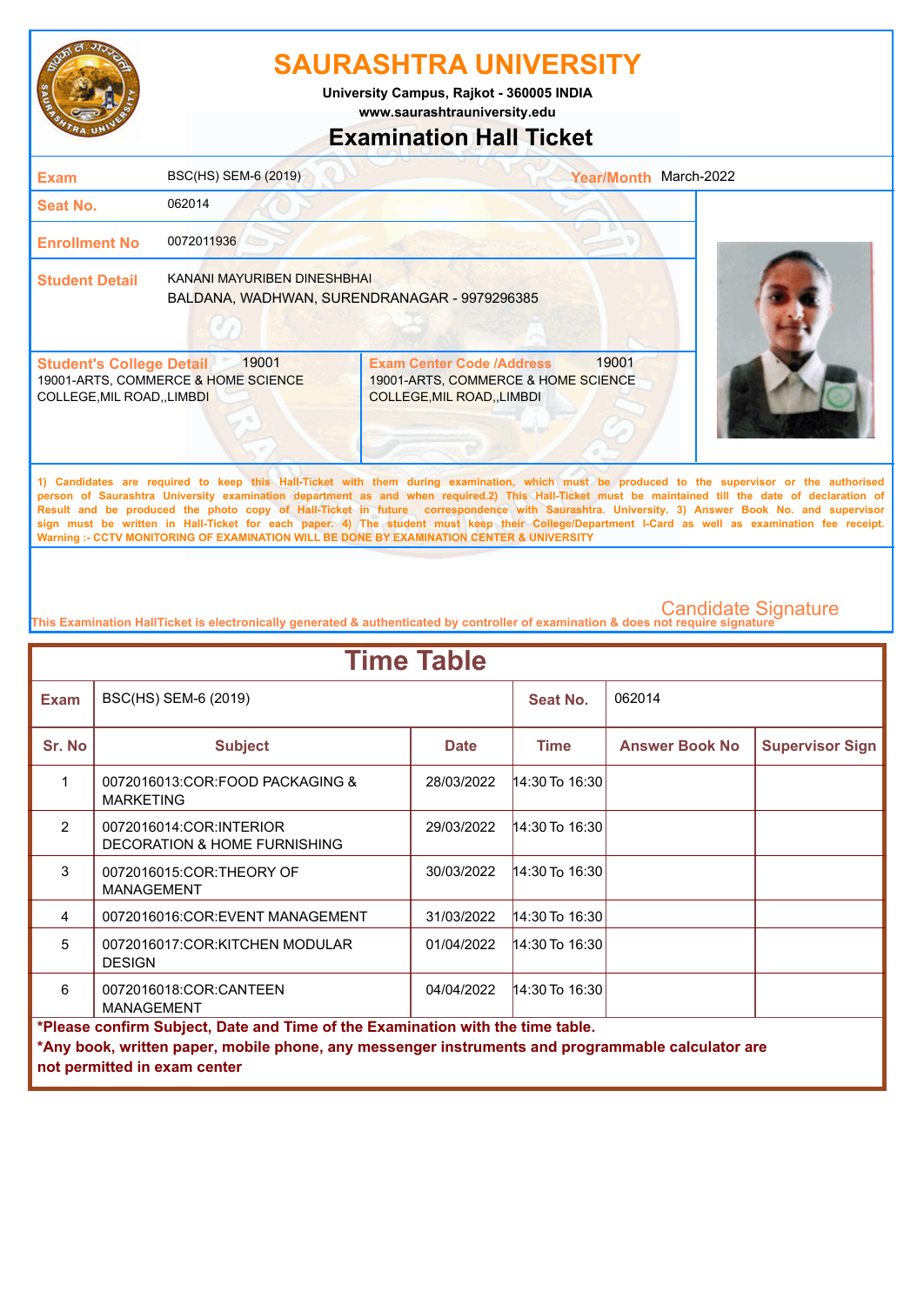

**www.saurashtrauniversity.edu University Campus, Rajkot - 360005 INDIA**

### **Examination Hall Ticket**

| <b>Exam</b>                                                    | BSC(HS) SEM-6 (2019)                                                |                                                                                                      | <b>Year/Month</b> | March-2022                                                                                                                                                                                                                                                                                               |
|----------------------------------------------------------------|---------------------------------------------------------------------|------------------------------------------------------------------------------------------------------|-------------------|----------------------------------------------------------------------------------------------------------------------------------------------------------------------------------------------------------------------------------------------------------------------------------------------------------|
| <b>Seat No.</b>                                                | 062015                                                              |                                                                                                      |                   |                                                                                                                                                                                                                                                                                                          |
| <b>Enrollment No</b>                                           | 0072011931                                                          |                                                                                                      |                   |                                                                                                                                                                                                                                                                                                          |
| <b>Student Detail</b>                                          | CHAVADA MITAL MERABHAI<br><b>GIDC</b><br>NEAR SIDHDHARH CHHATRALAYA | WADHWAN, WADHWAN, SURENDRANAGAR - 6352085650                                                         |                   |                                                                                                                                                                                                                                                                                                          |
| <b>Student's College Detail</b><br>COLLEGE, MIL ROAD, , LIMBDI | 19001<br>19001-ARTS, COMMERCE & HOME SCIENCE                        | <b>Exam Center Code /Address</b><br>19001-ARTS, COMMERCE & HOME SCIENCE<br>COLLEGE, MIL ROAD, LIMBDI | 19001             |                                                                                                                                                                                                                                                                                                          |
|                                                                |                                                                     |                                                                                                      |                   | 1) Candidates are required to keep this Hall-Ticket with them during examination, which must be produced to the supervisor or the authorised<br>severe of Convenience Habreactic constitution dependenced on and other provided O. This Hall Tighet would be projectional All Abe data of deployation of |

**person of Saurashtra University examination department as and when required.2) This Hall-Ticket must be maintained till the date of declaration of Result and be produced the photo copy of Hall-Ticket in future correspondence with Saurashtra. University. 3) Answer Book No. and supervisor sign must be written in Hall-Ticket for each paper. 4) The student must keep their College/Department I-Card as well as examination fee receipt. Warning :- CCTV MONITORING OF EXAMINATION WILL BE DONE BY EXAMINATION CENTER & UNIVERSITY**

| <b>Time Table</b>                                                              |                                                                                                                                   |             |                    |                       |                        |  |
|--------------------------------------------------------------------------------|-----------------------------------------------------------------------------------------------------------------------------------|-------------|--------------------|-----------------------|------------------------|--|
| <b>Exam</b>                                                                    | BSC(HS) SEM-6 (2019)                                                                                                              |             | Seat No.           | 062015                |                        |  |
| Sr. No                                                                         | <b>Subject</b>                                                                                                                    | <b>Date</b> | <b>Time</b>        | <b>Answer Book No</b> | <b>Supervisor Sign</b> |  |
| 1                                                                              | 0072016013:COR:FOOD PACKAGING &<br><b>MARKETING</b>                                                                               | 28/03/2022  | 14:30 To 16:30     |                       |                        |  |
| $\mathcal{P}$                                                                  | 0072016014:COR:INTERIOR<br>DECORATION & HOME FURNISHING                                                                           | 29/03/2022  | 14:30 To 16:30     |                       |                        |  |
| 3                                                                              | 0072016015:COR:THEORY OF<br><b>MANAGEMENT</b>                                                                                     | 30/03/2022  | 14:30 To 16:30     |                       |                        |  |
| 4                                                                              | 0072016016:COR:EVENT MANAGEMENT                                                                                                   | 31/03/2022  | 14:30 To 16:30     |                       |                        |  |
| 5                                                                              | 0072016017:COR:KITCHEN MODULAR<br><b>DESIGN</b>                                                                                   | 01/04/2022  | $14:30$ To 16:30   |                       |                        |  |
| 6                                                                              | 0072016018:COR:CANTEEN<br><b>MANAGEMENT</b>                                                                                       | 04/04/2022  | $14:30$ To $16:30$ |                       |                        |  |
| *Please confirm Subject, Date and Time of the Examination with the time table. |                                                                                                                                   |             |                    |                       |                        |  |
|                                                                                | *Any book, written paper, mobile phone, any messenger instruments and programmable calculator are<br>not permitted in exam center |             |                    |                       |                        |  |
|                                                                                |                                                                                                                                   |             |                    |                       |                        |  |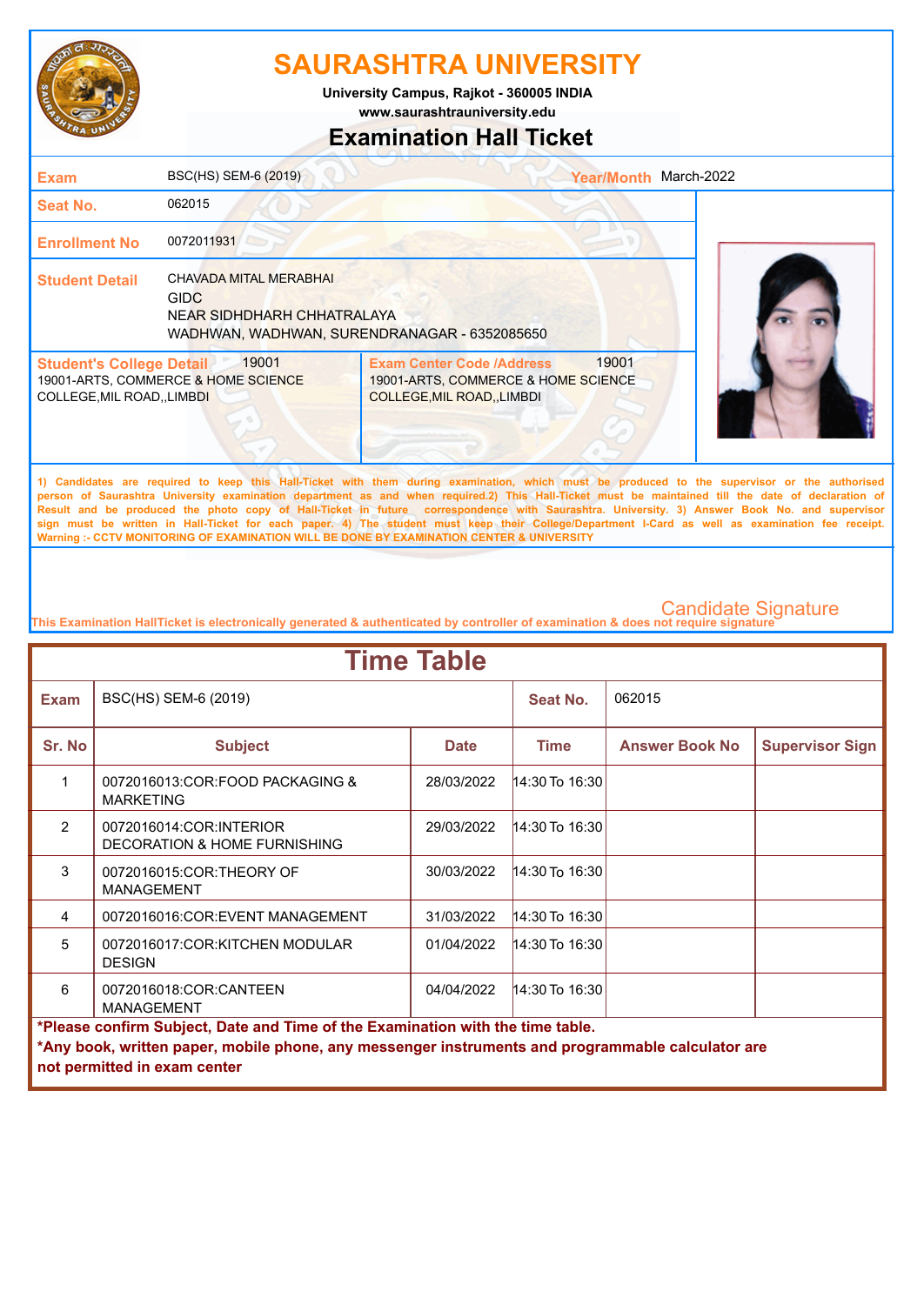

**www.saurashtrauniversity.edu University Campus, Rajkot - 360005 INDIA**

## **Examination Hall Ticket**

| <b>Exam</b>                                                    | BSC(HS) SEM-6 (2019)                                                                 |                                                                                                               | <b>Year/Month</b> | March-2022                                                                                                                                   |
|----------------------------------------------------------------|--------------------------------------------------------------------------------------|---------------------------------------------------------------------------------------------------------------|-------------------|----------------------------------------------------------------------------------------------------------------------------------------------|
| <b>Seat No.</b>                                                | 062016                                                                               |                                                                                                               |                   |                                                                                                                                              |
| <b>Enrollment No</b>                                           | 0072011933                                                                           |                                                                                                               |                   |                                                                                                                                              |
| <b>Student Detail</b>                                          | <b>GOHIL NEELABA PRADDUMANSINH</b><br>ANKEWALIYA, LIMBDI, SURENDRANAGAR - 9574840919 |                                                                                                               |                   |                                                                                                                                              |
| <b>Student's College Detail</b><br>COLLEGE, MIL ROAD, , LIMBDI | 19001<br>19001-ARTS, COMMERCE & HOME SCIENCE                                         | <b>Exam Center Code /Address</b><br>19001-ARTS, COMMERCE & HOME SCIENCE<br><b>COLLEGE, MIL ROAD, , LIMBDI</b> | 19001             |                                                                                                                                              |
|                                                                |                                                                                      |                                                                                                               |                   | 1) Candidates are required to keep this Hall-Ticket with them during examination, which must be produced to the supervisor or the authorised |

**person of Saurashtra University examination department as and when required.2) This Hall-Ticket must be maintained till the date of declaration of Result and be produced the photo copy of Hall-Ticket in future correspondence with Saurashtra. University. 3) Answer Book No. and supervisor sign must be written in Hall-Ticket for each paper. 4) The student must keep their College/Department I-Card as well as examination fee receipt. Warning :- CCTV MONITORING OF EXAMINATION WILL BE DONE BY EXAMINATION CENTER & UNIVERSITY**

| <b>Time Table</b>                                                              |                                                                                                   |             |                      |                       |                        |  |
|--------------------------------------------------------------------------------|---------------------------------------------------------------------------------------------------|-------------|----------------------|-----------------------|------------------------|--|
| <b>Exam</b>                                                                    | BSC(HS) SEM-6 (2019)                                                                              |             | Seat No.             | 062016                |                        |  |
| Sr. No                                                                         | <b>Subject</b>                                                                                    | <b>Date</b> | <b>Time</b>          | <b>Answer Book No</b> | <b>Supervisor Sign</b> |  |
| 1                                                                              | 0072016013:COR:FOOD PACKAGING &<br><b>MARKETING</b>                                               | 28/03/2022  | 14:30 To 16:30       |                       |                        |  |
| $\mathcal{P}$                                                                  | 0072016014:COR:INTERIOR<br>DECORATION & HOME FURNISHING                                           | 29/03/2022  | $ 14:30$ To $16:30 $ |                       |                        |  |
| 3                                                                              | 0072016015:COR:THEORY OF<br><b>MANAGEMENT</b>                                                     | 30/03/2022  | 14:30 To 16:30       |                       |                        |  |
| 4                                                                              | 0072016016:COR:EVENT MANAGEMENT                                                                   | 31/03/2022  | 14:30 To 16:30       |                       |                        |  |
| 5                                                                              | 0072016017:COR:KITCHEN MODULAR<br><b>DESIGN</b>                                                   | 01/04/2022  | 14:30 To 16:30       |                       |                        |  |
| 6                                                                              | 0072016018:COR:CANTEEN<br><b>MANAGEMENT</b>                                                       | 04/04/2022  | 14:30 To 16:30       |                       |                        |  |
| *Please confirm Subject, Date and Time of the Examination with the time table. |                                                                                                   |             |                      |                       |                        |  |
|                                                                                | *Any book, written paper, mobile phone, any messenger instruments and programmable calculator are |             |                      |                       |                        |  |
|                                                                                | not permitted in exam center                                                                      |             |                      |                       |                        |  |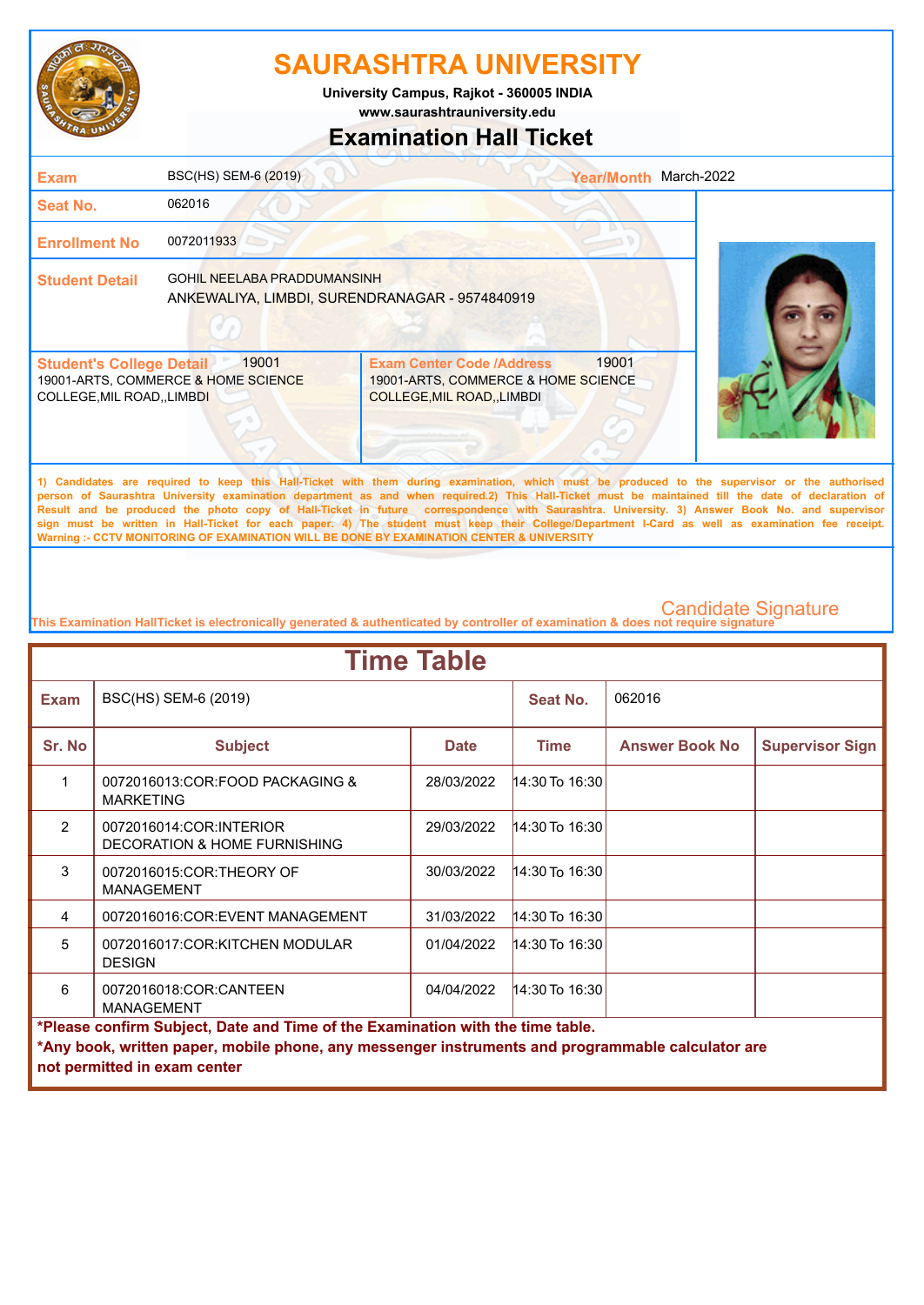

**www.saurashtrauniversity.edu University Campus, Rajkot - 360005 INDIA**

## **Examination Hall Ticket**

| <b>Exam</b>                                                    | BSC(HS) SEM-6 (2019)                                                           |                                                                                                             | Year/Month March-2022 |                                                                                                                                                                                                                                                                                                                                                                                                                                                    |
|----------------------------------------------------------------|--------------------------------------------------------------------------------|-------------------------------------------------------------------------------------------------------------|-----------------------|----------------------------------------------------------------------------------------------------------------------------------------------------------------------------------------------------------------------------------------------------------------------------------------------------------------------------------------------------------------------------------------------------------------------------------------------------|
| Seat No.                                                       | 062017                                                                         |                                                                                                             |                       |                                                                                                                                                                                                                                                                                                                                                                                                                                                    |
| <b>Enrollment No</b>                                           | 0072011935                                                                     |                                                                                                             |                       |                                                                                                                                                                                                                                                                                                                                                                                                                                                    |
| <b>Student Detail</b>                                          | JITIYA PAYAL PRAVINBHAI<br><b>AMBEDKAR NAGAR-1</b><br>NEAR VANKAR SAMAJ BHAVAN | JORAVARNAGAR, WADHWAN, SURENDRANAGAR - 8401343970                                                           |                       |                                                                                                                                                                                                                                                                                                                                                                                                                                                    |
| <b>Student's College Detail</b><br>COLLEGE, MIL ROAD, , LIMBDI | 19001<br>19001-ARTS, COMMERCE & HOME SCIENCE                                   | <b>Exam Center Code /Address</b><br>19001-ARTS, COMMERCE & HOME SCIENCE<br><b>COLLEGE, MIL ROAD, LIMBDI</b> | 19001                 |                                                                                                                                                                                                                                                                                                                                                                                                                                                    |
|                                                                |                                                                                |                                                                                                             |                       | 1) Candidates are required to keep this Hall-Ticket with them during examination, which must be produced to the supervisor or the authorised<br>person of Saurashtra University examination department as and when required.2) This Hall-Ticket must be maintained till the date of declaration of<br>Result and be produced the photo copy of Hall-Ticket in future correspondence with Saurashtra. University. 3) Answer Book No. and supervisor |

**sign must be written in Hall-Ticket for each paper. 4) The student must keep their College/Department I-Card as well as examination fee receipt. Warning :- CCTV MONITORING OF EXAMINATION WILL BE DONE BY EXAMINATION CENTER & UNIVERSITY**

| <b>Time Table</b>                                                                                                                                                                                                   |                                                         |             |                    |                       |                        |  |
|---------------------------------------------------------------------------------------------------------------------------------------------------------------------------------------------------------------------|---------------------------------------------------------|-------------|--------------------|-----------------------|------------------------|--|
| <b>Exam</b>                                                                                                                                                                                                         | BSC(HS) SEM-6 (2019)                                    |             | Seat No.           | 062017                |                        |  |
| Sr. No                                                                                                                                                                                                              | <b>Subject</b>                                          | <b>Date</b> | <b>Time</b>        | <b>Answer Book No</b> | <b>Supervisor Sign</b> |  |
| 1                                                                                                                                                                                                                   | 0072016013:COR:FOOD PACKAGING &<br><b>MARKETING</b>     | 28/03/2022  | $14:30$ To $16:30$ |                       |                        |  |
| $\mathcal{P}$                                                                                                                                                                                                       | 0072016014:COR:INTERIOR<br>DECORATION & HOME FURNISHING | 29/03/2022  | $14:30$ To 16:30   |                       |                        |  |
| 3                                                                                                                                                                                                                   | 0072016015:COR:THEORY OF<br><b>MANAGEMENT</b>           | 30/03/2022  | $14:30$ To $16:30$ |                       |                        |  |
| 4                                                                                                                                                                                                                   | 0072016016:COR:EVENT MANAGEMENT                         | 31/03/2022  | $14:30$ To $16:30$ |                       |                        |  |
| $\overline{5}$                                                                                                                                                                                                      | 0072016017:COR:KITCHEN MODULAR<br><b>DESIGN</b>         | 01/04/2022  | $14:30$ To 16:30   |                       |                        |  |
| 6                                                                                                                                                                                                                   | 0072016018:COR:CANTEEN<br><b>MANAGEMENT</b>             | 04/04/2022  | 14:30 To 16:30     |                       |                        |  |
| *Please confirm Subject, Date and Time of the Examination with the time table.<br>*Any book, written paper, mobile phone, any messenger instruments and programmable calculator are<br>not permitted in exam center |                                                         |             |                    |                       |                        |  |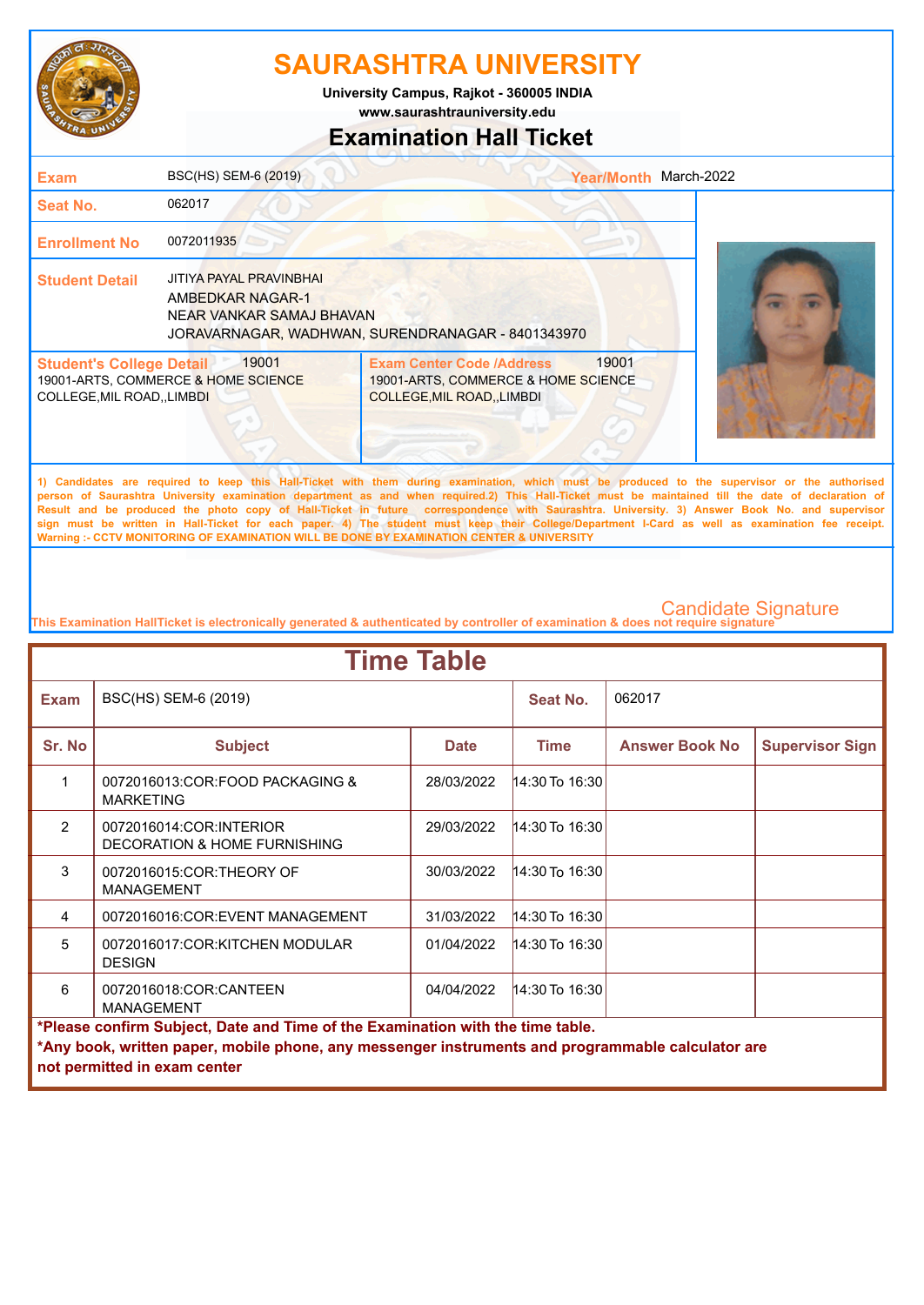

**www.saurashtrauniversity.edu University Campus, Rajkot - 360005 INDIA**

# **Examination Hall Ticket**

| <b>Exam</b>                                                    | BSC(HS) SEM-6 (2019)                         | <b>Year/Month</b>                                                                                                                                                                                                                                                                                  | March-2022 |
|----------------------------------------------------------------|----------------------------------------------|----------------------------------------------------------------------------------------------------------------------------------------------------------------------------------------------------------------------------------------------------------------------------------------------------|------------|
| <b>Seat No.</b>                                                | 062018                                       |                                                                                                                                                                                                                                                                                                    |            |
| <b>Enrollment No</b>                                           | 0072011942                                   |                                                                                                                                                                                                                                                                                                    |            |
| <b>Student Detail</b>                                          | <b>MAKWANA PRABHABEN GORABHAI</b>            | RAJSITAPUR, DHRANGADHRA, SURENDRANAGAR - 9664610618                                                                                                                                                                                                                                                |            |
| <b>Student's College Detail</b><br>COLLEGE, MIL ROAD, , LIMBDI | 19001<br>19001-ARTS, COMMERCE & HOME SCIENCE | 19001<br><b>Exam Center Code /Address</b><br>19001-ARTS, COMMERCE & HOME SCIENCE<br><b>COLLEGE, MIL ROAD, LIMBDI</b>                                                                                                                                                                               |            |
|                                                                |                                              | 1) Candidates are required to keep this Hall-Ticket with them during examination, which must be produced to the supervisor or the authorised<br>person of Saurashtra University examination department as and when required.2) This Hall-Ticket must be maintained till the date of declaration of |            |

**Result and be produced the photo copy of Hall-Ticket in future correspondence with Saurashtra. University. 3) Answer Book No. and supervisor sign must be written in Hall-Ticket for each paper. 4) The student must keep their College/Department I-Card as well as examination fee receipt. Warning :- CCTV MONITORING OF EXAMINATION WILL BE DONE BY EXAMINATION CENTER & UNIVERSITY**

| <b>Time Table</b>                                                              |                                                                                                   |             |                  |                       |                        |  |
|--------------------------------------------------------------------------------|---------------------------------------------------------------------------------------------------|-------------|------------------|-----------------------|------------------------|--|
| <b>Exam</b>                                                                    | BSC(HS) SEM-6 (2019)                                                                              |             | Seat No.         | 062018                |                        |  |
| Sr. No                                                                         | <b>Subject</b>                                                                                    | <b>Date</b> | <b>Time</b>      | <b>Answer Book No</b> | <b>Supervisor Sign</b> |  |
| 1                                                                              | 0072016013:COR:FOOD PACKAGING &<br><b>MARKETING</b>                                               | 28/03/2022  | 14:30 To 16:30   |                       |                        |  |
| $\mathfrak{p}$                                                                 | 0072016014:COR:INTERIOR<br>DECORATION & HOME FURNISHING                                           | 29/03/2022  | 14:30 To 16:30   |                       |                        |  |
| 3                                                                              | 0072016015:COR:THEORY OF<br><b>MANAGEMENT</b>                                                     | 30/03/2022  | $14:30$ To 16:30 |                       |                        |  |
| 4                                                                              | 0072016016:COR:EVENT MANAGEMENT                                                                   | 31/03/2022  | 14:30 To 16:30   |                       |                        |  |
| 5                                                                              | 0072016017:COR:KITCHEN MODULAR<br><b>DESIGN</b>                                                   | 01/04/2022  | 14:30 To 16:30   |                       |                        |  |
| 6                                                                              | 0072016018:COR:CANTEEN<br><b>MANAGEMENT</b>                                                       | 04/04/2022  | 14:30 To 16:30   |                       |                        |  |
| *Please confirm Subject, Date and Time of the Examination with the time table. |                                                                                                   |             |                  |                       |                        |  |
|                                                                                | *Any book, written paper, mobile phone, any messenger instruments and programmable calculator are |             |                  |                       |                        |  |
|                                                                                | not permitted in exam center                                                                      |             |                  |                       |                        |  |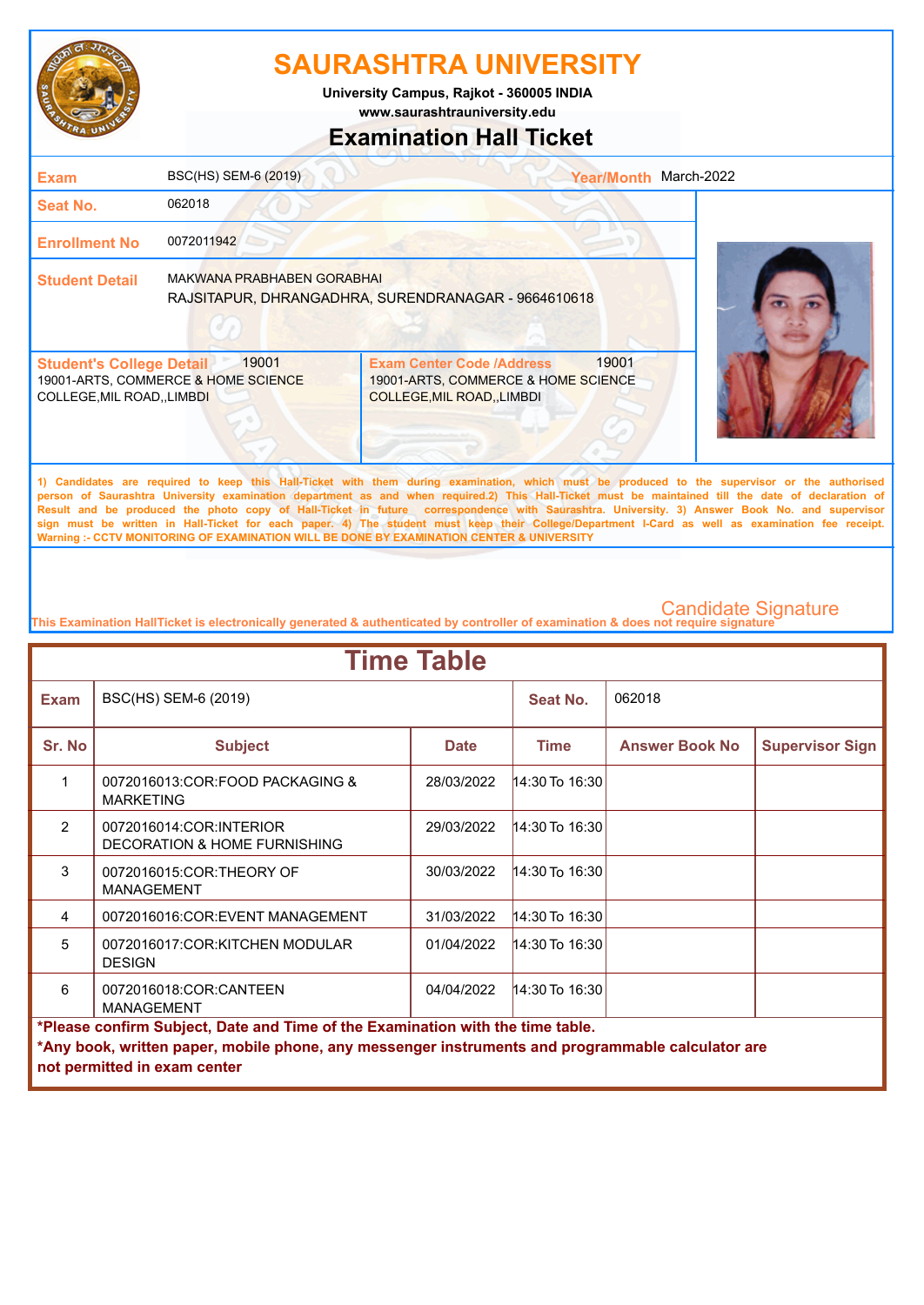

**University Campus, Rajkot - 360005 INDIA**

**www.saurashtrauniversity.edu**

## **Examination Hall Ticket**

| <b>Exam</b>                                                    | BSC(HS) SEM-6 (2019)                                                             |                                                                                                             | <b>Year/Month</b> | March-2022 |
|----------------------------------------------------------------|----------------------------------------------------------------------------------|-------------------------------------------------------------------------------------------------------------|-------------------|------------|
| <b>Seat No.</b>                                                | 062019                                                                           |                                                                                                             |                   |            |
| <b>Enrollment No</b>                                           | 0072011930                                                                       |                                                                                                             |                   |            |
| <b>Student Detail</b>                                          | <b>BHOJANI PUJA DINESHBHAI</b><br>RESHAMIYA, CHOTILA, SURENDRANAGAR - 9228113431 |                                                                                                             |                   |            |
| <b>Student's College Detail</b><br>COLLEGE, MIL ROAD, , LIMBDI | 19001<br>19001-ARTS, COMMERCE & HOME SCIENCE                                     | <b>Exam Center Code /Address</b><br>19001-ARTS, COMMERCE & HOME SCIENCE<br><b>COLLEGE, MIL ROAD, LIMBDI</b> | 19001             |            |
|                                                                |                                                                                  |                                                                                                             |                   |            |

**1) Candidates are required to keep this Hall-Ticket with them during examination, which must be produced to the supervisor or the authorised person of Saurashtra University examination department as and when required.2) This Hall-Ticket must be maintained till the date of declaration of Result and be produced the photo copy of Hall-Ticket in future correspondence with Saurashtra. University. 3) Answer Book No. and supervisor sign must be written in Hall-Ticket for each paper. 4) The student must keep their College/Department I-Card as well as examination fee receipt. Warning :- CCTV MONITORING OF EXAMINATION WILL BE DONE BY EXAMINATION CENTER & UNIVERSITY**

| <b>Time Table</b>                                                                                                                                                                                                   |                                                                    |             |                      |                       |                        |  |
|---------------------------------------------------------------------------------------------------------------------------------------------------------------------------------------------------------------------|--------------------------------------------------------------------|-------------|----------------------|-----------------------|------------------------|--|
| <b>Exam</b>                                                                                                                                                                                                         | BSC(HS) SEM-6 (2019)                                               |             | Seat No.             | 062019                |                        |  |
| Sr. No                                                                                                                                                                                                              | <b>Subject</b>                                                     | <b>Date</b> | Time                 | <b>Answer Book No</b> | <b>Supervisor Sign</b> |  |
| 1                                                                                                                                                                                                                   | 0072016013:COR:FOOD PACKAGING &<br><b>MARKETING</b>                | 28/03/2022  | 14:30 To 16:30       |                       |                        |  |
| $\mathcal{P}$                                                                                                                                                                                                       | 0072016014:COR:INTERIOR<br><b>DECORATION &amp; HOME FURNISHING</b> | 29/03/2022  | $14:30$ To $16:30$   |                       |                        |  |
| 3                                                                                                                                                                                                                   | 0072016015:COR:THEORY OF<br><b>MANAGEMENT</b>                      | 30/03/2022  | $14:30$ To $16:30$   |                       |                        |  |
| 4                                                                                                                                                                                                                   | 0072016016:COR:EVENT MANAGEMENT                                    | 31/03/2022  | $ 14:30$ To $16:30 $ |                       |                        |  |
| 5                                                                                                                                                                                                                   | 0072016017:COR:KITCHEN MODULAR<br><b>DESIGN</b>                    | 01/04/2022  | $14:30$ To $16:30$   |                       |                        |  |
| 6                                                                                                                                                                                                                   | 0072016018:COR:CANTEEN<br><b>MANAGEMENT</b>                        | 04/04/2022  | $14:30$ To $16:30$   |                       |                        |  |
| *Please confirm Subject, Date and Time of the Examination with the time table.<br>*Any book, written paper, mobile phone, any messenger instruments and programmable calculator are<br>not permitted in exam center |                                                                    |             |                      |                       |                        |  |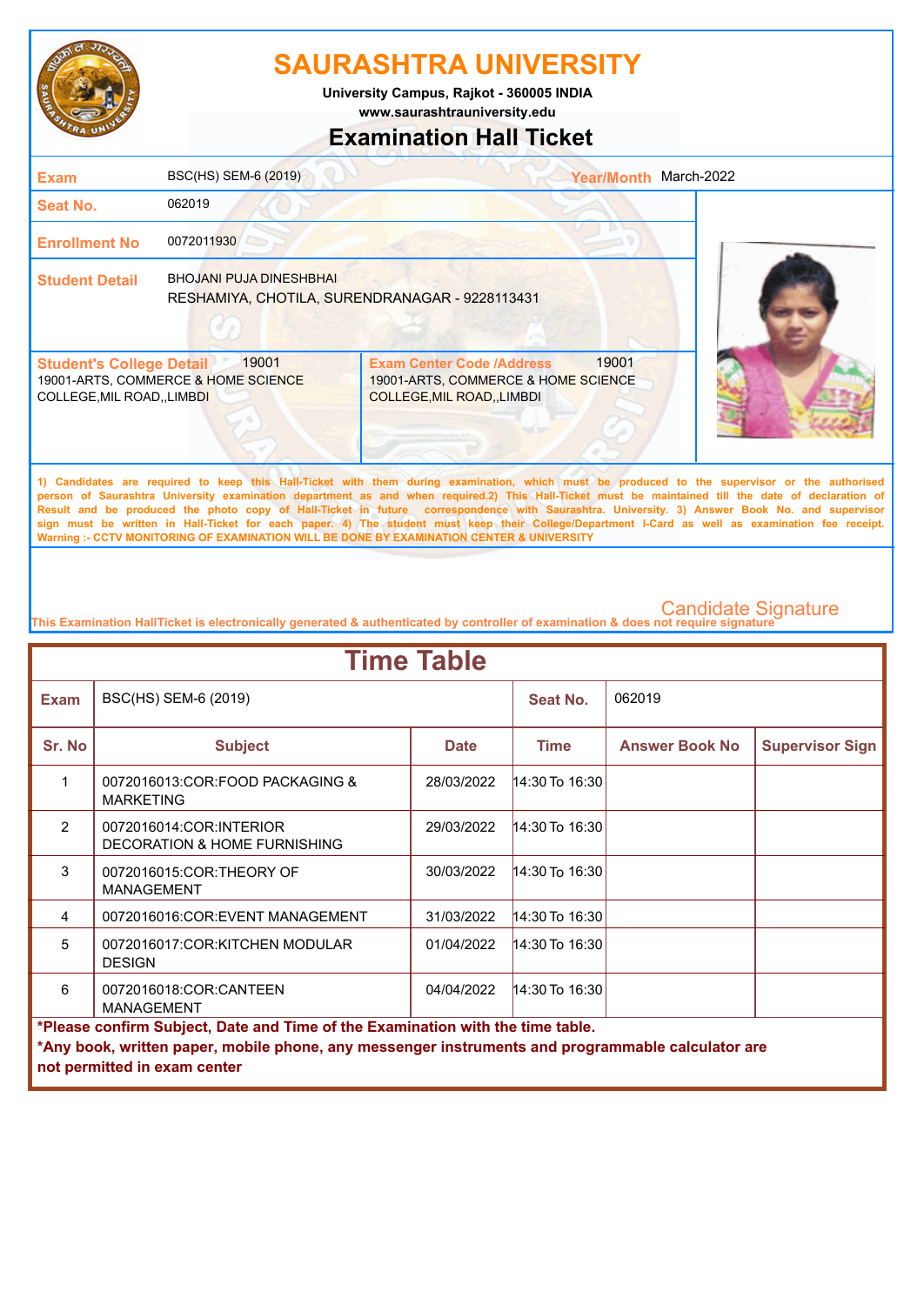

**University Campus, Rajkot - 360005 INDIA**

**www.saurashtrauniversity.edu**

### **Examination Hall Ticket**

| <b>Exam</b>                                                    | BSC(HS) SEM-6 (2019)                                                         |                                                                                                        | <b>Year/Month</b> | March-2022                                                                                                                                   |
|----------------------------------------------------------------|------------------------------------------------------------------------------|--------------------------------------------------------------------------------------------------------|-------------------|----------------------------------------------------------------------------------------------------------------------------------------------|
| <b>Seat No.</b>                                                | 062020                                                                       |                                                                                                        |                   |                                                                                                                                              |
| <b>Enrollment No</b>                                           | 0072011946                                                                   |                                                                                                        |                   |                                                                                                                                              |
| <b>Student Detail</b>                                          | RAHODARA REKHABEN RAMTUBHAI<br>POLARPUR, BARWALA, SURENDRANAGAR - 9727076972 |                                                                                                        |                   |                                                                                                                                              |
| <b>Student's College Detail</b><br>COLLEGE, MIL ROAD, , LIMBDI | 19001<br>19001-ARTS, COMMERCE & HOME SCIENCE                                 | <b>Exam Center Code /Address</b><br>19001-ARTS, COMMERCE & HOME SCIENCE<br>COLLEGE, MIL ROAD, , LIMBDI | 19001             |                                                                                                                                              |
|                                                                |                                                                              |                                                                                                        |                   | 1) Candidates are required to keep this Hall-Ticket with them during examination, which must be produced to the supervisor or the authorised |

**person of Saurashtra University examination department as and when required.2) This Hall-Ticket must be maintained till the date of declaration of Result and be produced the photo copy of Hall-Ticket in future correspondence with Saurashtra. University. 3) Answer Book No. and supervisor sign must be written in Hall-Ticket for each paper. 4) The student must keep their College/Department I-Card as well as examination fee receipt. Warning :- CCTV MONITORING OF EXAMINATION WILL BE DONE BY EXAMINATION CENTER & UNIVERSITY**

| <b>Time Table</b>                                                              |                                                                                                   |             |                  |                       |                        |  |  |
|--------------------------------------------------------------------------------|---------------------------------------------------------------------------------------------------|-------------|------------------|-----------------------|------------------------|--|--|
| <b>Exam</b>                                                                    | BSC(HS) SEM-6 (2019)                                                                              |             | Seat No.         | 062020                |                        |  |  |
| Sr. No                                                                         | <b>Subject</b>                                                                                    | <b>Date</b> | <b>Time</b>      | <b>Answer Book No</b> | <b>Supervisor Sign</b> |  |  |
| 1                                                                              | 0072016013:COR:FOOD PACKAGING &<br><b>MARKETING</b>                                               | 28/03/2022  | 14:30 To 16:30   |                       |                        |  |  |
| $\mathcal{P}$                                                                  | 0072016014:COR:INTERIOR<br>DECORATION & HOME FURNISHING                                           | 29/03/2022  | 14:30 To 16:30   |                       |                        |  |  |
| 3                                                                              | 0072016015:COR:THEORY OF<br><b>MANAGEMENT</b>                                                     | 30/03/2022  | $14:30$ To 16:30 |                       |                        |  |  |
| 4                                                                              | 0072016016:COR:EVENT MANAGEMENT                                                                   | 31/03/2022  | 14:30 To 16:30   |                       |                        |  |  |
| 5                                                                              | 0072016017:COR:KITCHEN MODULAR<br><b>DESIGN</b>                                                   | 01/04/2022  | $14:30$ To 16:30 |                       |                        |  |  |
| 6                                                                              | 0072016018:COR:CANTEEN<br><b>MANAGEMENT</b>                                                       | 04/04/2022  | 14:30 To 16:30   |                       |                        |  |  |
| *Please confirm Subject, Date and Time of the Examination with the time table. |                                                                                                   |             |                  |                       |                        |  |  |
|                                                                                | *Any book, written paper, mobile phone, any messenger instruments and programmable calculator are |             |                  |                       |                        |  |  |
|                                                                                | not permitted in exam center                                                                      |             |                  |                       |                        |  |  |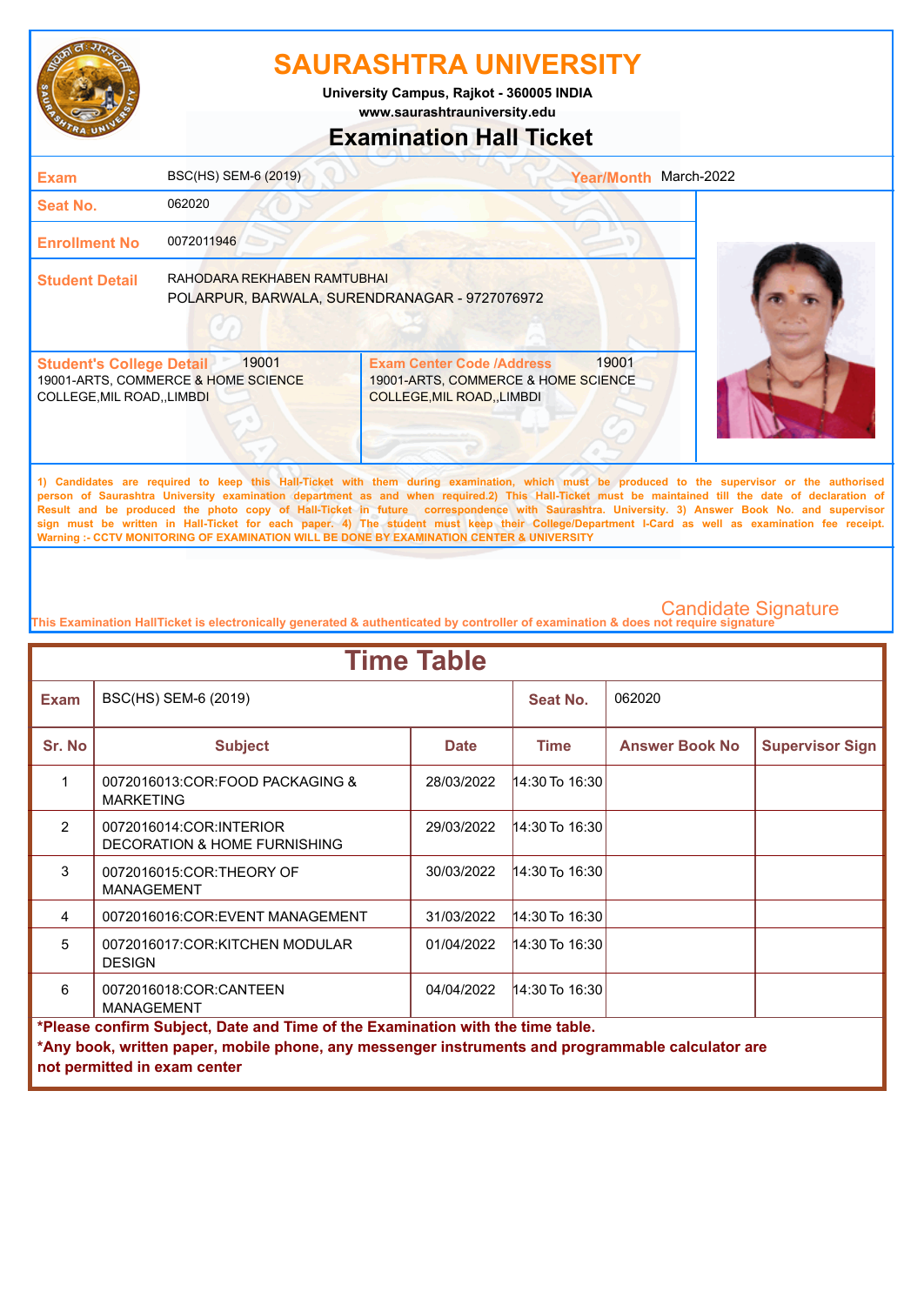

**University Campus, Rajkot - 360005 INDIA**

**www.saurashtrauniversity.edu**

## **Examination Hall Ticket**

| <b>Exam</b>                                                    | BSC(HS) SEM-6 (2019)                                                                             |                                                                                                             | <b>Year/Month</b> | March-2022                                                                                                                                   |
|----------------------------------------------------------------|--------------------------------------------------------------------------------------------------|-------------------------------------------------------------------------------------------------------------|-------------------|----------------------------------------------------------------------------------------------------------------------------------------------|
| <b>Seat No.</b>                                                | 062021                                                                                           |                                                                                                             |                   |                                                                                                                                              |
| <b>Enrollment No</b>                                           | 0072011937                                                                                       |                                                                                                             |                   |                                                                                                                                              |
| <b>Student Detail</b>                                          | KANANI RIDDHIBEN ISHWARBHAI<br>NEAR HANUMAN MANIDR<br>GOMTA, WADHWAN, SURENDRANAGAR - 9913443035 |                                                                                                             |                   |                                                                                                                                              |
| <b>Student's College Detail</b><br>COLLEGE, MIL ROAD, , LIMBDI | 19001<br>19001-ARTS, COMMERCE & HOME SCIENCE                                                     | <b>Exam Center Code /Address</b><br>19001-ARTS, COMMERCE & HOME SCIENCE<br><b>COLLEGE, MIL ROAD, LIMBDI</b> | 19001             |                                                                                                                                              |
|                                                                |                                                                                                  |                                                                                                             |                   | 1) Candidates are required to keep this Hall-Ticket with them during examination, which must be produced to the supervisor or the authorised |

**person of Saurashtra University examination department as and when required.2) This Hall-Ticket must be maintained till the date of declaration of Result and be produced the photo copy of Hall-Ticket in future correspondence with Saurashtra. University. 3) Answer Book No. and supervisor sign must be written in Hall-Ticket for each paper. 4) The student must keep their College/Department I-Card as well as examination fee receipt. Warning :- CCTV MONITORING OF EXAMINATION WILL BE DONE BY EXAMINATION CENTER & UNIVERSITY**

| <b>Time Table</b>                                                              |                                                                                                                                   |             |                    |                       |                        |  |
|--------------------------------------------------------------------------------|-----------------------------------------------------------------------------------------------------------------------------------|-------------|--------------------|-----------------------|------------------------|--|
| <b>Exam</b>                                                                    | BSC(HS) SEM-6 (2019)                                                                                                              |             | Seat No.           | 062021                |                        |  |
| Sr. No                                                                         | <b>Subject</b>                                                                                                                    | <b>Date</b> | <b>Time</b>        | <b>Answer Book No</b> | <b>Supervisor Sign</b> |  |
| 1                                                                              | 0072016013:COR:FOOD PACKAGING &<br><b>MARKETING</b>                                                                               | 28/03/2022  | $14:30$ To 16:30   |                       |                        |  |
| $\mathcal{P}$                                                                  | 0072016014:COR:INTERIOR<br>DECORATION & HOME FURNISHING                                                                           | 29/03/2022  | $14:30$ To $16:30$ |                       |                        |  |
| 3                                                                              | 0072016015:COR:THEORY OF<br><b>MANAGEMENT</b>                                                                                     | 30/03/2022  | 14:30 To 16:30     |                       |                        |  |
| 4                                                                              | 0072016016:COR:EVENT MANAGEMENT                                                                                                   | 31/03/2022  | 14:30 To 16:30     |                       |                        |  |
| 5                                                                              | 0072016017:COR:KITCHEN MODULAR<br><b>DESIGN</b>                                                                                   | 01/04/2022  | 14:30 To 16:30     |                       |                        |  |
| 6                                                                              | 0072016018:COR:CANTEEN<br><b>MANAGEMENT</b>                                                                                       | 04/04/2022  | 14:30 To 16:30     |                       |                        |  |
| *Please confirm Subject, Date and Time of the Examination with the time table. |                                                                                                                                   |             |                    |                       |                        |  |
|                                                                                | *Any book, written paper, mobile phone, any messenger instruments and programmable calculator are<br>not permitted in exam center |             |                    |                       |                        |  |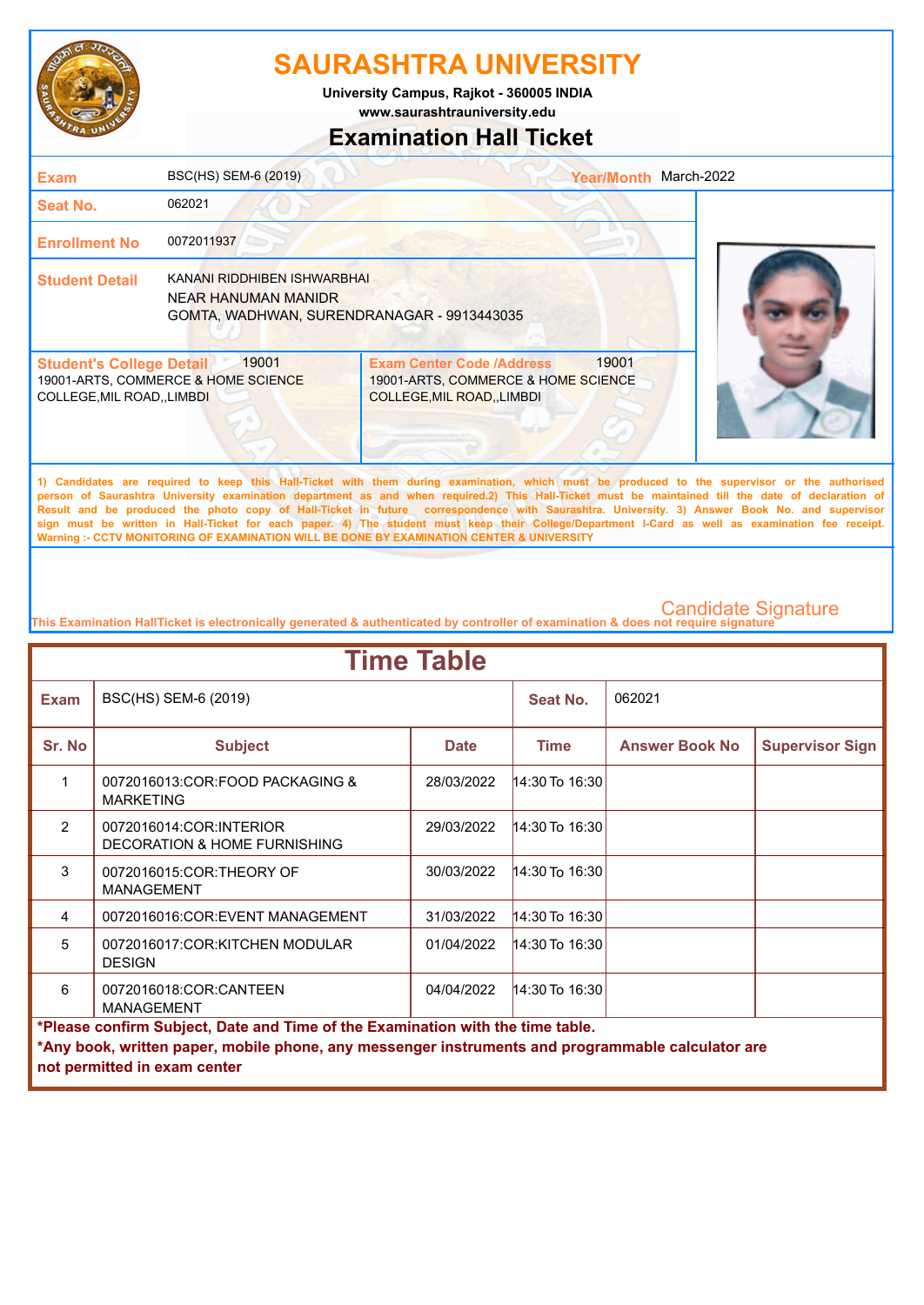

**University Campus, Rajkot - 360005 INDIA**

**www.saurashtrauniversity.edu**

## **Examination Hall Ticket**

| <b>Exam</b>                                                          | BSC(HS) SEM-6 (2019)                                                    |                                                                                                                                             | <b>Year/Month</b> | March-2022 |
|----------------------------------------------------------------------|-------------------------------------------------------------------------|---------------------------------------------------------------------------------------------------------------------------------------------|-------------------|------------|
| <b>Seat No.</b>                                                      | 062022                                                                  |                                                                                                                                             |                   |            |
| <b>Enrollment No</b>                                                 | 007201206                                                               |                                                                                                                                             |                   |            |
| <b>Student Detail</b>                                                | <b>PATEL RINAL SURESHBHAI</b><br>circle, CHIKHALI, NAVSARI - 8140390680 | at p khundh near mrd arts commarce collage, vansada road, collage                                                                           |                   |            |
| <b>Student's College Detail</b><br><b>COLLEGE, MIL ROAD,, LIMBDI</b> | 19001<br>19001-ARTS, COMMERCE & HOME SCIENCE                            | <b>Exam Center Code /Address</b><br>19001-ARTS, COMMERCE & HOME SCIENCE<br><b>COLLEGE, MIL ROAD, LIMBDI</b>                                 | 19001             |            |
|                                                                      |                                                                         | 1) Candidates are required to keep this Hall-Ticket with them during examination which must be produced to the supervisor or the authorised |                   |            |

**1) Candidates are required to keep this Hall-Ticket with them during examination, which must be produced to the supervisor or the authorised person of Saurashtra University examination department as and when required.2) This Hall-Ticket must be maintained till the date of declaration of Result and be produced the photo copy of Hall-Ticket in future correspondence with Saurashtra. University. 3) Answer Book No. and supervisor sign must be written in Hall-Ticket for each paper. 4) The student must keep their College/Department I-Card as well as examination fee receipt. Warning :- CCTV MONITORING OF EXAMINATION WILL BE DONE BY EXAMINATION CENTER & UNIVERSITY**

| <b>Time Table</b>                                                              |                                                                                                   |             |                |                       |                              |  |  |  |  |  |  |
|--------------------------------------------------------------------------------|---------------------------------------------------------------------------------------------------|-------------|----------------|-----------------------|------------------------------|--|--|--|--|--|--|
| <b>Exam</b>                                                                    | BSC(HS) SEM-6 (2019)                                                                              |             | Seat No.       | 062022                |                              |  |  |  |  |  |  |
| Sr. No                                                                         | <b>Subject</b>                                                                                    | <b>Date</b> | <b>Time</b>    | <b>Answer Book No</b> | <b>Supervisor Sign</b>       |  |  |  |  |  |  |
| 1                                                                              | 0072016013:COR:FOOD PACKAGING &<br><b>MARKETING</b>                                               | 28/03/2022  | 14:30 To 16:30 |                       |                              |  |  |  |  |  |  |
| $\mathcal{P}$                                                                  | 0072016014:COR:INTERIOR<br>DECORATION & HOME FURNISHING                                           | 29/03/2022  | 14:30 To 16:30 |                       |                              |  |  |  |  |  |  |
| 3                                                                              | 0072016015:COR:THEORY OF<br><b>MANAGEMENT</b>                                                     | 30/03/2022  | 14:30 To 16:30 |                       |                              |  |  |  |  |  |  |
| 4                                                                              | 0072016016:COR:EVENT MANAGEMENT                                                                   | 31/03/2022  | 14:30 To 16:30 |                       |                              |  |  |  |  |  |  |
| 5                                                                              | 0072016017:COR:KITCHEN MODULAR<br><b>DESIGN</b>                                                   | 01/04/2022  | 14:30 To 16:30 |                       |                              |  |  |  |  |  |  |
| 6                                                                              | 0072016018:COR:CANTEEN<br><b>MANAGEMENT</b>                                                       | 04/04/2022  | 14:30 To 16:30 |                       |                              |  |  |  |  |  |  |
| *Please confirm Subject, Date and Time of the Examination with the time table. |                                                                                                   |             |                |                       |                              |  |  |  |  |  |  |
|                                                                                | *Any book, written paper, mobile phone, any messenger instruments and programmable calculator are |             |                |                       |                              |  |  |  |  |  |  |
|                                                                                |                                                                                                   |             |                |                       | not permitted in exam center |  |  |  |  |  |  |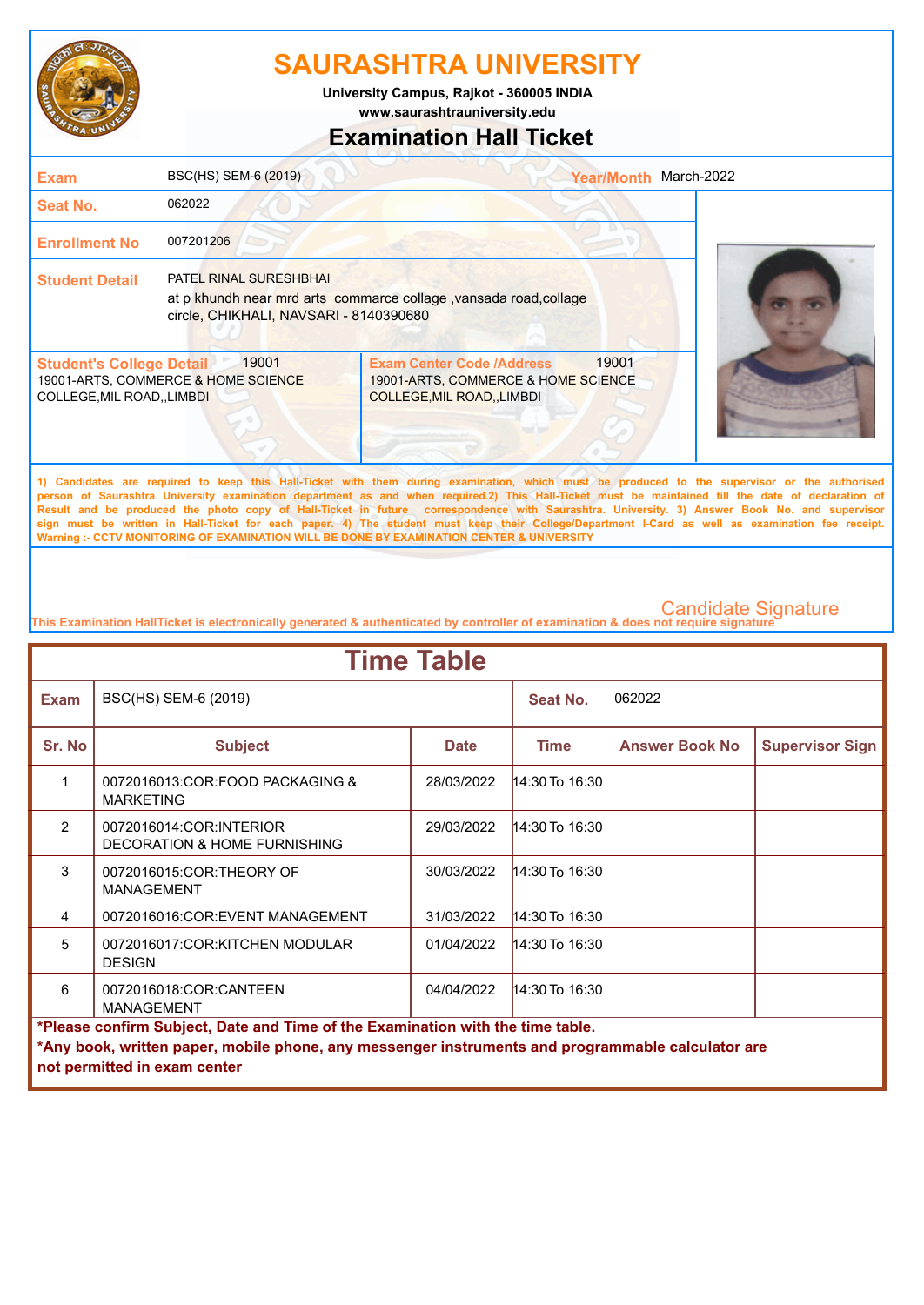

**www.saurashtrauniversity.edu University Campus, Rajkot - 360005 INDIA**

## **Examination Hall Ticket**

| <b>Exam</b>                                                    | BSC(HS) SEM-6 (2019)                                                                                                    |                                                                                                             | Year/Month March-2022 |                                                                                                                                                                                                                                                                                                                                                                                                                                                    |
|----------------------------------------------------------------|-------------------------------------------------------------------------------------------------------------------------|-------------------------------------------------------------------------------------------------------------|-----------------------|----------------------------------------------------------------------------------------------------------------------------------------------------------------------------------------------------------------------------------------------------------------------------------------------------------------------------------------------------------------------------------------------------------------------------------------------------|
| <b>Seat No.</b>                                                | 062023                                                                                                                  |                                                                                                             |                       |                                                                                                                                                                                                                                                                                                                                                                                                                                                    |
| <b>Enrollment No</b>                                           | 0072011951                                                                                                              |                                                                                                             |                       |                                                                                                                                                                                                                                                                                                                                                                                                                                                    |
| <b>Student Detail</b>                                          | SOLANKI SHITALBEN HARJIVANDAS<br>FULGALI, VATIYAPA<br><b>LOWANA STREET</b><br>DHRANGADHRA, DHRANGADHRA, SURENDRANAGAR - |                                                                                                             |                       |                                                                                                                                                                                                                                                                                                                                                                                                                                                    |
| <b>Student's College Detail</b><br>COLLEGE, MIL ROAD, , LIMBDI | 19001<br>19001-ARTS, COMMERCE & HOME SCIENCE                                                                            | <b>Exam Center Code /Address</b><br>19001-ARTS, COMMERCE & HOME SCIENCE<br><b>COLLEGE, MIL ROAD, LIMBDI</b> | 19001                 |                                                                                                                                                                                                                                                                                                                                                                                                                                                    |
|                                                                |                                                                                                                         |                                                                                                             |                       | 1) Candidates are required to keep this Hall-Ticket with them during examination, which must be produced to the supervisor or the authorised<br>person of Saurashtra University examination department as and when required.2) This Hall-Ticket must be maintained till the date of declaration of<br>Result and be produced the photo copy of Hall-Ticket in future correspondence with Saurashtra. University. 3) Answer Book No. and supervisor |

**sign must be written in Hall-Ticket for each paper. 4) The student must keep their College/Department I-Card as well as examination fee receipt. Warning :- CCTV MONITORING OF EXAMINATION WILL BE DONE BY EXAMINATION CENTER & UNIVERSITY**

| <b>Time Table</b>                                                                                                                                                                                                   |                                                                                   |             |                      |                       |                        |  |
|---------------------------------------------------------------------------------------------------------------------------------------------------------------------------------------------------------------------|-----------------------------------------------------------------------------------|-------------|----------------------|-----------------------|------------------------|--|
| <b>Exam</b>                                                                                                                                                                                                         | BSC(HS) SEM-6 (2019)                                                              |             | Seat No.             | 062023                |                        |  |
| Sr. No                                                                                                                                                                                                              | <b>Subject</b>                                                                    | <b>Date</b> | <b>Time</b>          | <b>Answer Book No</b> | <b>Supervisor Sign</b> |  |
| 1                                                                                                                                                                                                                   | 0072016013:COR:FOOD PACKAGING &<br><b>MARKETING</b>                               | 28/03/2022  | $14:30$ To 16:30     |                       |                        |  |
| $\mathcal{P}$                                                                                                                                                                                                       | 0072016014:COR:INTERIOR<br><b>DECORATION &amp; HOME FURNISHING</b>                | 29/03/2022  | 14:30 To 16:30       |                       |                        |  |
| 3                                                                                                                                                                                                                   | 0072016015:COR:THEORY OF<br><b>MANAGEMENT</b>                                     | 30/03/2022  | $14:30$ To $16:30$   |                       |                        |  |
| 4                                                                                                                                                                                                                   | 0072016016:COR:EVENT MANAGEMENT                                                   | 31/03/2022  | $ 14:30$ To $16:30 $ |                       |                        |  |
| 5                                                                                                                                                                                                                   | 0072016017:COR:KITCHEN MODULAR<br><b>DESIGN</b>                                   | 01/04/2022  | $14:30$ To $16:30$   |                       |                        |  |
| 6                                                                                                                                                                                                                   | 0072016018:COR:CANTEEN<br>$ 14:30$ To $16:30 $<br>04/04/2022<br><b>MANAGEMENT</b> |             |                      |                       |                        |  |
| *Please confirm Subject, Date and Time of the Examination with the time table.<br>*Any book, written paper, mobile phone, any messenger instruments and programmable calculator are<br>not permitted in exam center |                                                                                   |             |                      |                       |                        |  |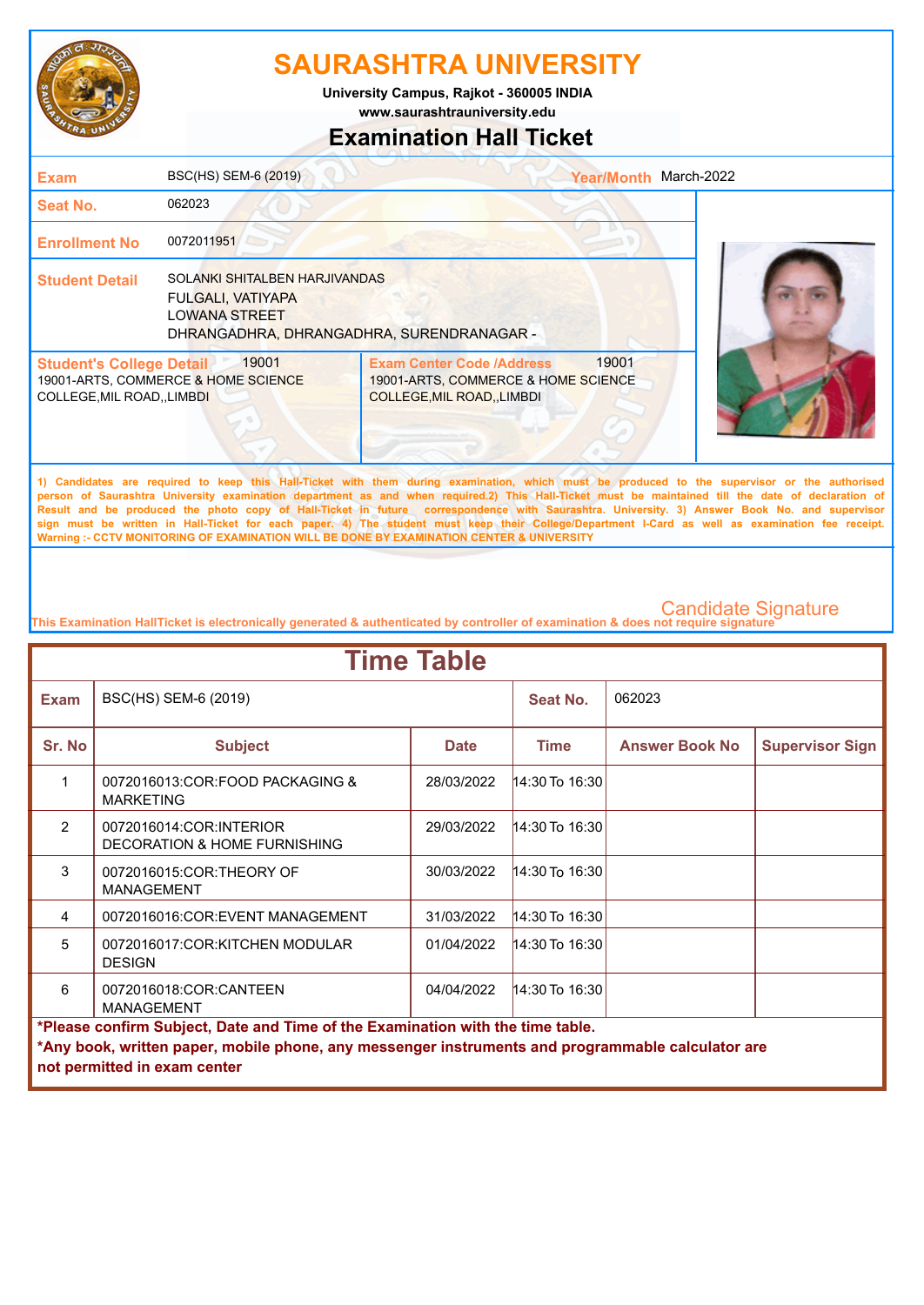

**University Campus, Rajkot - 360005 INDIA**

**www.saurashtrauniversity.edu**

## **Examination Hall Ticket**

| <b>Exam</b>                                                                                                                                   | BSC(HS) SEM-6 (2019)                         |                                                                                                      | <b>Year/Month</b> | March-2022 |
|-----------------------------------------------------------------------------------------------------------------------------------------------|----------------------------------------------|------------------------------------------------------------------------------------------------------|-------------------|------------|
| <b>Seat No.</b>                                                                                                                               | 062024                                       |                                                                                                      |                   |            |
| <b>Enrollment No</b>                                                                                                                          | 007201203                                    |                                                                                                      |                   |            |
| CHAUHAN SHIVANIBEN GOVINDBHAI<br><b>Student Detail</b><br>sf14, Rang kutir bangloj, near andhra bank bholav, BHARUCH,<br>BHARUCH - 8238868822 |                                              |                                                                                                      |                   |            |
| <b>Student's College Detail</b><br>COLLEGE, MIL ROAD, , LIMBDI                                                                                | 19001<br>19001-ARTS, COMMERCE & HOME SCIENCE | <b>Exam Center Code /Address</b><br>19001-ARTS, COMMERCE & HOME SCIENCE<br>COLLEGE, MIL ROAD, LIMBDI | 19001             |            |

**1) Candidates are required to keep this Hall-Ticket with them during examination, which must be produced to the supervisor or the authorised person of Saurashtra University examination department as and when required.2) This Hall-Ticket must be maintained till the date of declaration of Result and be produced the photo copy of Hall-Ticket in future correspondence with Saurashtra. University. 3) Answer Book No. and supervisor sign must be written in Hall-Ticket for each paper. 4) The student must keep their College/Department I-Card as well as examination fee receipt. Warning :- CCTV MONITORING OF EXAMINATION WILL BE DONE BY EXAMINATION CENTER & UNIVERSITY**

| <b>Time Table</b>                                                              |                                                                                                                                   |             |                       |                       |                        |  |
|--------------------------------------------------------------------------------|-----------------------------------------------------------------------------------------------------------------------------------|-------------|-----------------------|-----------------------|------------------------|--|
| <b>Exam</b>                                                                    | BSC(HS) SEM-6 (2019)                                                                                                              |             | Seat No.              | 062024                |                        |  |
| Sr. No                                                                         | <b>Subject</b>                                                                                                                    | <b>Date</b> | <b>Time</b>           | <b>Answer Book No</b> | <b>Supervisor Sign</b> |  |
| 1                                                                              | 0072016013:COR:FOOD PACKAGING &<br><b>MARKETING</b>                                                                               | 28/03/2022  | 14:30 To 16:30        |                       |                        |  |
| $\mathcal{P}$                                                                  | 0072016014:COR:INTERIOR<br><b>DECORATION &amp; HOME FURNISHING</b>                                                                | 29/03/2022  | 14:30 To 16:30        |                       |                        |  |
| 3                                                                              | 0072016015:COR:THEORY OF<br><b>MANAGEMENT</b>                                                                                     | 30/03/2022  | 14:30 To 16:30        |                       |                        |  |
| 4                                                                              | 0072016016:COR:EVENT MANAGEMENT                                                                                                   | 31/03/2022  | $ 14:30$ To $ 16:30 $ |                       |                        |  |
| 5                                                                              | 0072016017:COR:KITCHEN MODULAR<br><b>DESIGN</b>                                                                                   | 01/04/2022  | 14:30 To 16:30        |                       |                        |  |
| 6                                                                              | 0072016018:COR:CANTEEN<br><b>MANAGEMENT</b>                                                                                       | 04/04/2022  | 14:30 To 16:30        |                       |                        |  |
| *Please confirm Subject, Date and Time of the Examination with the time table. |                                                                                                                                   |             |                       |                       |                        |  |
|                                                                                | *Any book, written paper, mobile phone, any messenger instruments and programmable calculator are<br>not permitted in exam center |             |                       |                       |                        |  |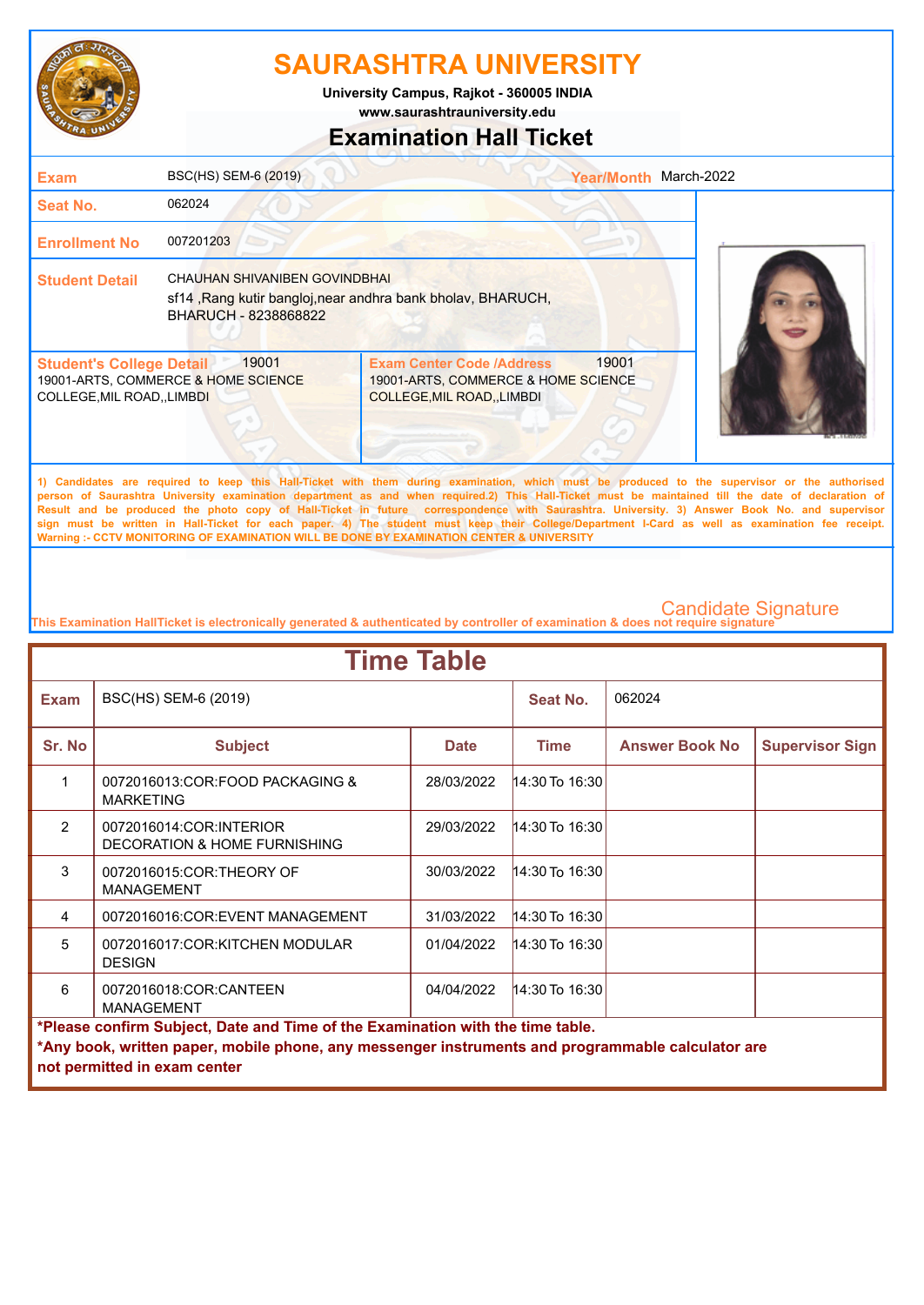

**www.saurashtrauniversity.edu University Campus, Rajkot - 360005 INDIA**

# **Examination Hall Ticket**

| <b>Exam</b>                                                                                                                                                                                                                                                                                                                                                                                                                                                                                                                                                                                                                                                                                         | BSC(HS) SEM-6 (2019)                         |                                                                                                        | Year/Month March-2022 |  |  |  |
|-----------------------------------------------------------------------------------------------------------------------------------------------------------------------------------------------------------------------------------------------------------------------------------------------------------------------------------------------------------------------------------------------------------------------------------------------------------------------------------------------------------------------------------------------------------------------------------------------------------------------------------------------------------------------------------------------------|----------------------------------------------|--------------------------------------------------------------------------------------------------------|-----------------------|--|--|--|
| Seat No.                                                                                                                                                                                                                                                                                                                                                                                                                                                                                                                                                                                                                                                                                            | 062025                                       |                                                                                                        |                       |  |  |  |
| <b>Enrollment No</b>                                                                                                                                                                                                                                                                                                                                                                                                                                                                                                                                                                                                                                                                                | 0072011952                                   |                                                                                                        |                       |  |  |  |
| SOLANKI SHRUTIBEN PANKAJKUMAR<br><b>Student Detail</b><br><b>NEAR DARBAR GADH</b><br>BHRUGUPUR, LIMBDI, SURENDRANAGAR - 9824856565                                                                                                                                                                                                                                                                                                                                                                                                                                                                                                                                                                  |                                              |                                                                                                        |                       |  |  |  |
| <b>Student's College Detail</b><br>COLLEGE, MIL ROAD, , LIMBDI                                                                                                                                                                                                                                                                                                                                                                                                                                                                                                                                                                                                                                      | 19001<br>19001-ARTS, COMMERCE & HOME SCIENCE | <b>Exam Center Code /Address</b><br>19001-ARTS, COMMERCE & HOME SCIENCE<br>COLLEGE, MIL ROAD, , LIMBDI | 19001                 |  |  |  |
| 1) Candidates are required to keep this Hall-Ticket with them during examination, which must be produced to the supervisor or the authorised<br>person of Saurashtra University examination department as and when required.2) This Hall-Ticket must be maintained till the date of declaration of<br>Result and be produced the photo copy of Hall-Ticket in future correspondence with Saurashtra. University. 3) Answer Book No. and supervisor<br>sign must be written in Hall-Ticket for each paper. 4) The student must keep their College/Department I-Card as well as examination fee receipt.<br>Warning :- CCTV MONITORING OF EXAMINATION WILL BE DONE BY EXAMINATION CENTER & UNIVERSITY |                                              |                                                                                                        |                       |  |  |  |

| <b>Time Table</b> |                                                                                                                                                                                     |             |                    |                       |                        |  |  |  |
|-------------------|-------------------------------------------------------------------------------------------------------------------------------------------------------------------------------------|-------------|--------------------|-----------------------|------------------------|--|--|--|
| <b>Exam</b>       | BSC(HS) SEM-6 (2019)                                                                                                                                                                |             | Seat No.           | 062025                |                        |  |  |  |
| Sr. No            | <b>Subject</b>                                                                                                                                                                      | <b>Date</b> | <b>Time</b>        | <b>Answer Book No</b> | <b>Supervisor Sign</b> |  |  |  |
| 1                 | 0072016013:COR:FOOD PACKAGING &<br><b>MARKETING</b>                                                                                                                                 | 28/03/2022  | $14:30$ To $16:30$ |                       |                        |  |  |  |
| $\mathcal{P}$     | 0072016014:COR:INTERIOR<br><b>DECORATION &amp; HOME FURNISHING</b>                                                                                                                  | 29/03/2022  | 14:30 To 16:30     |                       |                        |  |  |  |
| 3                 | 0072016015:COR:THEORY OF<br><b>MANAGEMENT</b>                                                                                                                                       | 30/03/2022  | 14:30 To 16:30     |                       |                        |  |  |  |
| 4                 | 0072016016:COR:EVENT MANAGEMENT                                                                                                                                                     | 31/03/2022  | $14:30$ To 16:30   |                       |                        |  |  |  |
| 5                 | 0072016017:COR:KITCHEN MODULAR<br><b>DESIGN</b>                                                                                                                                     | 01/04/2022  | $14:30$ To 16:30   |                       |                        |  |  |  |
| 6                 | 0072016018:COR:CANTEEN<br>04/04/2022<br>14:30 To 16:30<br><b>MANAGEMENT</b>                                                                                                         |             |                    |                       |                        |  |  |  |
|                   | *Please confirm Subject, Date and Time of the Examination with the time table.<br>*Any book, written paper, mobile phone, any messenger instruments and programmable calculator are |             |                    |                       |                        |  |  |  |
|                   | not permitted in exam center                                                                                                                                                        |             |                    |                       |                        |  |  |  |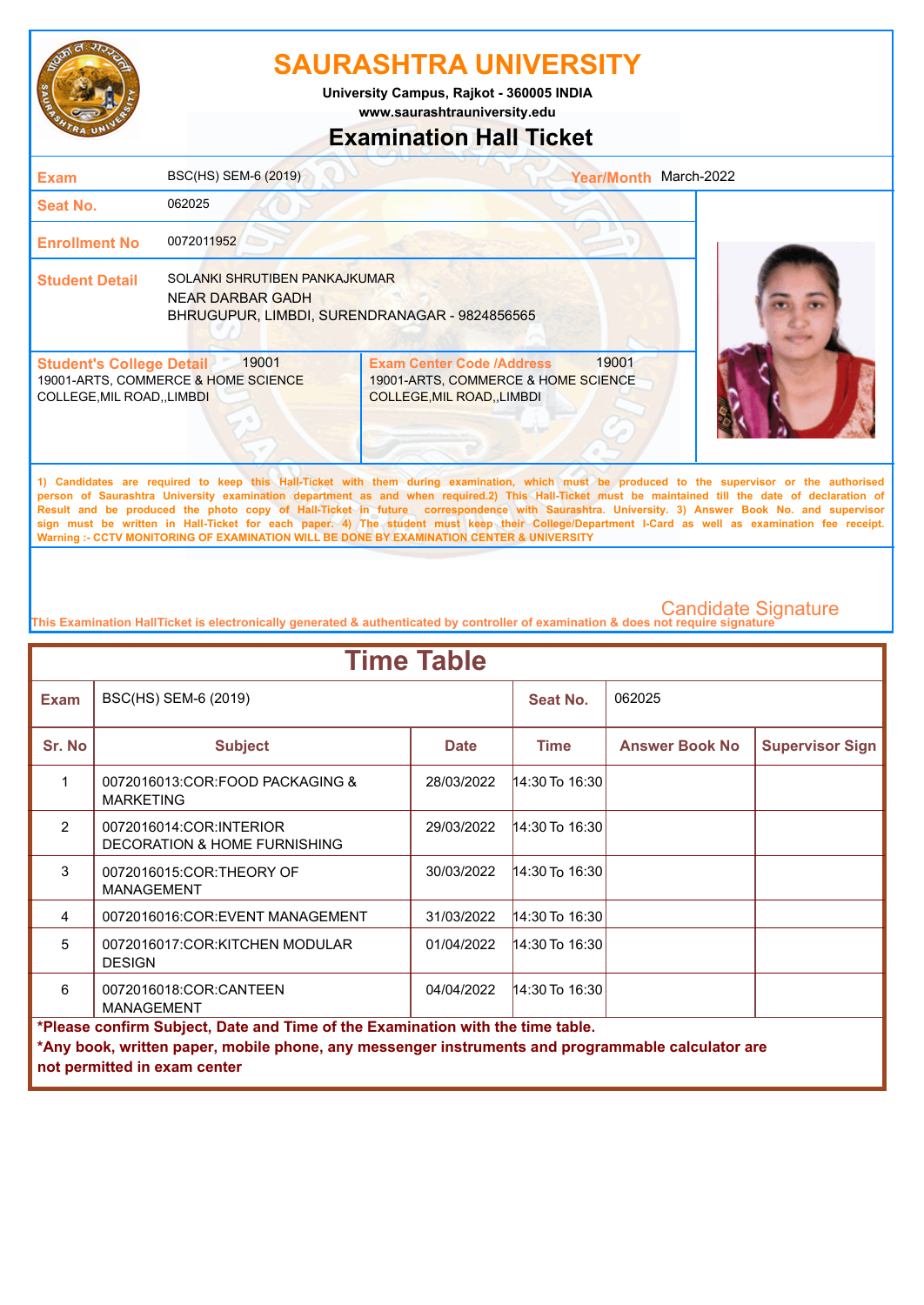

**www.saurashtrauniversity.edu University Campus, Rajkot - 360005 INDIA**

## **Examination Hall Ticket**

| <b>Exam</b>                                                    | BSC(HS) SEM-6 (2019)                                                                                                  |                                                                                                      | Year/Month March-2022 |                                                                                                                                                                                                                                                                                                     |
|----------------------------------------------------------------|-----------------------------------------------------------------------------------------------------------------------|------------------------------------------------------------------------------------------------------|-----------------------|-----------------------------------------------------------------------------------------------------------------------------------------------------------------------------------------------------------------------------------------------------------------------------------------------------|
| Seat No.                                                       | 062026                                                                                                                |                                                                                                      |                       |                                                                                                                                                                                                                                                                                                     |
| <b>Enrollment No</b>                                           | 0072011943                                                                                                            |                                                                                                      |                       |                                                                                                                                                                                                                                                                                                     |
| <b>Student Detail</b>                                          | MULTANI SUJAN IKBALBHAI<br><b>GANESH PARK 5</b><br><b>OPP BUS STAND</b><br>LIMBDI, LIMBDI, SURENDRANAGAR - 9723253129 |                                                                                                      |                       |                                                                                                                                                                                                                                                                                                     |
| <b>Student's College Detail</b><br>COLLEGE, MIL ROAD, , LIMBDI | 19001<br>19001-ARTS, COMMERCE & HOME SCIENCE                                                                          | <b>Exam Center Code /Address</b><br>19001-ARTS, COMMERCE & HOME SCIENCE<br>COLLEGE, MIL ROAD, LIMBDI | 19001                 |                                                                                                                                                                                                                                                                                                     |
|                                                                |                                                                                                                       |                                                                                                      |                       | 1) Candidates are required to keep this Hall-Ticket with them during examination, which must be produced to the supervisor or the authorised<br>norson of Saurashtra University examination department as and when required 2). This Hall Ticket must be maintained till the date of declaration of |

**person of Saurashtra University examination department as and when required.2) This Hall-Ticket must be maintained till the date of declaration of Result and be produced the photo copy of Hall-Ticket in future correspondence with Saurashtra. University. 3) Answer Book No. and supervisor sign must be written in Hall-Ticket for each paper. 4) The student must keep their College/Department I-Card as well as examination fee receipt. Warning :- CCTV MONITORING OF EXAMINATION WILL BE DONE BY EXAMINATION CENTER & UNIVERSITY**

| <b>Time Table</b> |                                                                                                                                                                                                                     |             |                       |                       |                        |  |  |  |
|-------------------|---------------------------------------------------------------------------------------------------------------------------------------------------------------------------------------------------------------------|-------------|-----------------------|-----------------------|------------------------|--|--|--|
| <b>Exam</b>       | BSC(HS) SEM-6 (2019)                                                                                                                                                                                                |             | Seat No.              | 062026                |                        |  |  |  |
| Sr. No            | <b>Subject</b>                                                                                                                                                                                                      | <b>Date</b> | <b>Time</b>           | <b>Answer Book No</b> | <b>Supervisor Sign</b> |  |  |  |
| 1                 | 0072016013:COR:FOOD PACKAGING &<br><b>MARKETING</b>                                                                                                                                                                 | 28/03/2022  | $14:30$ To $16:30$    |                       |                        |  |  |  |
| $\mathcal{P}$     | 0072016014:COR:INTERIOR<br><b>DECORATION &amp; HOME FURNISHING</b>                                                                                                                                                  | 29/03/2022  | $14:30$ To $16:30$    |                       |                        |  |  |  |
| 3                 | 0072016015:COR:THEORY OF<br><b>MANAGEMENT</b>                                                                                                                                                                       | 30/03/2022  | 14:30 To 16:30        |                       |                        |  |  |  |
| 4                 | 0072016016:COR:EVENT MANAGEMENT                                                                                                                                                                                     | 31/03/2022  | $ 14:30$ To $ 16:30 $ |                       |                        |  |  |  |
| 5                 | 0072016017:COR:KITCHEN MODULAR<br><b>DESIGN</b>                                                                                                                                                                     | 01/04/2022  | 14:30 To 16:30        |                       |                        |  |  |  |
| 6                 | 14:30 To 16:30<br>0072016018:COR:CANTEEN<br>04/04/2022<br><b>MANAGEMENT</b>                                                                                                                                         |             |                       |                       |                        |  |  |  |
|                   | *Please confirm Subject, Date and Time of the Examination with the time table.<br>*Any book, written paper, mobile phone, any messenger instruments and programmable calculator are<br>not permitted in exam center |             |                       |                       |                        |  |  |  |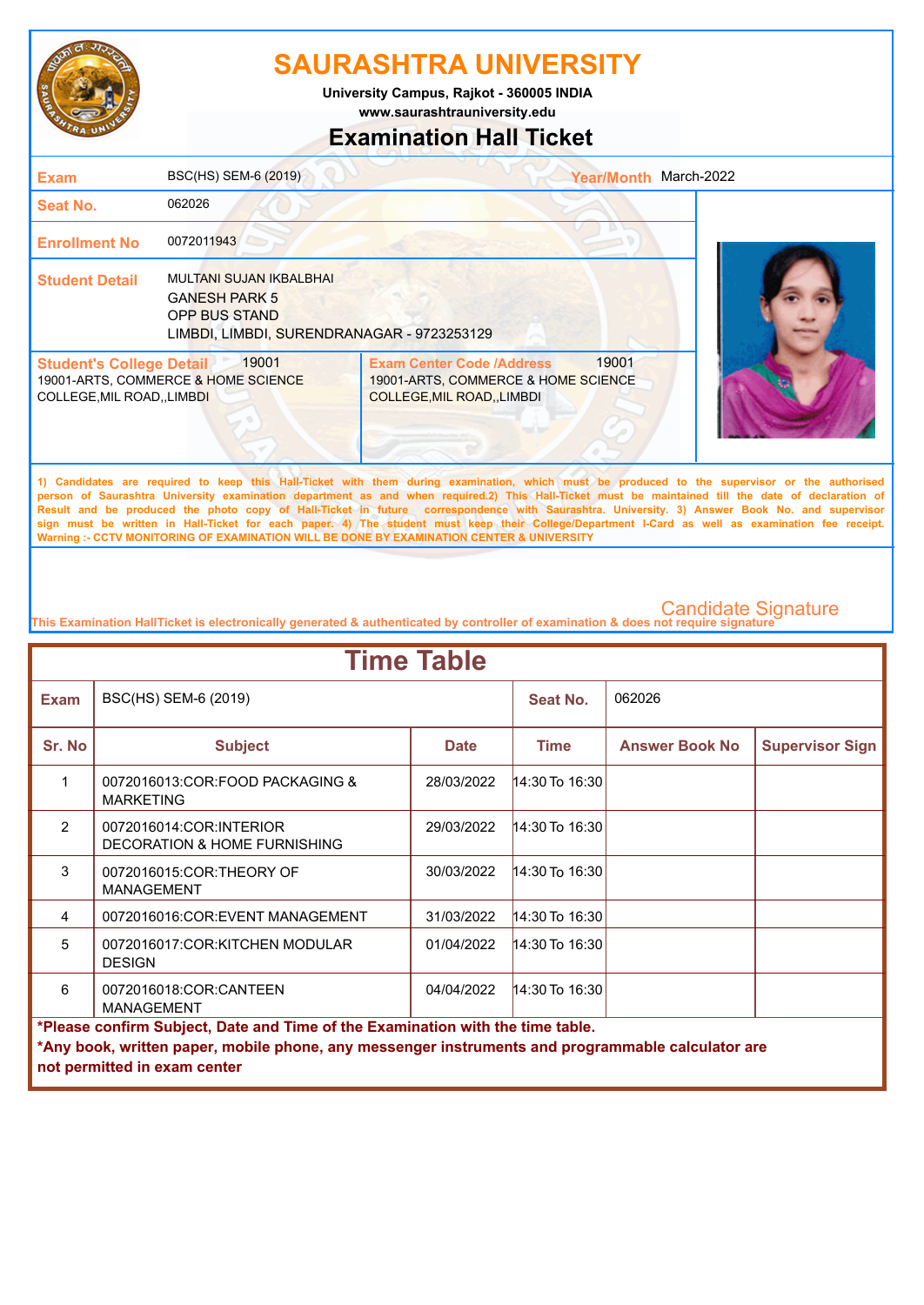

**University Campus, Rajkot - 360005 INDIA**

**www.saurashtrauniversity.edu**

## **Examination Hall Ticket**

| <b>Exam</b>                                                    | BSC(HS) SEM-6 (2019)                                                        |                                                                                                      | <b>Year/Month</b> | March-2022                                                                                                                                   |
|----------------------------------------------------------------|-----------------------------------------------------------------------------|------------------------------------------------------------------------------------------------------|-------------------|----------------------------------------------------------------------------------------------------------------------------------------------|
| Seat No.                                                       | 062027                                                                      |                                                                                                      |                   |                                                                                                                                              |
| <b>Enrollment No</b>                                           | 0072011929                                                                  |                                                                                                      |                   |                                                                                                                                              |
| <b>Student Detail</b>                                          | <b>BHABHOR SUREKHABEN NANABHAI</b><br>GHUTIYA, LIMKHEDA, DAHOD - 9106105218 |                                                                                                      |                   |                                                                                                                                              |
| <b>Student's College Detail</b><br>COLLEGE, MIL ROAD, , LIMBDI | 19001<br>19001-ARTS, COMMERCE & HOME SCIENCE                                | <b>Exam Center Code /Address</b><br>19001-ARTS, COMMERCE & HOME SCIENCE<br>COLLEGE, MIL ROAD, LIMBDI | 19001             |                                                                                                                                              |
|                                                                |                                                                             |                                                                                                      |                   | 1) Candidates are required to keep this Hall-Ticket with them during examination, which must be produced to the supervisor or the authorised |

**person of Saurashtra University examination department as and when required.2) This Hall-Ticket must be maintained till the date of declaration of Result and be produced the photo copy of Hall-Ticket in future correspondence with Saurashtra. University. 3) Answer Book No. and supervisor sign must be written in Hall-Ticket for each paper. 4) The student must keep their College/Department I-Card as well as examination fee receipt. Warning :- CCTV MONITORING OF EXAMINATION WILL BE DONE BY EXAMINATION CENTER & UNIVERSITY**

| <b>Time Table</b>                                                              |                                                                                                   |             |                    |                       |                        |  |  |  |
|--------------------------------------------------------------------------------|---------------------------------------------------------------------------------------------------|-------------|--------------------|-----------------------|------------------------|--|--|--|
| <b>Exam</b>                                                                    | BSC(HS) SEM-6 (2019)                                                                              |             | Seat No.           | 062027                |                        |  |  |  |
| Sr. No                                                                         | <b>Subject</b>                                                                                    | <b>Date</b> | <b>Time</b>        | <b>Answer Book No</b> | <b>Supervisor Sign</b> |  |  |  |
| 1                                                                              | 0072016013:COR:FOOD PACKAGING &<br><b>MARKETING</b>                                               | 28/03/2022  | $14:30$ To 16:30   |                       |                        |  |  |  |
| $\mathcal{P}$                                                                  | 0072016014:COR:INTERIOR<br>DECORATION & HOME FURNISHING                                           | 29/03/2022  | $14:30$ To $16:30$ |                       |                        |  |  |  |
| 3                                                                              | 0072016015:COR:THEORY OF<br><b>MANAGEMENT</b>                                                     | 30/03/2022  | 14:30 To 16:30     |                       |                        |  |  |  |
| 4                                                                              | 0072016016:COR:EVENT MANAGEMENT                                                                   | 31/03/2022  | 14:30 To 16:30     |                       |                        |  |  |  |
| 5                                                                              | 0072016017:COR:KITCHEN MODULAR<br><b>DESIGN</b>                                                   | 01/04/2022  | 14:30 To 16:30     |                       |                        |  |  |  |
| 6                                                                              | 0072016018:COR:CANTEEN<br>04/04/2022<br>14:30 To 16:30<br><b>MANAGEMENT</b>                       |             |                    |                       |                        |  |  |  |
| *Please confirm Subject, Date and Time of the Examination with the time table. |                                                                                                   |             |                    |                       |                        |  |  |  |
|                                                                                | *Any book, written paper, mobile phone, any messenger instruments and programmable calculator are |             |                    |                       |                        |  |  |  |
|                                                                                | not permitted in exam center                                                                      |             |                    |                       |                        |  |  |  |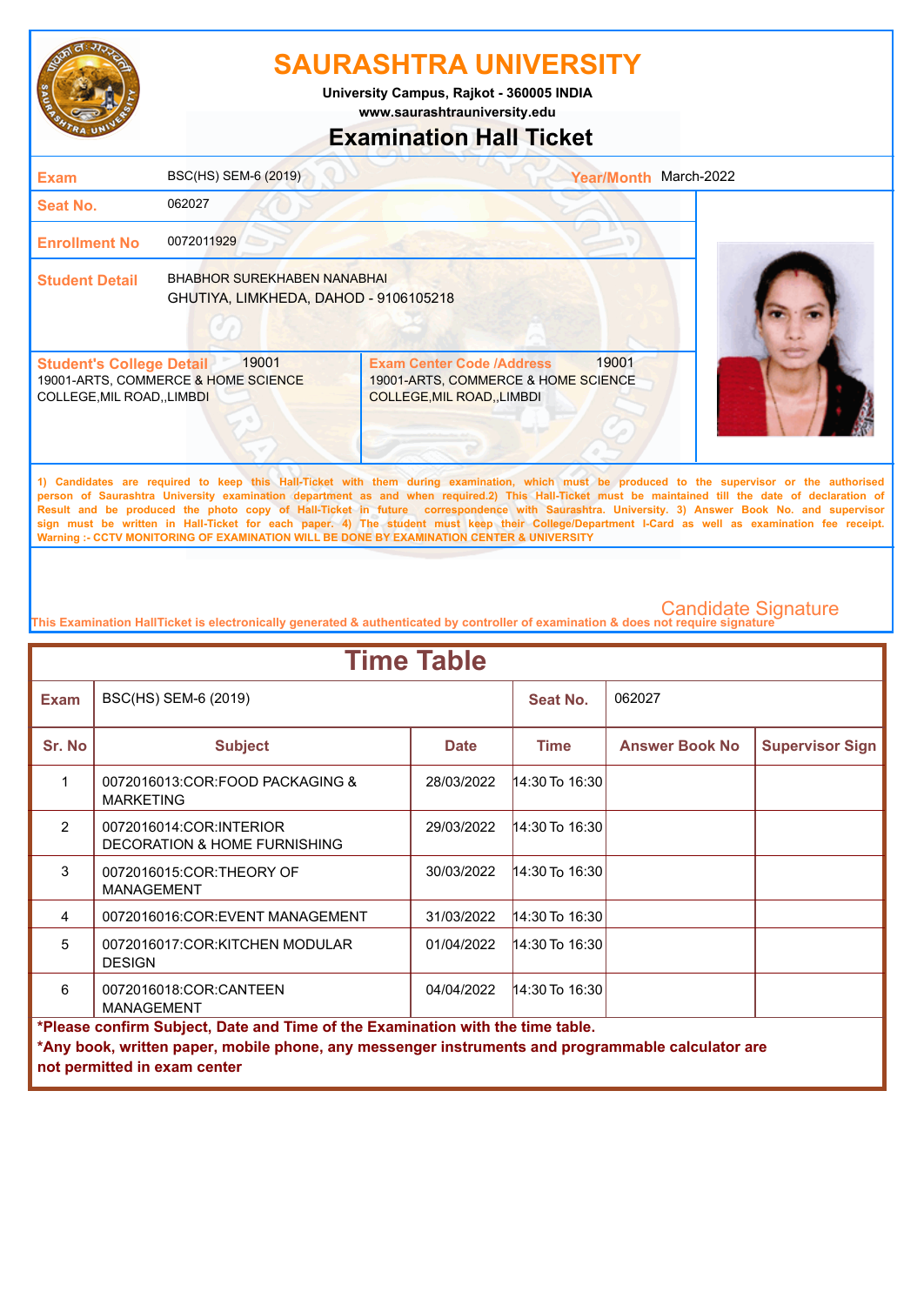

**University Campus, Rajkot - 360005 INDIA**

**www.saurashtrauniversity.edu**

## **Examination Hall Ticket**

| <b>Exam</b>                                                    | BSC(HS) SEM-6 (2019)                                                                                                          |                                                                                                             | Year/Month March-2022 |                                                                                                                                                                                                                                                                                                    |
|----------------------------------------------------------------|-------------------------------------------------------------------------------------------------------------------------------|-------------------------------------------------------------------------------------------------------------|-----------------------|----------------------------------------------------------------------------------------------------------------------------------------------------------------------------------------------------------------------------------------------------------------------------------------------------|
| <b>Seat No.</b>                                                | 062028                                                                                                                        |                                                                                                             |                       |                                                                                                                                                                                                                                                                                                    |
| <b>Enrollment No</b>                                           | 0072011948                                                                                                                    |                                                                                                             |                       |                                                                                                                                                                                                                                                                                                    |
| <b>Student Detail</b>                                          | RATHOD URVASHIBEN JERAMBHAI<br><b>KRUSHNA NAGAR SOCIETY</b><br><b>MILL ROAD</b><br>LIMBDI, LIMBDI, SURENDRANAGAR - 9426130126 |                                                                                                             |                       |                                                                                                                                                                                                                                                                                                    |
| <b>Student's College Detail</b><br>COLLEGE, MIL ROAD, , LIMBDI | 19001<br>19001-ARTS, COMMERCE & HOME SCIENCE                                                                                  | <b>Exam Center Code /Address</b><br>19001-ARTS, COMMERCE & HOME SCIENCE<br><b>COLLEGE, MIL ROAD, LIMBDI</b> | 19001                 |                                                                                                                                                                                                                                                                                                    |
|                                                                |                                                                                                                               |                                                                                                             |                       | 1) Candidates are required to keep this Hall-Ticket with them during examination, which must be produced to the supervisor or the authorised<br>person of Saurashtra University examination department as and when required.2) This Hall-Ticket must be maintained till the date of declaration of |

**Result and be produced the photo copy of Hall-Ticket in future correspondence with Saurashtra. University. 3) Answer Book No. and supervisor sign must be written in Hall-Ticket for each paper. 4) The student must keep their College/Department I-Card as well as examination fee receipt. Warning :- CCTV MONITORING OF EXAMINATION WILL BE DONE BY EXAMINATION CENTER & UNIVERSITY**

| <b>Time Table</b>                                                              |                                                                                                                                   |             |                  |                       |                        |  |  |  |
|--------------------------------------------------------------------------------|-----------------------------------------------------------------------------------------------------------------------------------|-------------|------------------|-----------------------|------------------------|--|--|--|
| <b>Exam</b>                                                                    | BSC(HS) SEM-6 (2019)                                                                                                              |             | Seat No.         | 062028                |                        |  |  |  |
| Sr. No                                                                         | <b>Subject</b>                                                                                                                    | <b>Date</b> | <b>Time</b>      | <b>Answer Book No</b> | <b>Supervisor Sign</b> |  |  |  |
| 1                                                                              | 0072016013:COR:FOOD PACKAGING &<br><b>MARKETING</b>                                                                               | 28/03/2022  | 14:30 To 16:30   |                       |                        |  |  |  |
| $\mathcal{P}$                                                                  | 0072016014:COR:INTERIOR<br>DECORATION & HOME FURNISHING                                                                           | 29/03/2022  | 14:30 To 16:30   |                       |                        |  |  |  |
| 3                                                                              | 0072016015:COR:THEORY OF<br><b>MANAGEMENT</b>                                                                                     | 30/03/2022  | 14:30 To 16:30   |                       |                        |  |  |  |
| 4                                                                              | 0072016016:COR:EVENT MANAGEMENT                                                                                                   | 31/03/2022  | 14:30 To 16:30   |                       |                        |  |  |  |
| 5                                                                              | 0072016017:COR:KITCHEN MODULAR<br><b>DESIGN</b>                                                                                   | 01/04/2022  | $14:30$ To 16:30 |                       |                        |  |  |  |
| 6                                                                              | $14:30$ To $16:30$<br>0072016018:COR:CANTEEN<br>04/04/2022<br><b>MANAGEMENT</b>                                                   |             |                  |                       |                        |  |  |  |
| *Please confirm Subject, Date and Time of the Examination with the time table. |                                                                                                                                   |             |                  |                       |                        |  |  |  |
|                                                                                | *Any book, written paper, mobile phone, any messenger instruments and programmable calculator are<br>not permitted in exam center |             |                  |                       |                        |  |  |  |
|                                                                                |                                                                                                                                   |             |                  |                       |                        |  |  |  |